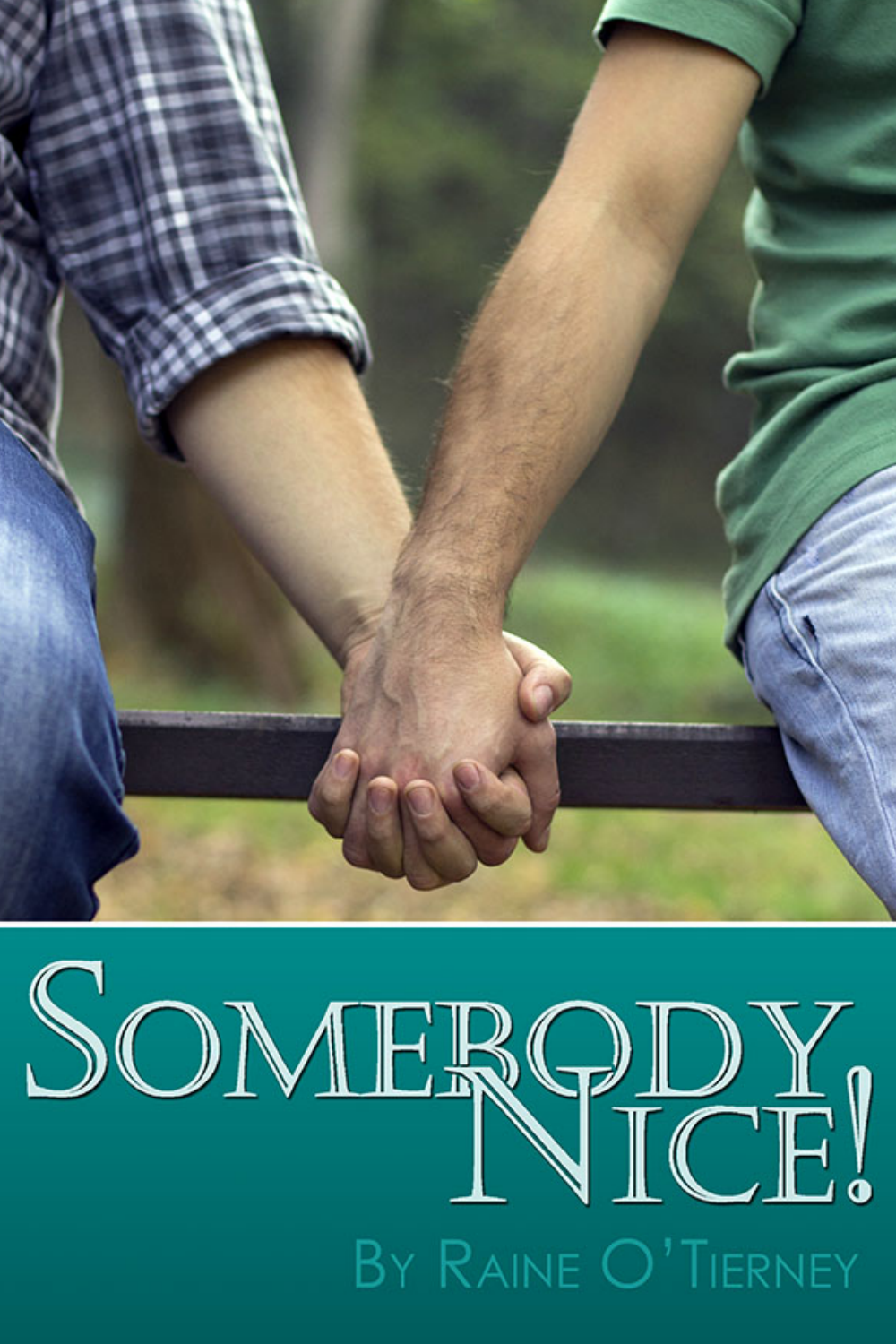# **Table of Contents**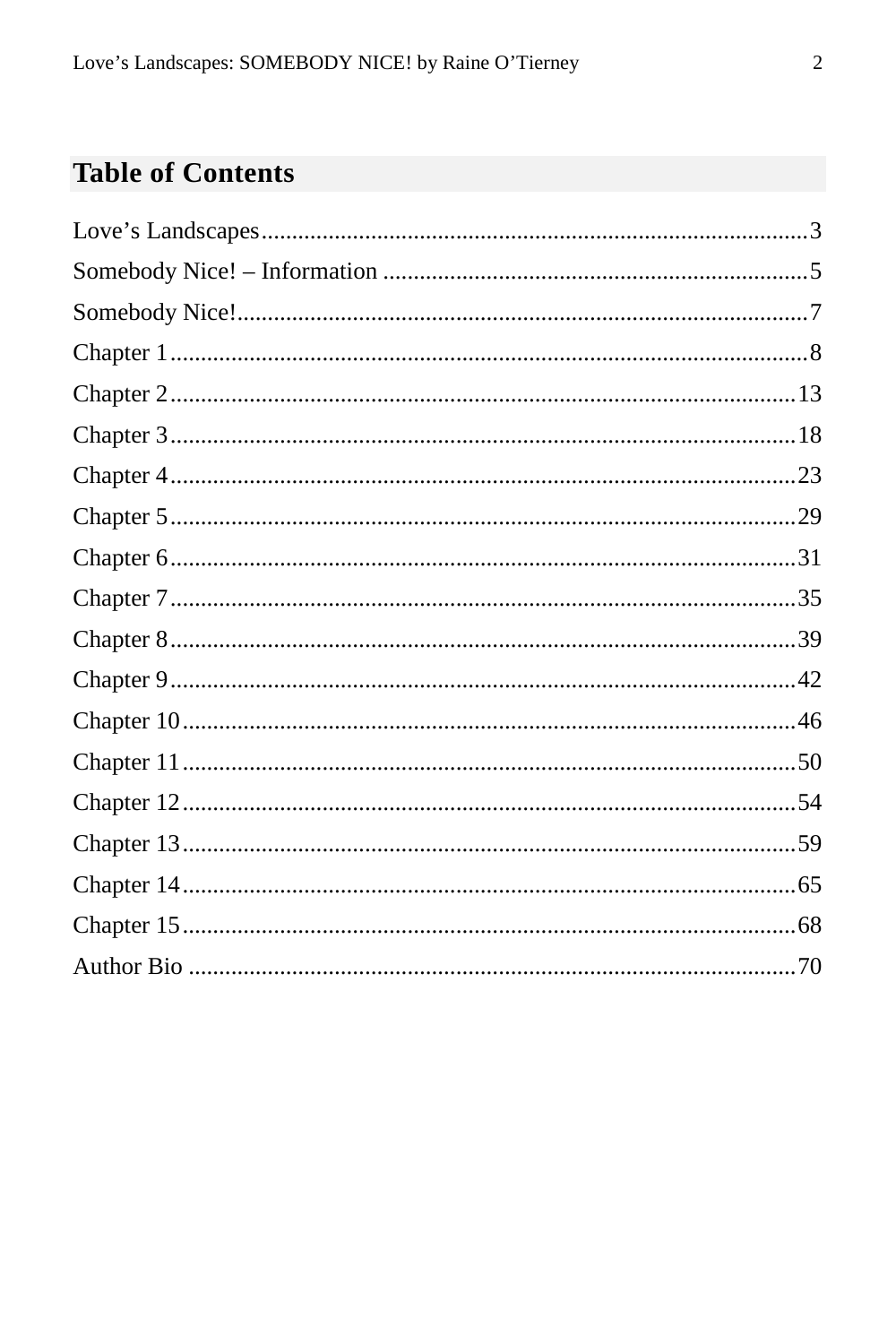# <span id="page-2-0"></span>**Love's Landscapes**

#### *An M/M Romance series*

# **SOMEBODY NICE!**

# **By Raine O'Tierney**

#### **Introduction**

The story you are about to read celebrates love, sex and romance between men. It is a product of the *Love's Landscapes* promotion sponsored by the *Goodreads M/M Romance Group* and is published as a gift to you.

#### **What Is Love's Landscapes?**

The *Goodreads M/M Romance Group* invited members to choose a photo and pen a letter asking for a short M/M romance story inspired by the image; authors from the group were encouraged to select a letter and write an original tale. The result was an outpouring of creativity that shone a spotlight on the special bond between M/M romance writers and the people who love what these authors do.

A written description of the image that inspired this story is provided along with the original request letter. If you'd like to view the photo, please feel free to join the [Goodreads M/M Romance Group](http://www.goodreads.com/group/show/20149-m-m-romance) and visit the discussion section: *Love's Landscapes*.

No matter if you are a long-time devotee to M/M Romance, just new to the genre or fall somewhere in between, you are in for a delicious treat.

#### **Words of Caution**

This story may contain sexually explicit content and is **intended for adult readers.** It may contain content that is disagreeable or distressing to some readers. The *M/M Romance Group* strongly recommends that each reader review the General Information section before each story for story tags as well as for content warnings.

This story is a work of fiction. Names, characters, places and incidents are the products of the author's imagination or are used fictitiously. Any resemblance to actual events, locales, or persons, living or dead, is entirely coincidental.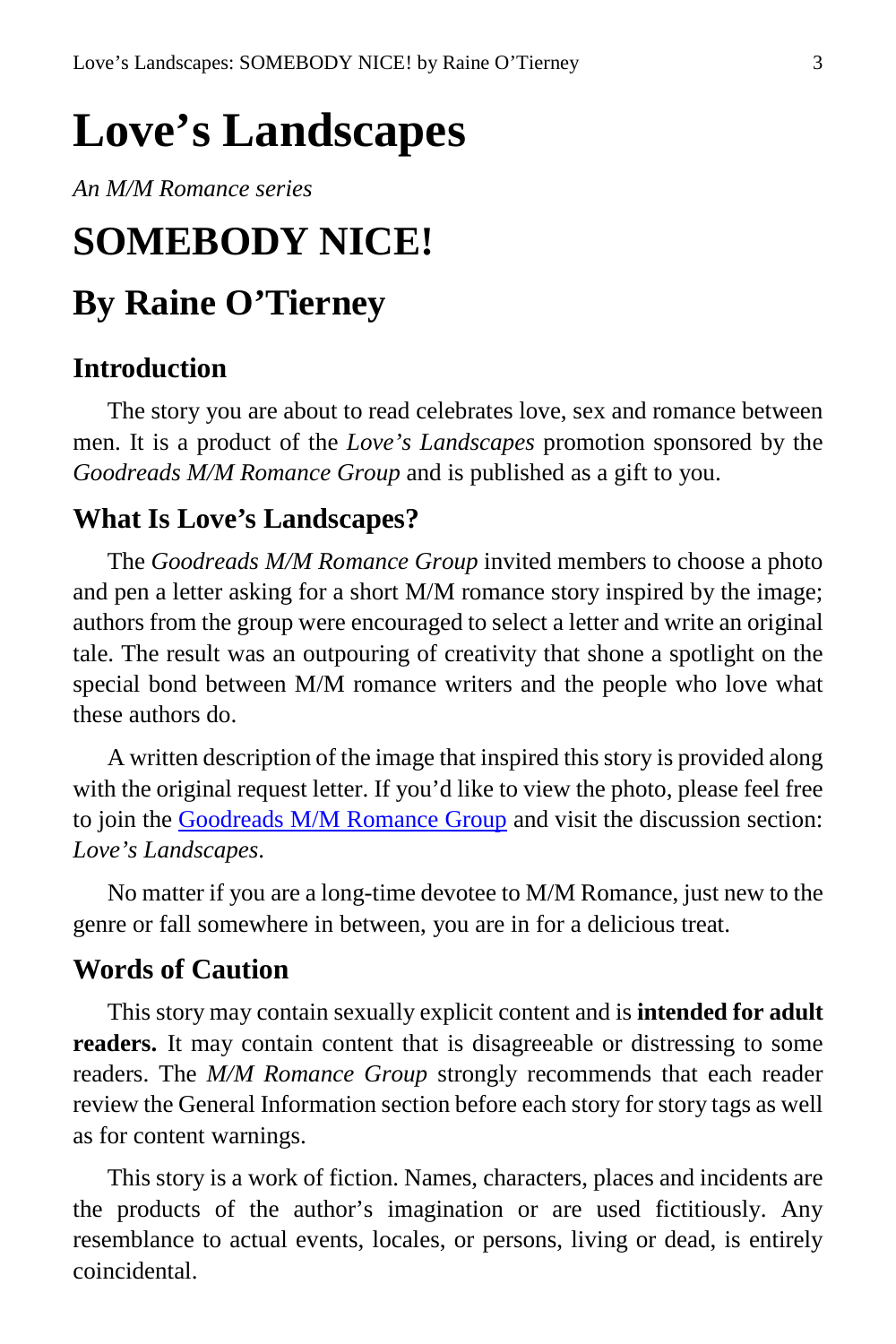All rights reserved worldwide.

This eBook may be distributed freely in its entirety courtesy of the Goodreads M/M Romance Group. This eBook may not be sold, manipulated or reproduced in any format without the express written permission of the author.

Somebody Nice!, Copyright © 2014 Raine O' Tierney

Cover Art by Mikhail Shadeed

This ebook is published by the *M/M Romance Group* and is not directly endorsed by or affiliated with Goodreads Inc.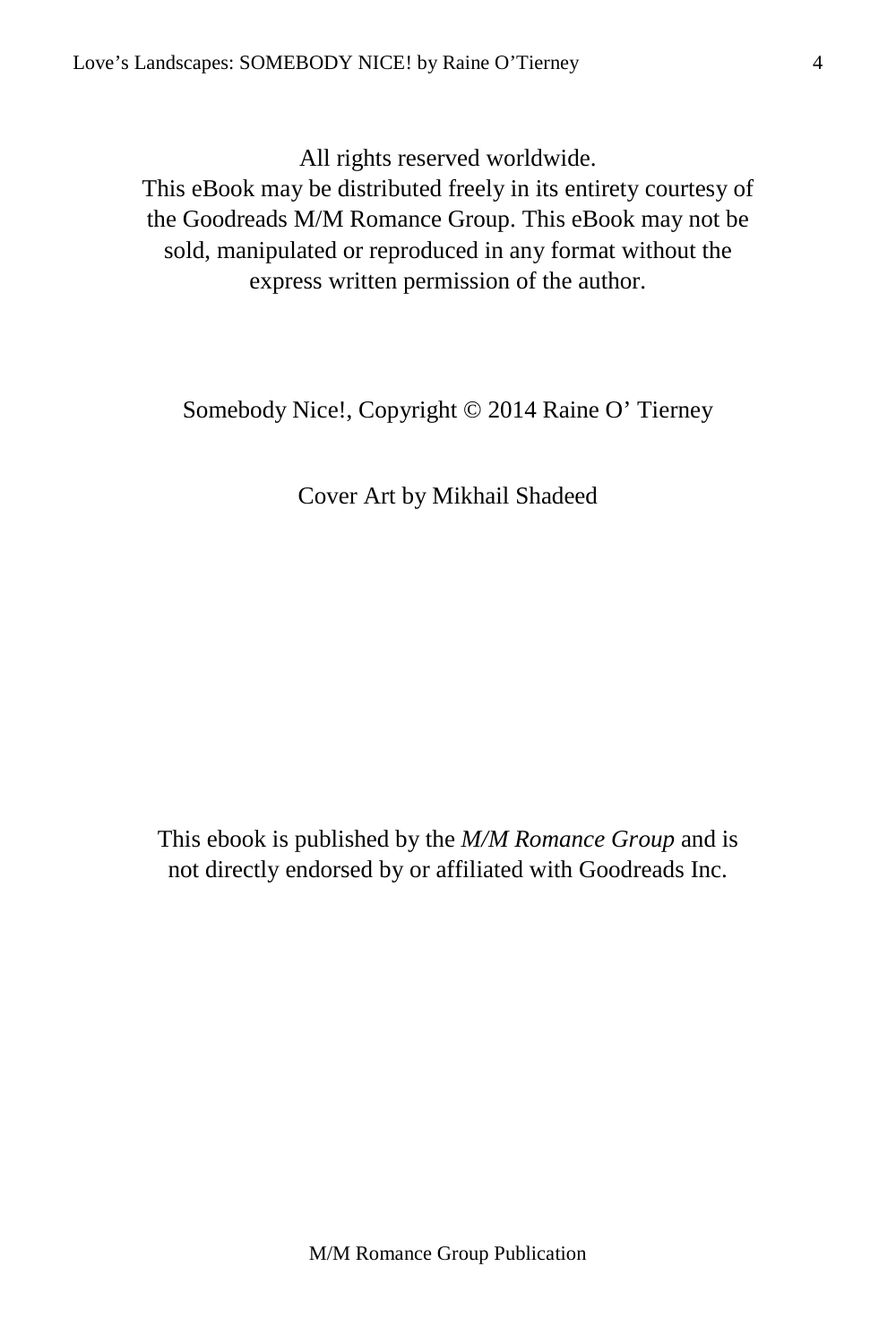# <span id="page-4-0"></span>**SOMEBODY NICE! By Raine O'Tierney**

## **Photo Description**

A man stares at the camera, a hint of a smirk on his lips. His stubble-covered chin is tilted slightly down, and he has intense brown eyes. His black, gray, and white checkered shirt is open revealing his collarbone and a bit of chest. He wears a fisherman's cap, hiding his hair. Only his ears peek out. Freckles cover his brow, cheeks, and chest. There's an old scar on his left cheek.

## **Story Letter**

*Dear Author,*

#### **NewYorkDating.com Profile**

**Name**: Danny

**Age:** 35

**Location**: New York City

**Sexuality**: Male seeking Male

**Looking for**: a nice person! Who loves dogs! And children!

#### **About Me**

This is Danny, he is a very nice person and he is very funny, but I think he is lonely. He helped me when my mom wanted to sell me to a reality show and now I live with him and I wanted to do something back for him so I want to find someone for him, because he has only me and Bunny, that's his dog, who is really big. And I'm 7 years old and Danny is 35, which is really old, but that doesn't matter he looks younger. Miss Portwood, my teacher said I need to say what Danny likes to do and he likes to walk with Bunny and work out and play football with me and Bunny and he works also, I think he is a police officer or something, he has a really cool car! And he has a ring in his nipple, which I think is really ouch, but he says people like it. I don't understand why but Danny says I need to be older but I'm already 7.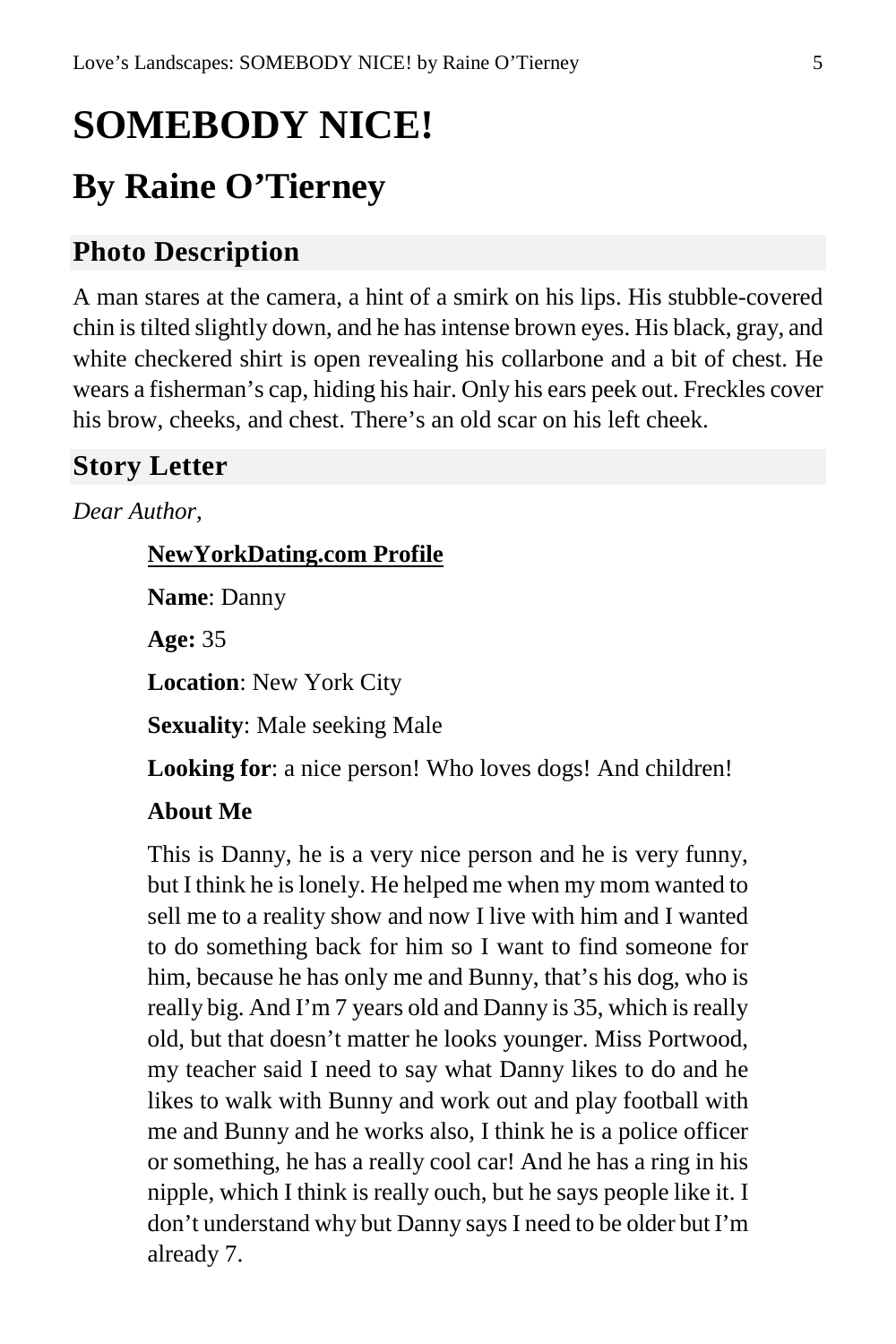Hugs, Melissa

*Sincerely,*

*Vera*

## **Story Info**

**Genre:** contemporary

**Tags:** coming out, family, first time, law enforcement, librarians, men with children, men with pets, virgins

**Word Count:** 19,016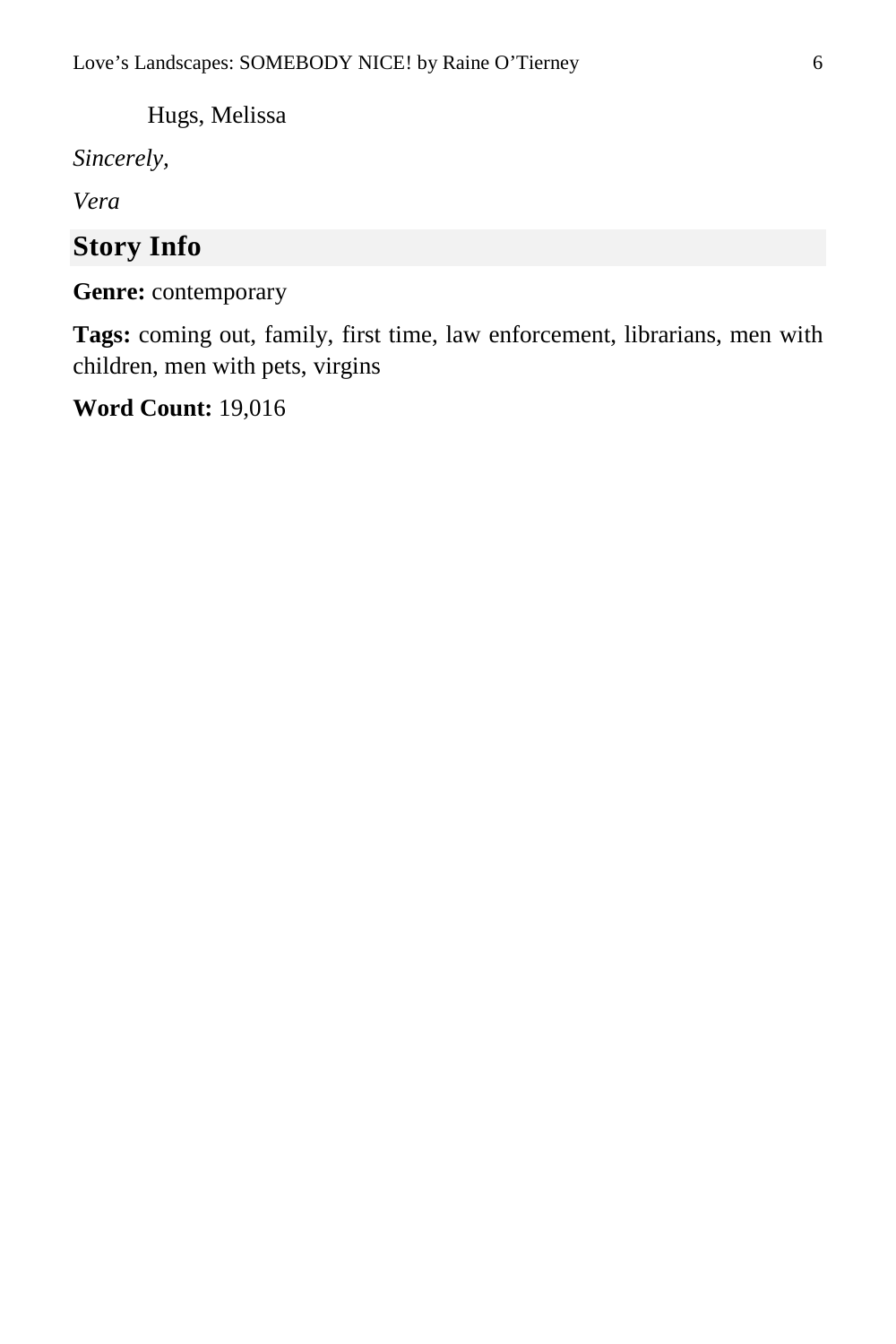# <span id="page-6-0"></span>**SOMEBODY NICE! By Raine O'Tierney**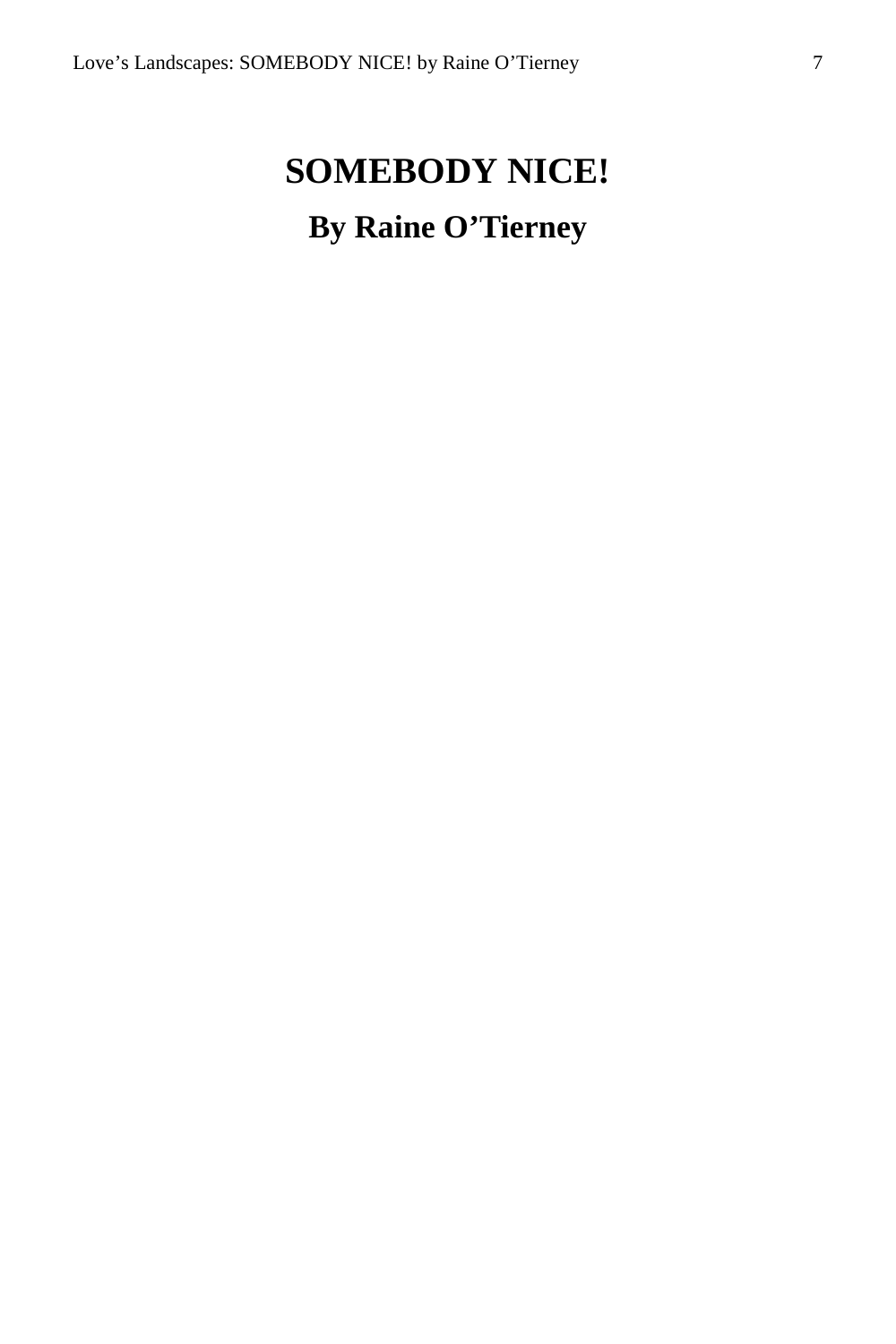<span id="page-7-0"></span>"I'm not going to let her go!" Melissa pleaded, her blue eyes shimmering. "I'll hold on tight and she won't get away from me, I promise, Danny!"

"No way," Danny said. "She's twice your weight, kiddo. If she gets excited and tries to run, she'd take your arms off."

Melissa's pout came out in full force, and she met his eyes in the rearview mirror, throwing her arms around Bunny's thick, fuzzy neck. "I *never* get to walk her."

"Yeah, life's hard."

Melissa put her face into the Rottweiler's black fur, mumbling and muttering—probably about how unfair and awful Danny was. He gave her a full two minutes to voluntarily emerge from the pout before he bribed:

"Wipe the dog fur off your lip and you can pick what we buy at the Treat Bar."

She immediately lifted her head off of Bunny's back, and she giggled as the dog gave her a sloppy kiss.

"Can we get all green bones?"

"If you think Bunny would like all green bones."

In the end, Danny held the leash as Melissa led the charge into the pet store. She skipped ahead of him, giggling and twirling, nearly running headlong into the door. He caught her at the last second, and pulled her away from a concussion. Unfazed, she ran ahead toward the long row of clear plastic bins, filled with gourmet dog treats. Above them, a sign read *Treat Bar* and it was covered in multicolored paw prints.

Bunny whimpered, anxious for a treat. She snuffled at one lid, knocking it ajar with her nose. Danny watched Melissa eyeing each set of treats, deciding with the seriousness of an appellate court judge what Bunny would like best. He was not, however, so attentive to the little girl that he missed the intense stare being directed at him.

Danny glanced out of the corner of his eye, and a grin quirked his lips.

Young, dark-haired Milo Swaisbrick half-hid behind the endcap of Aisle Four, his hands shoved deep into the pockets of his tweed jacket. He tossed his head to the side, beckoning Danny to follow.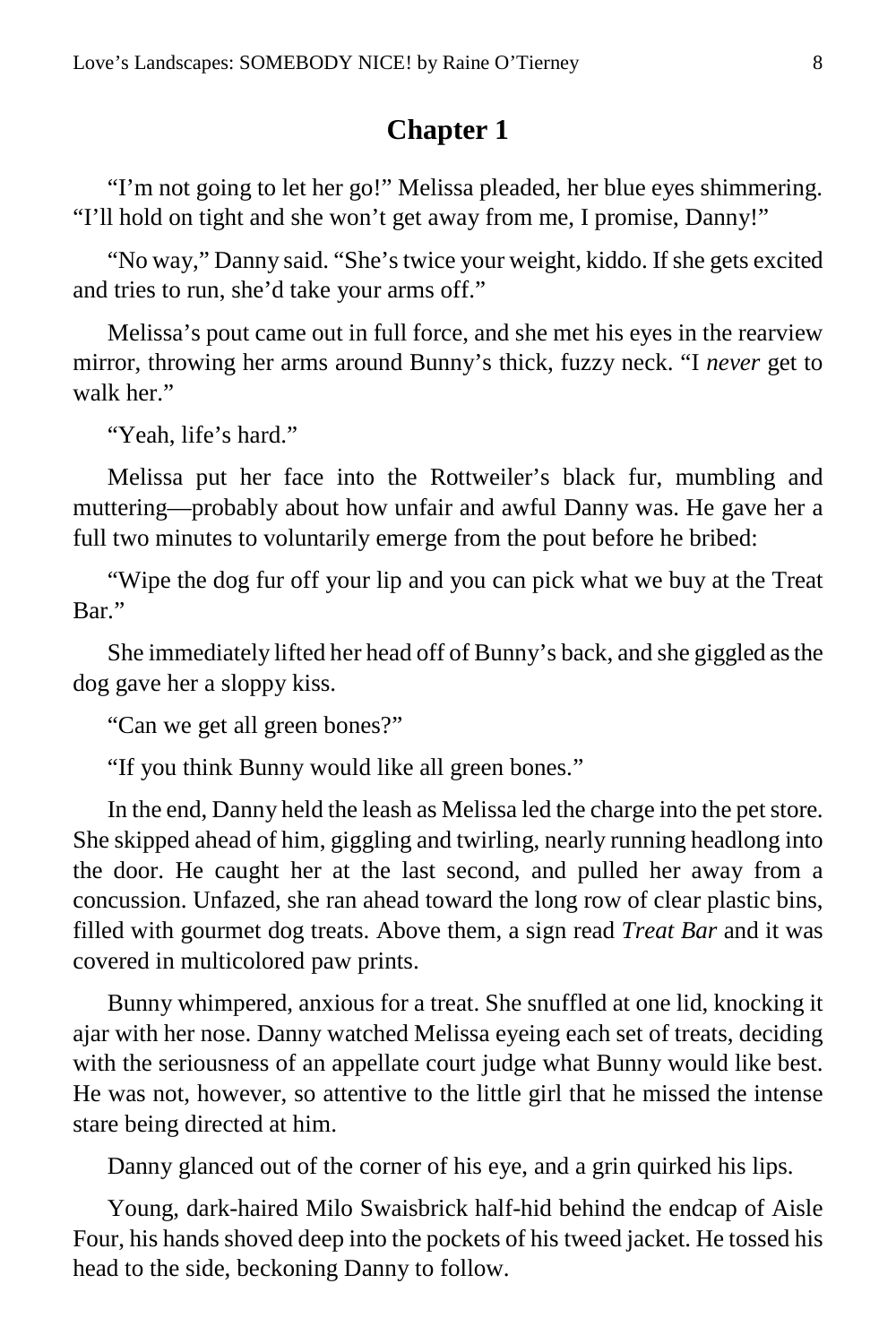"Hey, Melissa? I'm going to look at something on the next aisle, all right?"

She nodded, stepping over to the next bin.

"You want me to hold Bunny while you're looking?"

"Nice try, kiddo."

He found Milo standing in between the rows of dog bones and the leashes. He grinned sheepishly as Danny approached with Bunny.

"Hiding?"

"It's just… *Melissa*," he whispered. And then, so adorable that Danny almost couldn't stand it, he stood on his tiptoes and planted a hurried, off-center kiss on Danny's lips, withdrawing quickly before Danny could reciprocate. The movement piqued Bunny's interest, and the dog butted her head against Milo's legs, eager for her own attention. The younger man bent down and scratched behind her ears, much to the pleasure of the Rottweiler.

"We could get together for more than five minutes at a time if you would just come out and meet the kid. I could introduce you?"

Milo's eyes went wide behind his black-rimmed glasses and he quickly shook his head. "I already know Melissa."

"You work at her *school*, it's not the same as knowing her." Danny teased and tempted with a wink. "I'll even call you my 'boyfriend'."

"We… we haven't moved there yet."

"I know," Danny said, unperturbed, "but have you ever tried to explain 'just dating' to a seven-year-old? C'mon, I swear it won't hurt."

But Milo looked like he might literally run away, and Danny supposed it was a miracle that the school librarian, ten years his junior, had even responded to the text inviting him for a 'quick meet-up' at the pet store.

"Well, will you at least say 'hi' as my friend?"

"It might be weird at school," Milo said quickly. "And…"

Danny sighed and reached out for Milo's hand. Hesitantly, the other man took it and when Danny tugged him forward, Milo stumbled into him. He breathed in, savoring the scent of his secret not-quite-boyfriend.

"You're trouble, you know that?"

"I know," Milo murmured.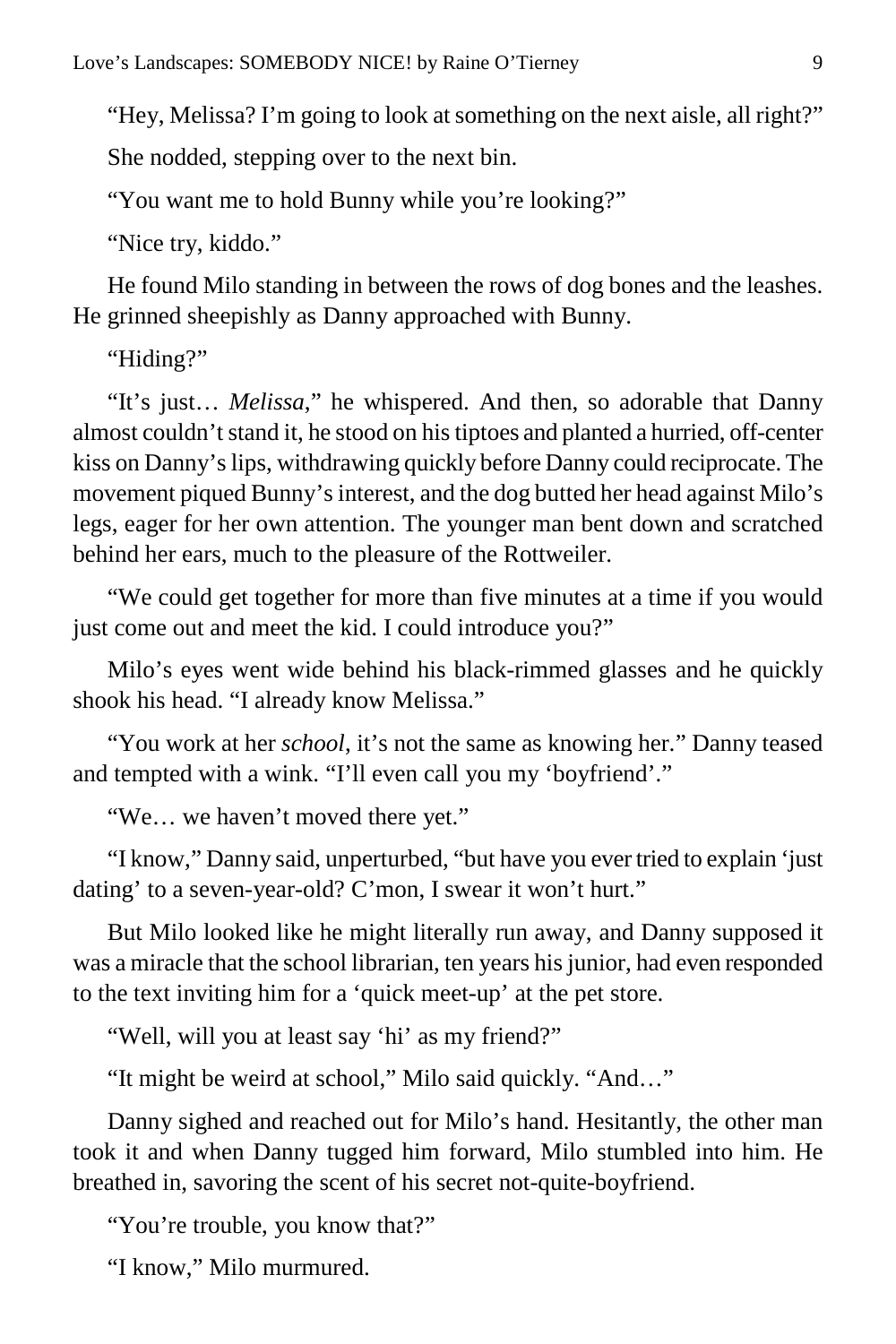"I want to be able to spend more than five minutes with you here and there."

"Me too," he agreed.

"I still don't get it," Danny pressed, "your mom knows, your friends know, even a couple of the teachers know, but you're scared of coming out to a sevenyear-old?"

Milo frowned. "I just…"

"Need time."

"I'll…" Milo started hesitantly, "I'll say 'hi' to Melissa as the librarian."

A warmth spread through Danny at the nervous man's tiny—*miniscule* even—baby step toward coming out to Danny's little girl.

Melissa looked up as the men rounded the corner with the energetic Rottweiler in tow. She had filled one of the bags so full of treats that she couldn't even get it closed with the nearby ribbons.

"I think Bunny will like these, Danny!" And then her smile spread and she cried, "Mr. Swaisbrick? What are you doing here?"

"I'm… buying cat food."

"You have a cat?" Melissa asked. "We have a dog. This is our dog—her name is Bunny. Can I give her one of the treats now, Danny?"

Bunny pawed at the bag Melissa held, looking back over her doggieshoulder so that the whites of her eyes showed. It was one of her most adorable begs, but Danny wasn't falling for it.

"Not until we've paid for them."

"How come you aren't at the library?" she asked, putting a hand on her hip as if she was offended to see her school's librarian anywhere except the library.

"It's Sunday," he reminded her quietly, as awkward as she was impatient.

Her mouth formed a little 'O' and then she said brightly, "Danny, this is Mr. Swaisbrick and he works in the library at our school and he's really nice and he checks out our books for us."

Milo smiled shyly. It was the perfect moment to tell her that Milo was someone who would be in their lives. Instead, he shook Milo's hand, teasing the skin of Milo's knuckles with his thumb. When Melissa informed them she was going to get another bag, Danny seized his opportunity.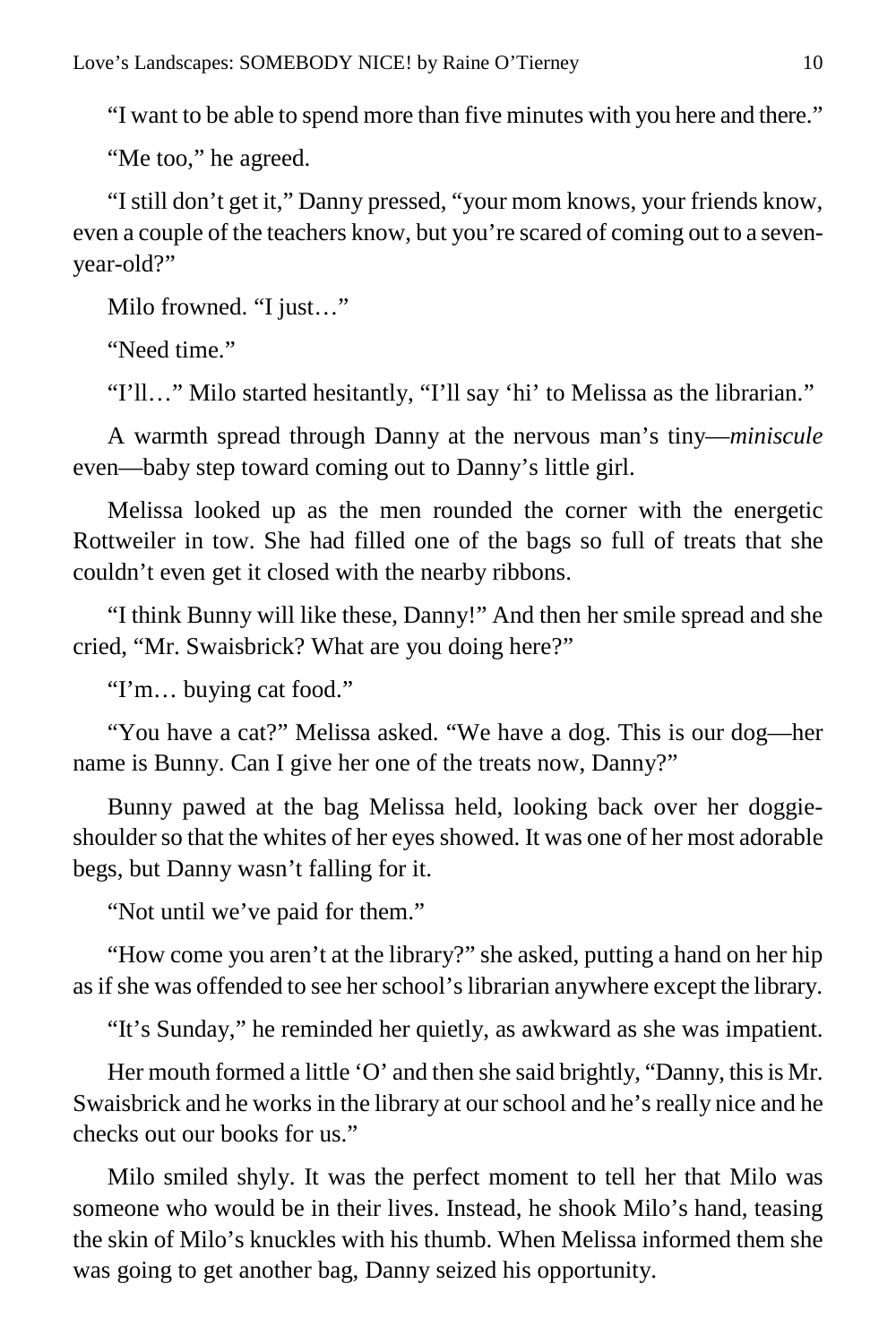"See. You guys exchanged words and," his voice dropped low and he leaned in so that his mouth was only an inch away from Milo's ear, "she has no clue that you and I've been…" He trailed off, loving the way Milo's cheeks turned a brighter shade of red.

\*\*\*\*

"What do you think about Mr. Swaisbrick?" Danny asked when they were in the car with two thirty-pound bags of fancy-ass dog food for the spoiled Rottie and three small baggies filled with dog treats—all green. He imagined what Milo would do if he were in the car to hear the question. He'd probably slap both hands over Danny's mouth. He'd be so afraid that Melissa might *figure it out* that he'd panic. For a school librarian, the guy was damn uncertain around kids.

Or maybe just Melissa.

Melissa was smiling and sticking her tongue out at Bunny. The dog tried to lick it before she pulled back. She glanced at Danny and shrugged. "He's really nice. But I like Miss Portwood better."

Danny's lips quirked and he glanced over his shoulder as he maneuvered the car out of the parking spot. It was still early enough that city traffic wouldn't be too bad.

"Yeah, but librarians are cool, right?"

"I do like the library," Melissa agreed after a minute. "What do you think about Mr. Swaisbrick, Danny?"

Fuck. He'd promised. He never should have promised. But there was that first date and that first breathless kiss in the alley next to the restaurant, when he'd asked Milo if he wanted to go to back to his apartment for coffee. Milo had blushed and begged, "*But Melissa… Promise you won't tell her yet."*

Damn delicious lips tricking him into making promises he only wanted to break.

"I think he's cool," Danny told her. *Think he's cool, think he's sexy, think he's so cute I want to pounce on him every time I see him. Can't wait to get him alone so we can* finally—

"Danny, I think you need a girlfriend."

That came completely out of left field, as was the way of the alwaysthinking seven-year-old. Danny frowned.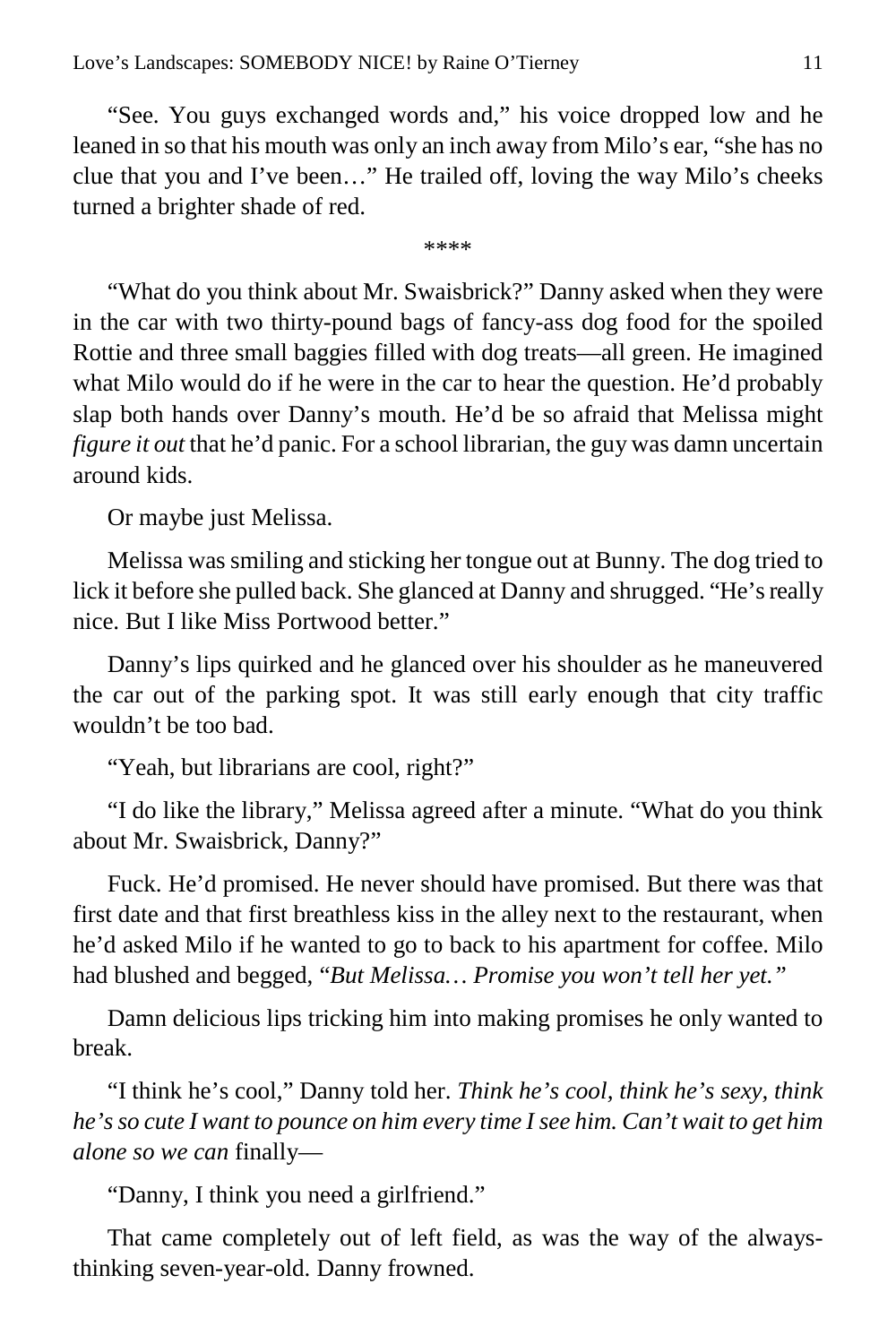"What?"

"Don't you want a girlfriend, Danny?" Melissa shrugged dramatically, lifting both shoulders all the way up to her ears, and Bunny chose that moment to sigh loudly in the child's lap. They were a pair.

"Why would I want a girlfriend?"

He'd dated a couple of women since Melissa had come to live with him, but it had been a while.

"So you're not lonely." Seven-year-old wisdom. *Lonely?* Really?

"I'm not lonely, kiddo. We've got each other, right? That's good enough."

He caught her attempt to raise an eyebrow in the rearview mirror.

\*\*\*\*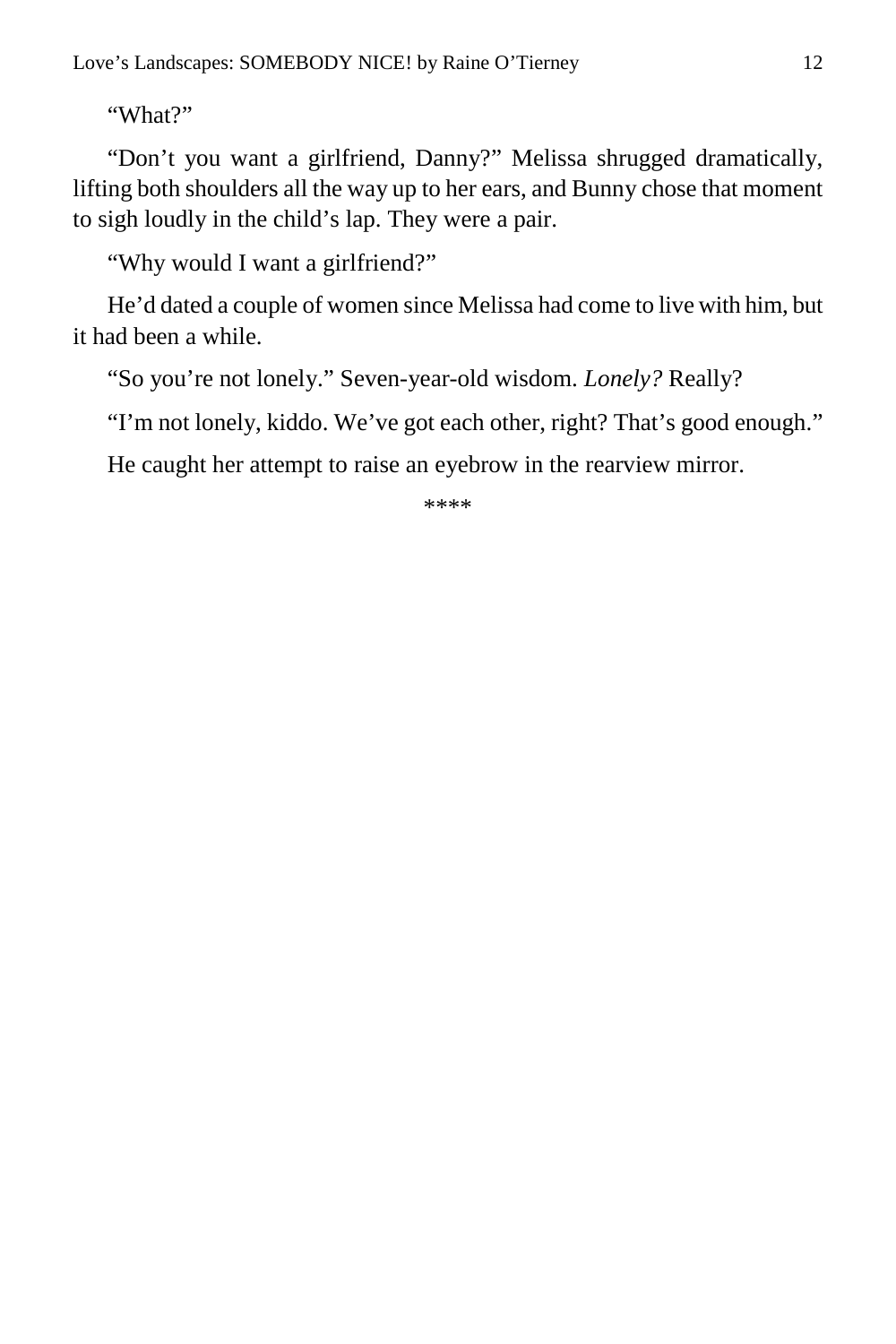<span id="page-12-0"></span>Things were finally quiet for the day. Milo Swaisbrick had sorted three carts of books at the desk, but he'd had no time to shelve them. He'd given database classes to the fifth graders that morning and then facilitated a standardized test in the afternoon, which not only meant he had to rove, making certain no one was cheating, but also that he couldn't roll the squeaky carts around putting up books.

Then there was a rash of kids right before the bell rang, all wanting to check out books, and—almost as if they'd planned it—all needing help finding special titles, or having blocked accounts, or wanting assistance with research questions.

Now he was walking the shelves, replacing books, straightening and ordering the general chaos that came with working in a school library. He liked it, though. Putting order to chaos. It was a form of meditation for him.

He switched around some George Washington biographies that had been pulled off the shelves by eager hands and filed back incorrectly. He was scheduled to work a Saturday next month—maybe he could do an inventory and find books the catalog said were missing. He'd once found a small paperback that was supposedly lost in 1997, pushed back between two shelves. In a public library, the records would have eventually been deleted. At St. Vincent's Academy, they had notes about fines from the sixties.

If only the head librarian, Mrs. Anderson, would retire…

The woman was obsessed with saving every book. *This can be re-bound, Milo!* she insisted. Yeah, it could, but it was called *Will the U.S.A. Ever Go to the Moon?* Binding was the least of its issues. Milo had plans for the head librarian position, which, he knew, was cocky. But he was banking on getting it. And when he did, the first thing he would do would be to weed the reference section.

"Excuse me. I need your help, please."

Milo turned his head, straightening from where he'd crouched in front of the biographies. His smile froze in place. Melissa Goode—the little girl Danny was fostering—stood in front of him in her gold and purple St. Vincent's uniform. Her hair was parted into two braids, though curls had come loose, and it seemed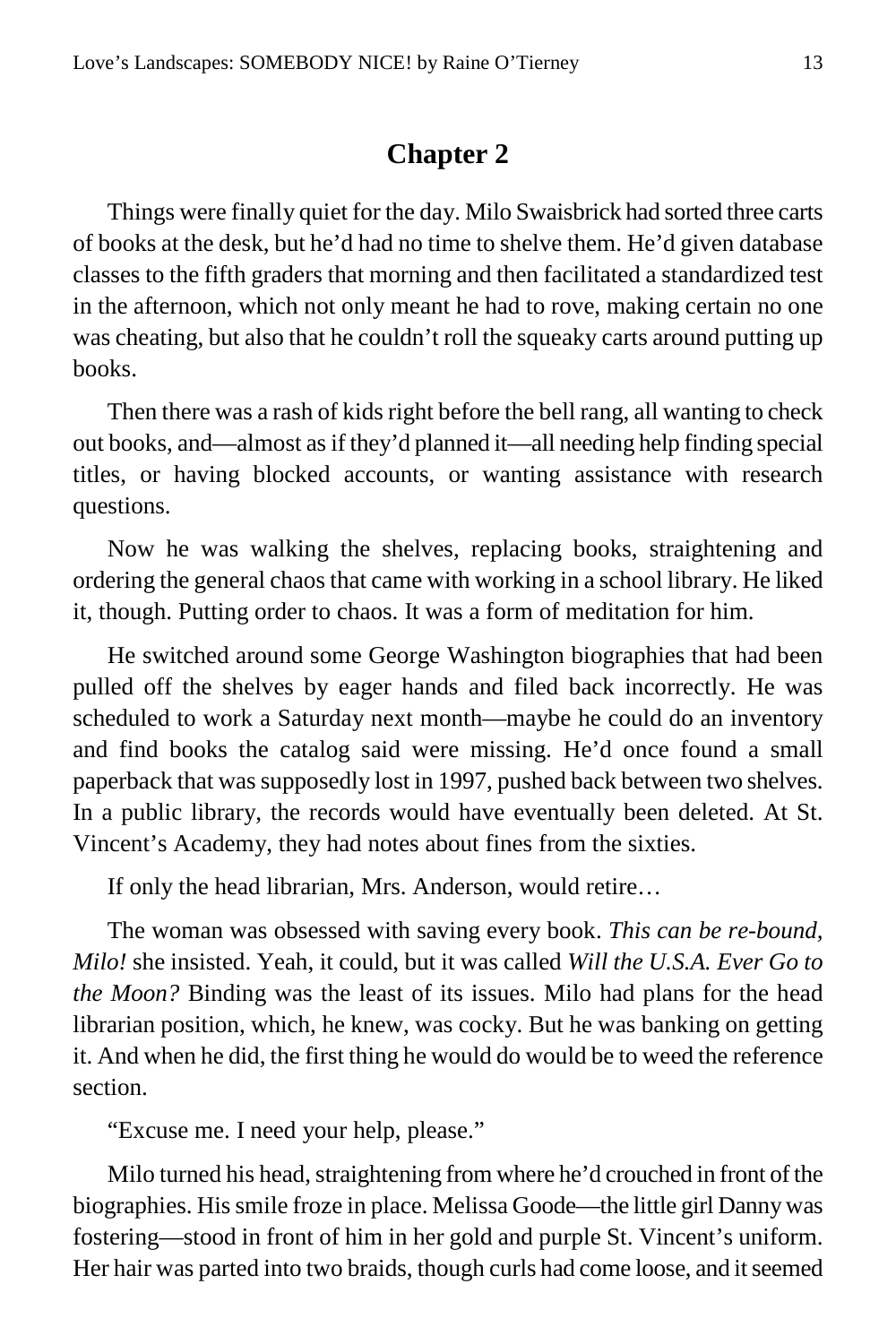like she'd lost one of her ribbons, replacing it instead with a rubber band. Milo imagined Danny fixing her hair in the morning, the act so sweet and paternal that he flushed at the thought.

"M-Melissa." Damn. He hadn't meant to stutter.

Her face brightened and she smiled at him. "You remember my name!" This seemed to delight the child to her core, and it eased some of the tension inside his heart.

"Are you looking for a book?" Small favors that he managed to keep his voice level.

"I need your assistance getting on the Internet." He was surprised by how well-spoken she was relative to her grade. She flashed him a brilliant smile and said, "I'm in Miss Portwood's Advanced Group on Tuesdays and Thursdays and we have permission to get on and look at *Amazing Animals of the World* and *MUZZY Online* and *National Geographic Kids* during class. But I'm not supposed to go to any other sites alone. Danny says and Miss Portwood says."

"Well, what site are you wanting to go to?" He guided her toward the front desk, expecting that she needed to know the exports of Belize or what language they spoke in Zimbabwe. His brain was full of elementary school information.

"New York Dating dot com." She smiled radiantly as she said this, trotting along. He'd just come around the desk when he stopped.

Milo spent his days helping kids find books. Some kids were shy and had to be coaxed out of their shells, some wanted to talk his ear off, some were smartasses, and some were precocious. All day, every day, he heard things that made him cock an eyebrow, but this was a first. She didn't seem to be teasing, either. In fact, she looked earnest. He couldn't help it, he laughed.

Immediately, her sunny smile faded. She looked upset, and he regretted making her frown.

"I'm sorry," he said. "It's just… What? *Why?* Why do you need to get on a dating website?"

"It's for Danny."

"Danny."

"Danny's my friend—do you remember? I live with him. And I think he's lonely because he only has me and Bunny—you met her at the store. Danny said she could be mine, too, after I had to stop living with my mom when I was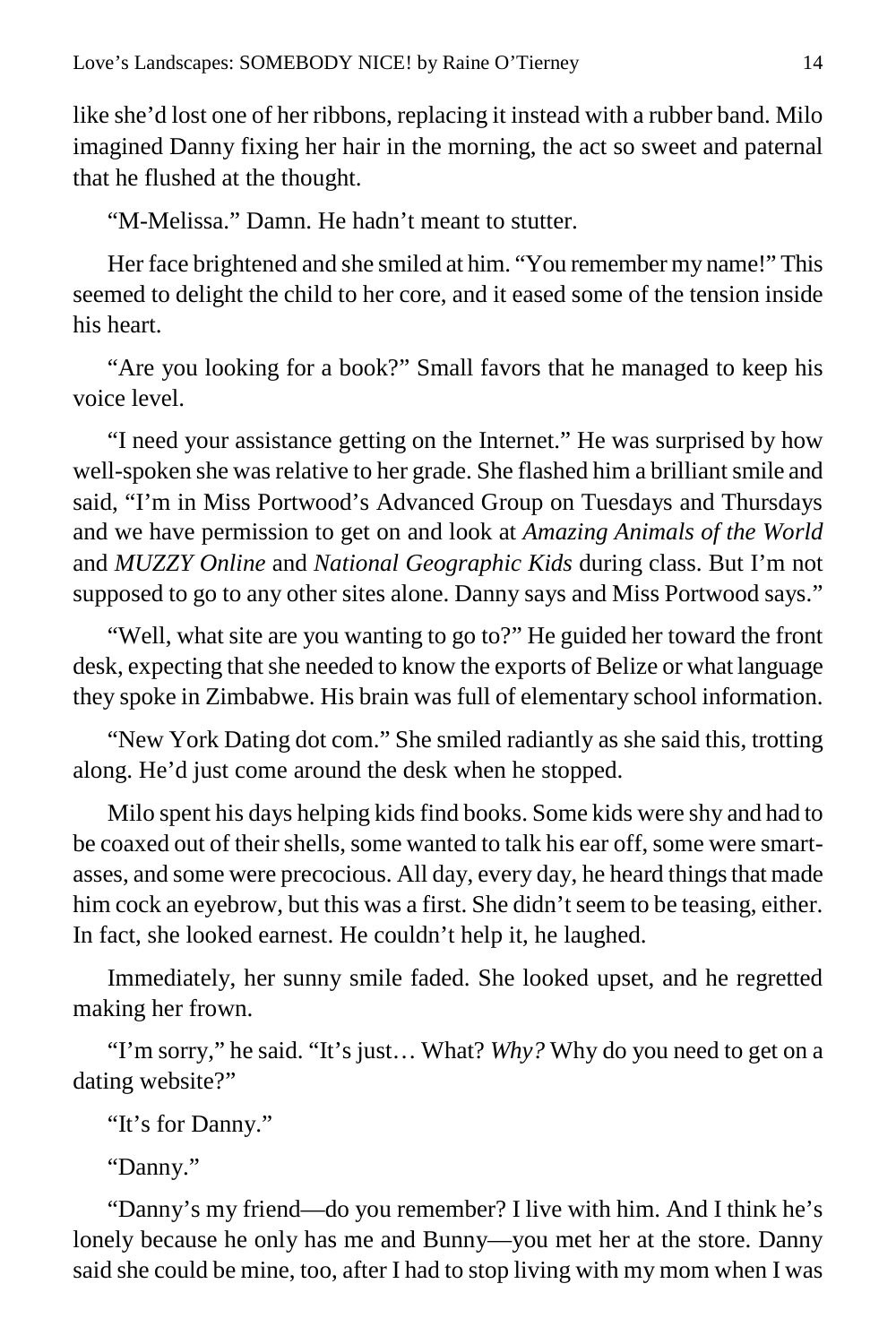four. And I heard Miss Portwood telling Mrs. Snyder that she was thinking about going on New York Dating dot com because she's really lonely."

Well, there was one thing for certain, the kid knew how to talk.

"And I asked Miss Portwood what it was and she said that it's for people to meet other people, but you have to say what you like to do and other things about yourself. So I wrote this."

She dropped her purple and pink backpack to the ground and started digging through it for a crumpled sheet of loose-leaf paper which—when she found it she thrust triumphantly in the air.

"Here it is! I wrote this during free time!" She smiled very proudly as she stood and smoothed it out against the clear top of the desk. Graphite smeared across the page, but she didn't seem to care. "These are all the things I want Danny's new friend to know about him."

Milo read through the list as best he could. Despite being in Miss Portwood's advanced class, Melissa wasn't the best speller.

*Danny is a nice person. Danny is very funy and I like him a lot! I'm 7 years old and my name is Melissa. He is very old. Danny is 35 years old. He doesnt look like he is too old so don't worry. Danny likes fotball. Sometimes we play football in Central Park. And Danny has a big big dog. She is a rotwyler and she can knock me down but she is not mean. Danny and me like Bunny a lot. Danny is a police offiser and sometimes I can ride in his police car and it is awesome! I like his car a lot. Danny helped me out when I was little and my Mom tried to sell me to a reality TV show. Now I live with him.*

"Your Mom tried to sell you to a reality show?" Milo asked slowly. He and Danny had talked about Melissa on one of their few dates. He'd told Milo how he was Melissa's guardian and how he'd been in the process of adopting her for several years, but there always seemed to be setbacks. He'd never said *anything*  about Melissa's biological mother trying to sell her to a reality TV show. Who would do that? And *how*?

Melissa shrugged and nodded as if it weren't a big deal at all.

*Danny's new friend has to: Be somebody nice!*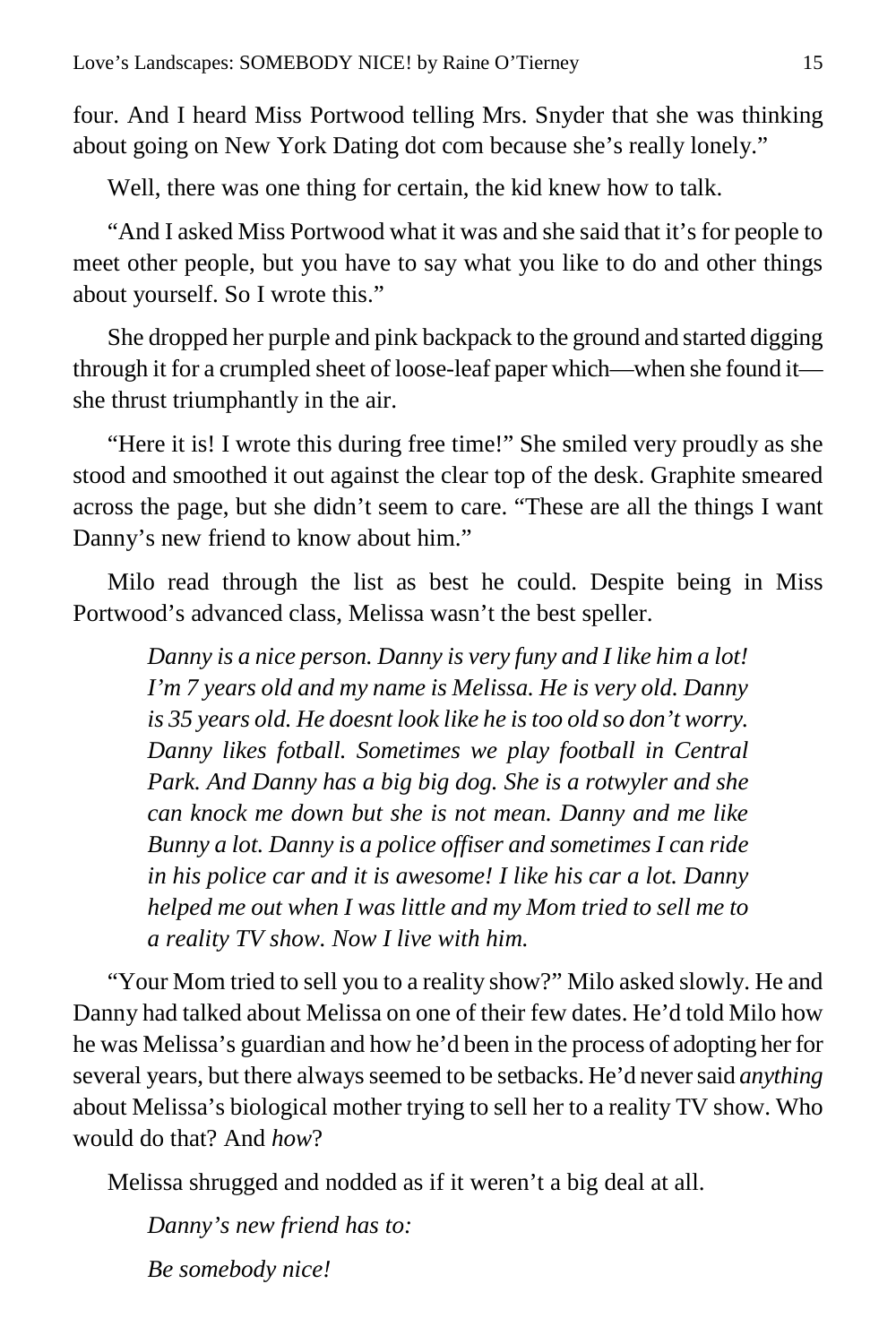# *Like dogs! AND KIDS!!!*

"Look," she flipped the paper over. "I don't know if his new friend needs to know what he looks like, but I drew a picture of him."

Milo blinked at the picture. She'd drawn Danny as a really tall man (relative to the size of the small, pig-tailed girl standing beside him) with muscled arms and an… *eight pack*? Each chiseled dent of his abdomen looked like an oval stacked on the next one. He also had large pecs with what seemed like a nipple ring. Milo flushed slightly.

Melissa watched Milo looking at the picture before she said, "I like art a lot! Danny says I should practice all the time if I want to end up in a museum. Do you think my picture is good?"

"Danny looks like he works out."

"He loves to exercise! He rides his bike all the time, and he runs, and he walks Bunny, and he's always moving. He can do, like, a thousand million push-ups. So, will you help me get online, please?"

The picture of Danny smiled up at Milo—his mouth a red 'U', his eyes brown dots, no nose, and short little spikes of orange hair. Melissa shifted impatiently from foot to foot.

From the beginning of their awkward dating relationship, Danny had wanted to tell Melissa the truth. It was Milo that held back. Looking down at the personal ad the little girl had crafted—a personal ad designed to get Danny a *girlfriend*—Milo thought he'd made the right decision in asking Danny not to tell her.

"Um… Melissa. It's really late. The bell already rang. Isn't your ride here?"

Melissa's eyes went wide and she slapped her forehead comically. "Oh my gosh, I forgot! Mrs. Palmer is taking me home today!" She grabbed her bag off the floor, not even bothering to zip it up. "She's my babysitter," Melissa explained hurriedly and then, out of nowhere. "She smells like shrimp scampi but Danny says not to tell her that. Can we get on the Internet tomorrow?" She charged toward the door, only remembering to cry at the last minute, "Please?"

Instinctively, he called, "Don't run!"

After Melissa had gone, and the library returned to its deep, familiar silence, Milo sat unmoving in his swivel chair. He wasn't worried about coming out to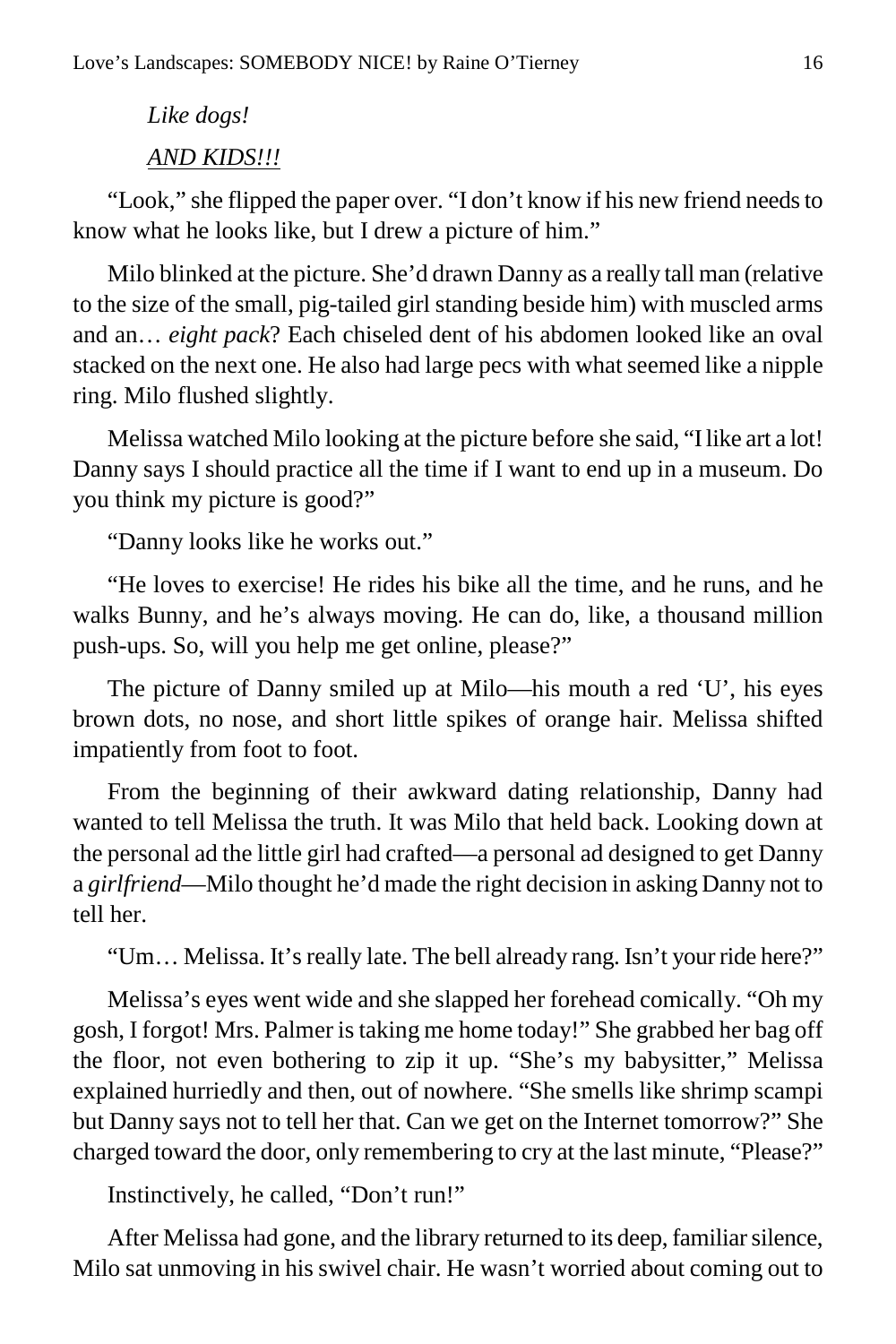Melissa for himself; he was worried for Danny. The little girl was his world and she adored him. Milo didn't want to be the reason the loving look in her eyes changed. But part of him selfishly wished…

He imagined the three of them playing a game together, Melissa chattering about her day in fantastic third-grade *non sequitur*, Danny rubbing Milo's foot secretly under the table, the big Rottweiler, Bunny, begging for scraps he'd slip her from his plate. It was all so *domestic*.

Milo stared at the bumps and ridges in the ceiling tiles and daydreamed. He and Danny needed to talk.

\*\*\*\*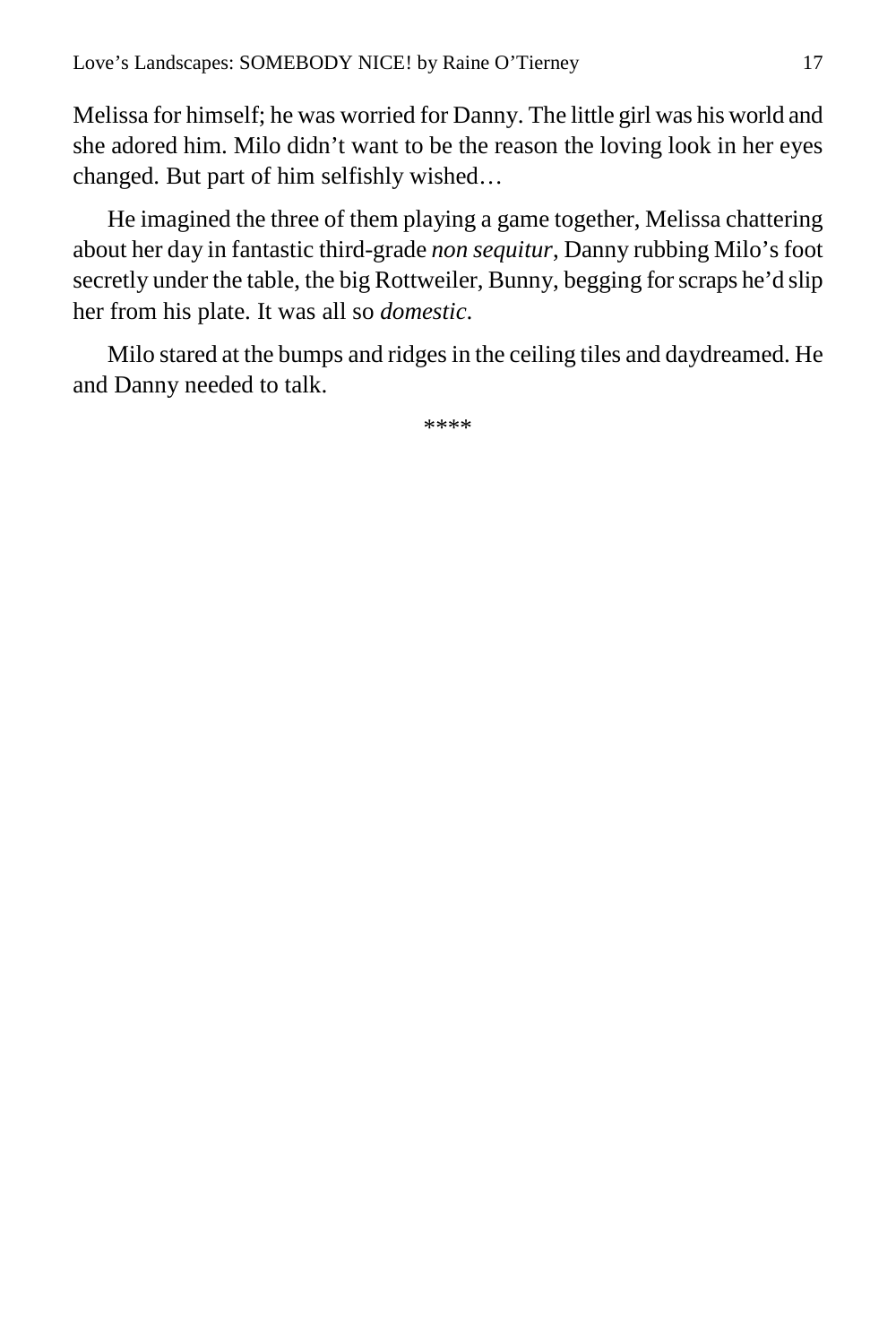<span id="page-17-0"></span>"That the best you got?" Hammer taunted him. "Bring it, McCrea!"

Danny threw his weight into the punch, pummeling the training mitt his partner wore. All the frustration of the long day—the criminals strolling out of the station after their twenty-four hour holds were up, being taunted by fourteen-year-old gang members who were meant for more, being forced to arrest both an abusive fuck and his wife who finally fought back—he poured into his fists.

"Melissa hits harder than this! Throwin' her little girl punches!"

Danny fell back, bouncing on the balls of his feet, sweat dripping down his face. Hammer grinned at him with a wide, wicked grin. His partner was a born shit-talker.

"You want to do this thing for real? We can, old man."

"Oh-ho! The kid thinks he can take on the Hammer. Step up your game first, and then we'll talk."

Danny threw himself back into his punches, delivering them hard and fast: jab, jab, jab, uppercut, feint, right hook. Hammer grunted, leaning into the barrage and Danny knew if they'd been fighting for real, he'd have knocked his partner on his ass.

Hammer nodded his approval.

"Think you've got it, kid."

They hit the showers. Thick steam lingered as other officers, desperate to hit their numbers for the upcoming fitness review, washed away the sweat and grime of their workouts. Danny wasn't worried. He never stopped training. He grabbed a free shower, turned the water up as hot as it would go, and let the pelting spray work on his tense muscles.

"Good workout there, Danny," Hammer said, taking the stall next to him. "I give you hell, but your form is great."

"Never doubted it for a second."

"Smart-ass."

"Aren't you sweet?"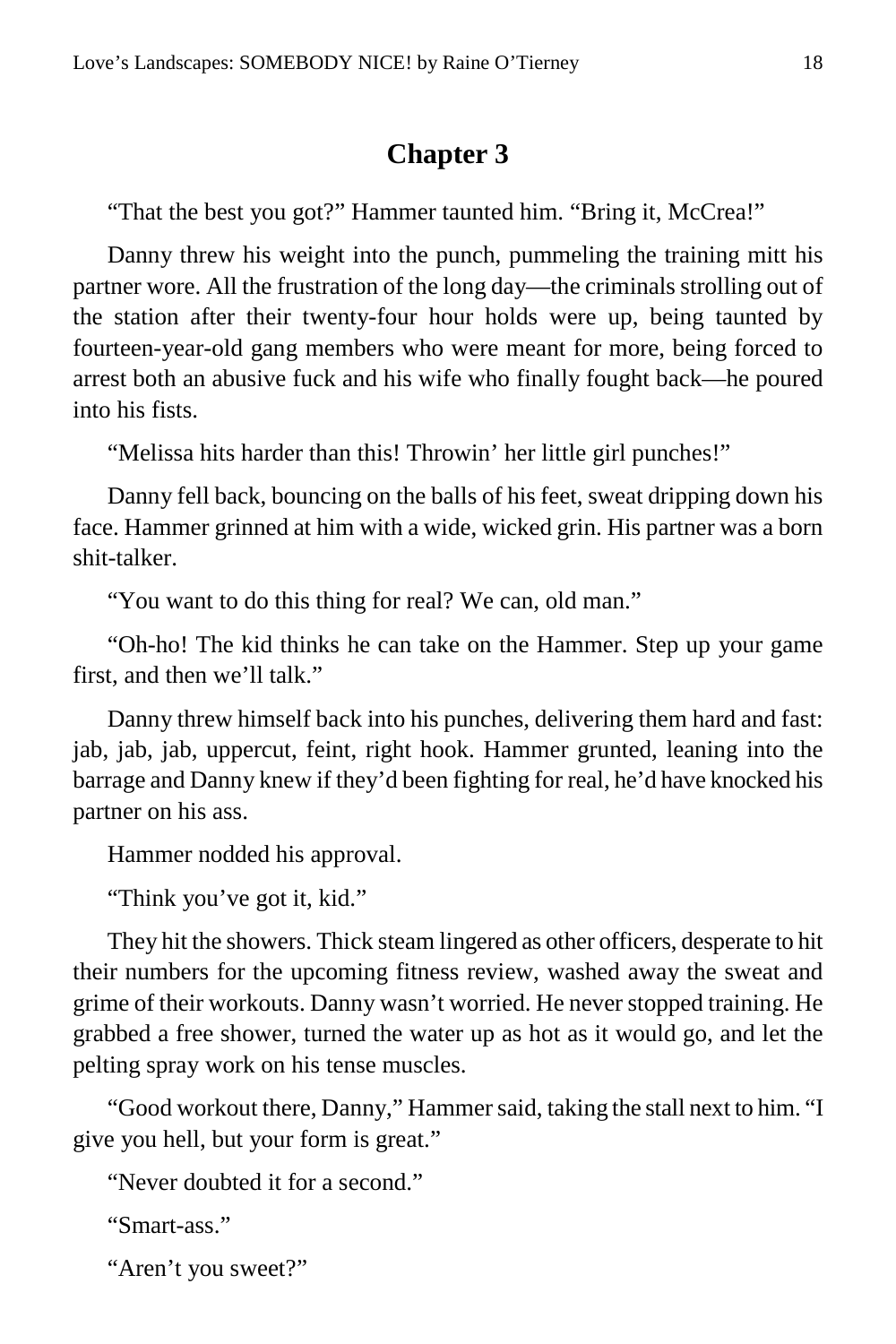"I push 'cause I love," Hammer teased.

"You push 'cause you want me to join the department rugby team."

"Hell yes, I do. We might have a chance with some young blood."

Danny grinned and put his face into the spray, testing how long he could hold his breath. He wanted to stay under the showerhead until the water ran cold, which would be the next side of never. And he wanted every bastard out of the showers so he could rub one out in peace.

He finally cut the stream when Hammer—who'd barely stayed in long enough to get wet—called, "You going to primp in there all day, princess?"

"You're a jackass, Hammer," Danny told him later at the lockers, as he tossed his sweaty gym clothes into a bag and changed back into his uniform.

"Yeah," Hammer said proudly, puffing out his chest just a little. The man prided himself on it. He'd been around longer than most. Where other men aimed for higher positions, Hammer enjoyed working patrols. He'd had a lot of partners—lost most of them to the climb, some to the stress of the job, one to the streets. He never stopped telling Danny how he didn't measure up to the men who'd come before him, a fact that had pissed Danny off to no end in the beginning. But little by little, he'd earned Hammer's respect. "Hey, you see my new pictures of Elle and the kids?" His whole demeanor shifted, and the man, who hadn't bothered to change out of his towel, grabbed his pants and tossed his wallet to Danny. He flipped it open and saw Hammer's beautiful wife and twins—son and daughter.

"Damn, Hammer, when did they get so big?"

"Dunno, kid. I blinked and they were already driving."

"Melissa isn't ever going to drive."

"Oh? You going to lock her in her room?" He barked with laughter. "Good luck with that."

"Nah, I'm just not going to let her grow up. She's going to stay seven forever."

"Think you'd have a better chance lockin' her up. Better enjoy this age. Pretty soon she'll be a teenager and then you're going to regret takin' her into your home."

"Don't say shit like that," Danny said stiffly.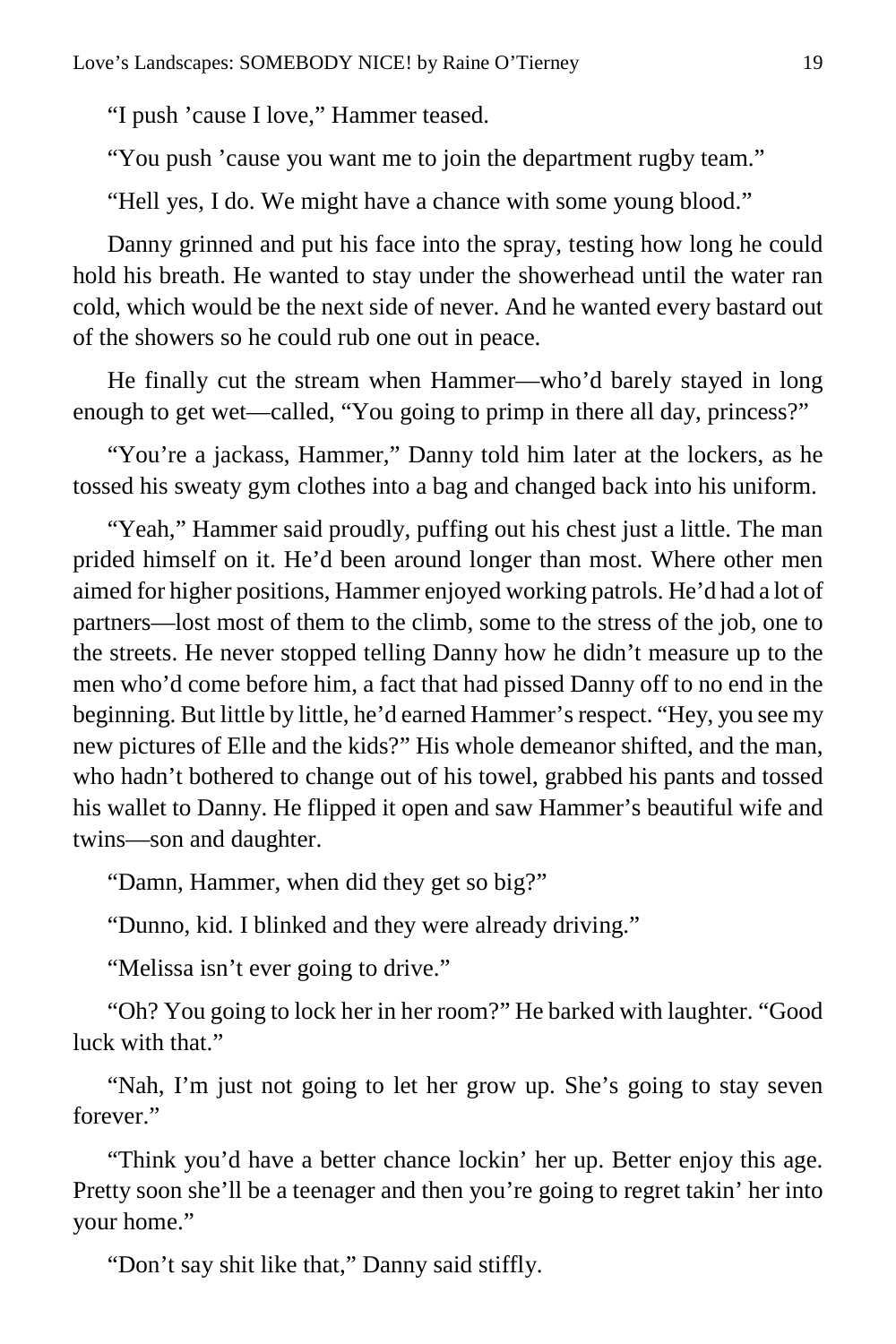Hammer snorted. "The first time I wished I'd never had kids, I felt like shit about myself. 'God, I'm the scum of the earth.' All that stuff. But you wait, McCrea. One day she comes home with her belly button pierced or some new idiot boyfriend and she's shrieking at you that you don't understand and you'll get over the guilt *real* quick."

"You know what I like about you, Hammer?"

"What's that?"

"Your fucking optimism."

Hammer snorted.

Danny's phone buzzed. He looked down—new message from the Lieutenant.

*My office. ASAP.*

"As lovely as your company is, partner, I've got more important people calling my name." He tossed the wallet back to Hammer and headed for the elevator.

\*\*\*\*

"Hey, Lieut, you wanted to see me?"

"Come on in, McCrea. Take a seat."

There wasn't really a seat to take. Both chairs were stacked high with boxes of files. He'd have moved one, except there were files on the floor as well and, knowing the lieutenant, there was definitely a method to all that madness. Behind his desk was a large whiteboard with the names of every officer on his watch shift. Danny's had been starred.

Danny straightened.

"I'll stand, Sir."

Lieutenant John Greenley was a giant of a man, a good six foot five when he stood, with hands that seemed like they could crush watermelons. As he sat at his desk, reading reports, with his glasses perched on the end of his nose, he came across as quiet and reserved. When an officer was made to bear the full weight of Greenley's gray gaze, though, 'reserved' was the last thought on one's mind. In the time Danny had been with the Lieutenant's office, he'd seen more than one man leave the department with his shoulders hunched, eyes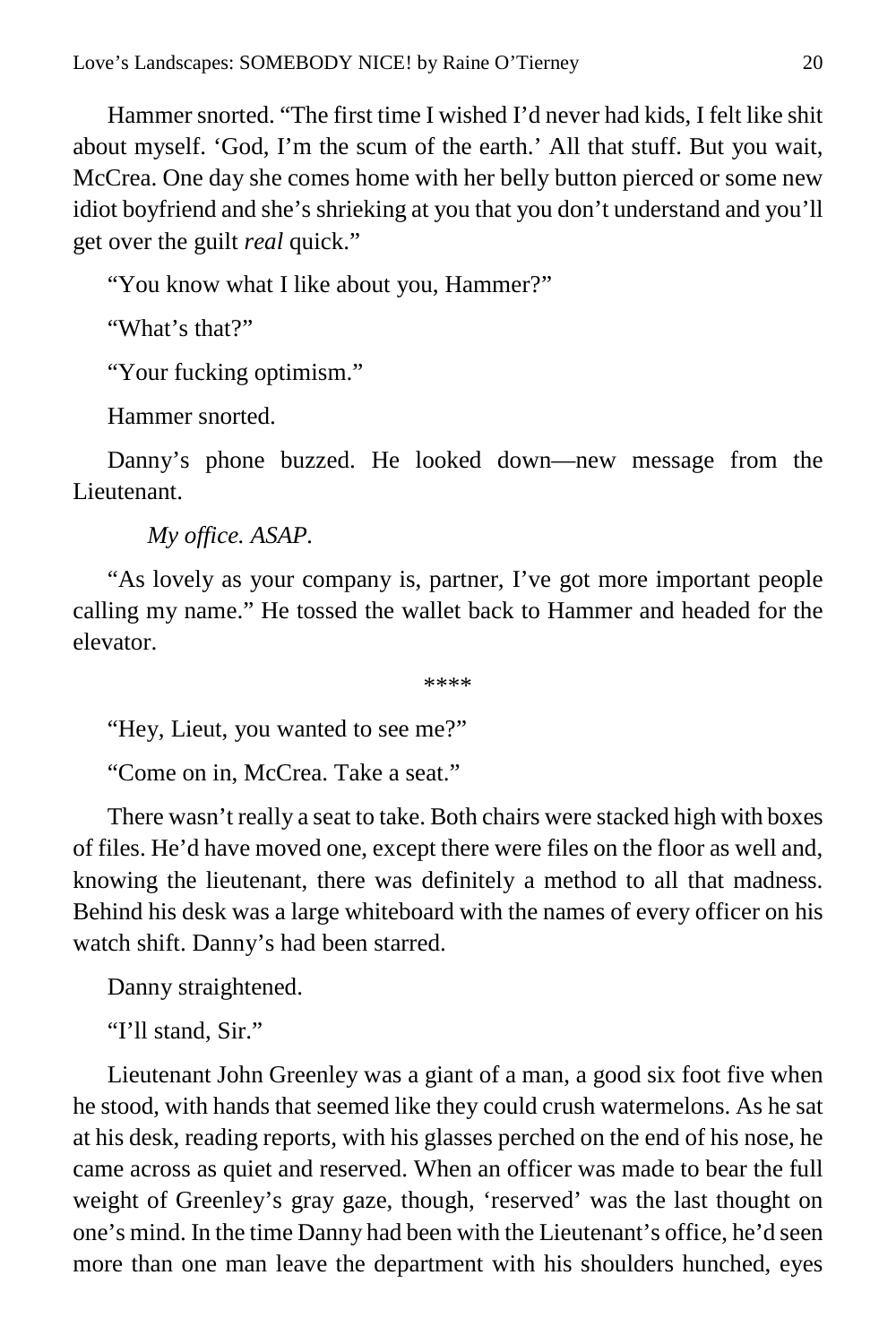turned to the floor, as if they'd been whipped. Bullies and bastards alike—their Lieut felled them all.

Now, Greenley sat back in his chair, glasses on a stack of memos in front of him. He didn't glare at Danny, *per se*, but his expression was stern.

"Look, McCrea—you know I don't have time for bullshit, so let's have at it."

The asterisk beside Danny's name—was this a reprimand?

"What are your plans for the future?"

Jesus. Fuck. Was it *worse* than a reprimand?

"Give my all to the NYPD, sir."

"You see yourself doing patrol for the rest of your life?"

No. Actually, he didn't. He wasn't a lifer like Hammer. But he wasn't one to bitch and moan, either. They all had to do their stint. Just because his stint seemed to be running longer than he'd planned…

"If I put in my time, do good work, someone's bound to notice."

"Well, someone's noticed," Greenley said gruffly. "And that someone is curious how seriously interested you might be in climbing the ladder. Look, McCrea. You're smart and you're one of the hardest working boys we have in here. I know you're itchin' for more of a challenge, and better pay is always nice."

"Yessir."

"But here's the thing. With the budget cuts, there aren't enough opportunities for good men to advance in the department. You show promise, McCrea. And I want to see you succeed."

"Yessir."

"You've never expressed interest in making detective, though."

"No, sir."

"That's what I thought." Greenley cleared his throat. "I want to recommend you for a position at the RTCC."

"The RTCC?" Danny repeated, confused. The Real Time Crime Center.

"You work your ass off, you could make a name for yourself there."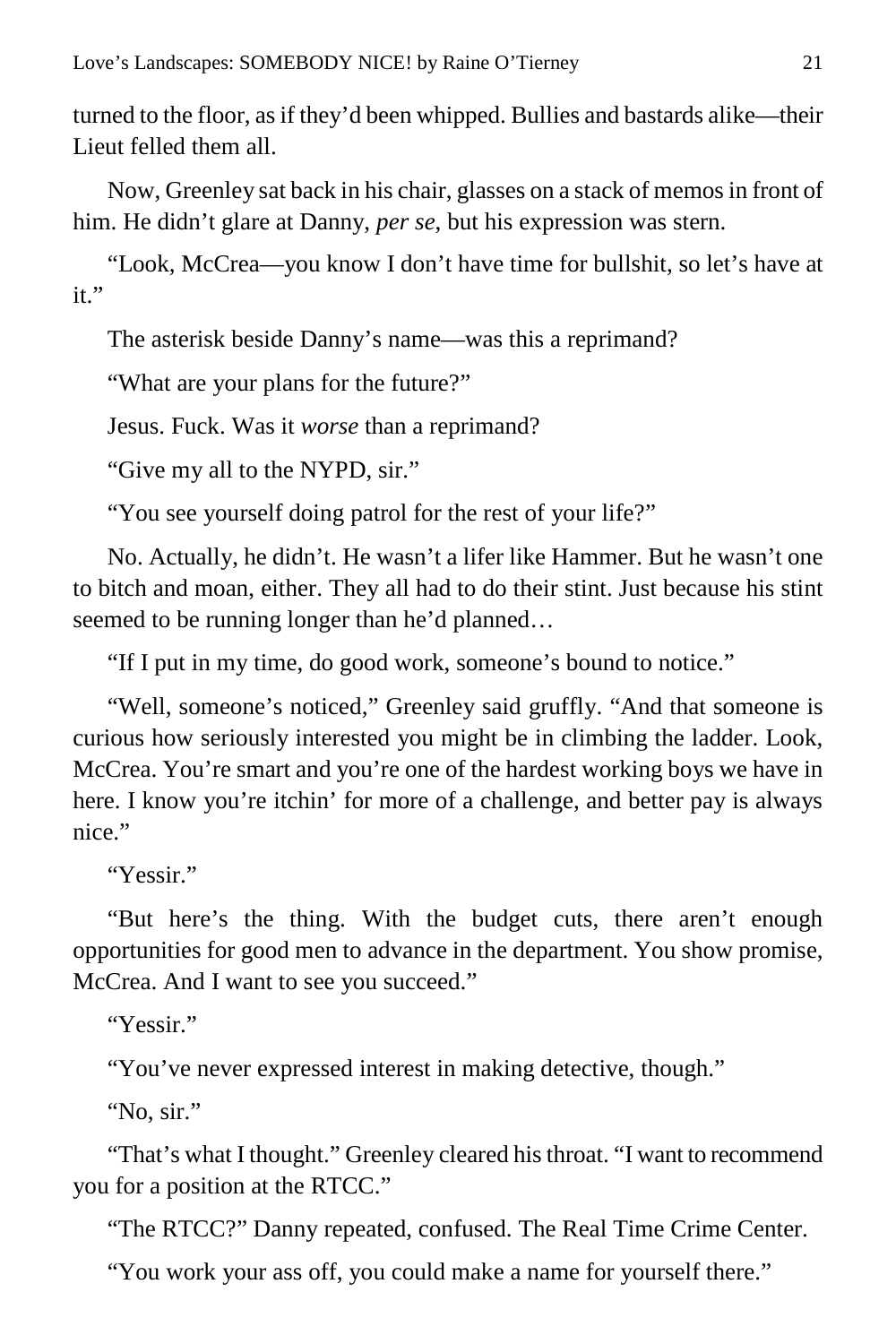" $But$ "

"I'm not going to shit you. You'd be starting at the bottom again. Only a step or two above the *very* bottom. It would be a lot of hard work. But you're dedicated, Danny, and I see an opportunity for advancement there that I don't see for you here."

"Yessir."

As the lieutenant waved him out of his office, he said, "Think it over. Just don't take too long."

\*\*\*\*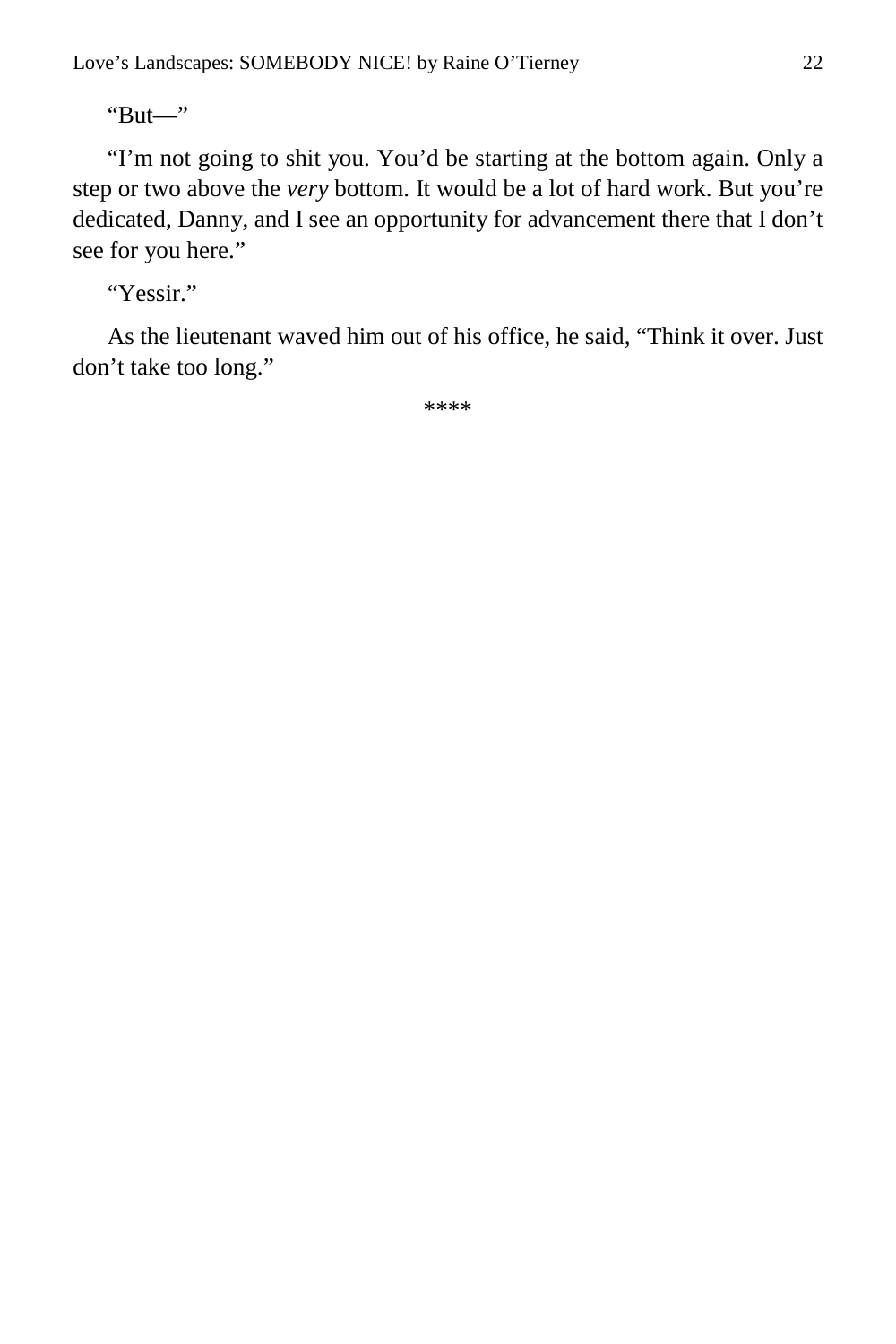<span id="page-22-0"></span>"You seem distracted," Milo's mother said as she set dinner down on the table. Another casserole. He looked from the bubbling pile of cheese and broccoli up at her face. When his father was still alive, she made every meal an event. Salads to start, then the main course, followed up with a homemade dessert. Now, she expertly cut their large casserole into squares with a spatula. "Everything okay?"

*Everything okay with* you*?* He wanted to ask. But of course it wasn't. That's why he'd moved home after school, because she'd seemed so sad and small.

"Sure," he told her.

"How was school?"

She'd never stopped asking. From his first day of kindergarten to now, as a librarian at St. Vincent's Academy. *How was school?*

"Something weird happened, actually," Milo said, grateful to have a story to tell. "You remember Melissa Goode—"

"Your boyfriend's daughter," his mother agreed cheerfully. He laughed, remembering Danny saying that it would be hard to explain 'just dating' to a seven-year-old. It was even harder to tell his mother that he and Danny weren't really boyfriends. Yet. She seemed so happy about it. Her son finally had a boyfriend. "What about her?"

"She came in with this, I dunno, essay that she'd written about Danny. She wanted me to put it up on New York Dating dot com."

His mother cracked a smile as she scooped a helping of casserole onto his plate. He thanked her.

"So, you're being replaced?" she teased.

"Ma, you know she doesn't know."

Her eyes were kind as she studied her son, but when she spoke, she was direct and firm. "Milo, if I remember right, Danny wants to tell her?"

"Yeah, but—"

"And she's his daughter."

"Yes, but—"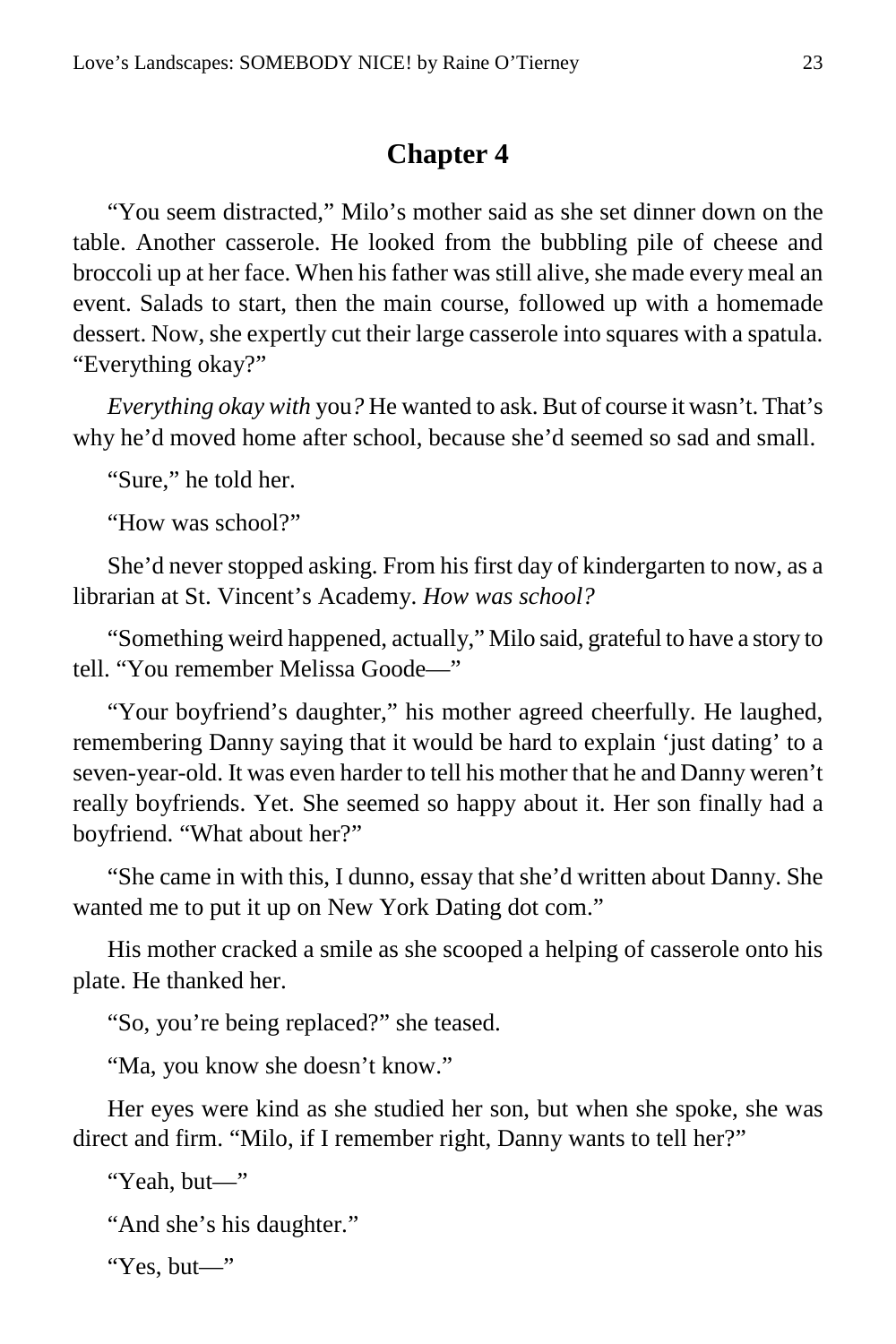"And you're pretty much dictating what he can and cannot tell his own daughter."

"Ma, it's not like that," Milo argued. He looked down at his casserole and then back up to her. "It's not like that."

"Then tell me what it's like. Make me understand. Why are you scared to come out to her? You were so good with me."

Milo grimaced as he remembered. "Ma, I wasn't good at all. I think I shouted, 'I like boys, okay?!' when you asked me if I thought some girl on the TV was cute."

"And then you ran upstairs," she grinned. "But I'm not talking about that. I'm talking about afterwards, when I knocked on your door and you hugged me and asked me not to stop loving you and I said—"

"That you'd never stop loving me."

"That I'd never stop loving you."

"And then you and Dad bought me a cake."

"We had to celebrate."

He chuckled despite himself. The cake had said *Happy Birthday*, but his mother had scraped the 'Birth' part off with her finger and added letters in frosting, so that it said *Happy Comingoutday*. She'd had to squeeze it all together to make it fit.

"I don't think Melissa's going to make Danny a cake."

"Is that what you're worried about? Danny?"

"Of course, Danny."

"I just thought, because of St. Vincent's…"

Neither one of them had touched their food. He was too worked up to eat and she was, as always, waiting for him. Milo furrowed his brow. "Ma, I don't know what would happen if they found out at the school. But it's not that. It's Danny. What if it upsets Melissa? What if she thinks differently of him? What if they find out at *his* work? I might get fired, but he'd get it a *lot* worse."

"Milo, your dinner?"

He scooped a bite onto his fork, put it into his mouth, didn't taste it.

"What would happen to him if they found out at the station?"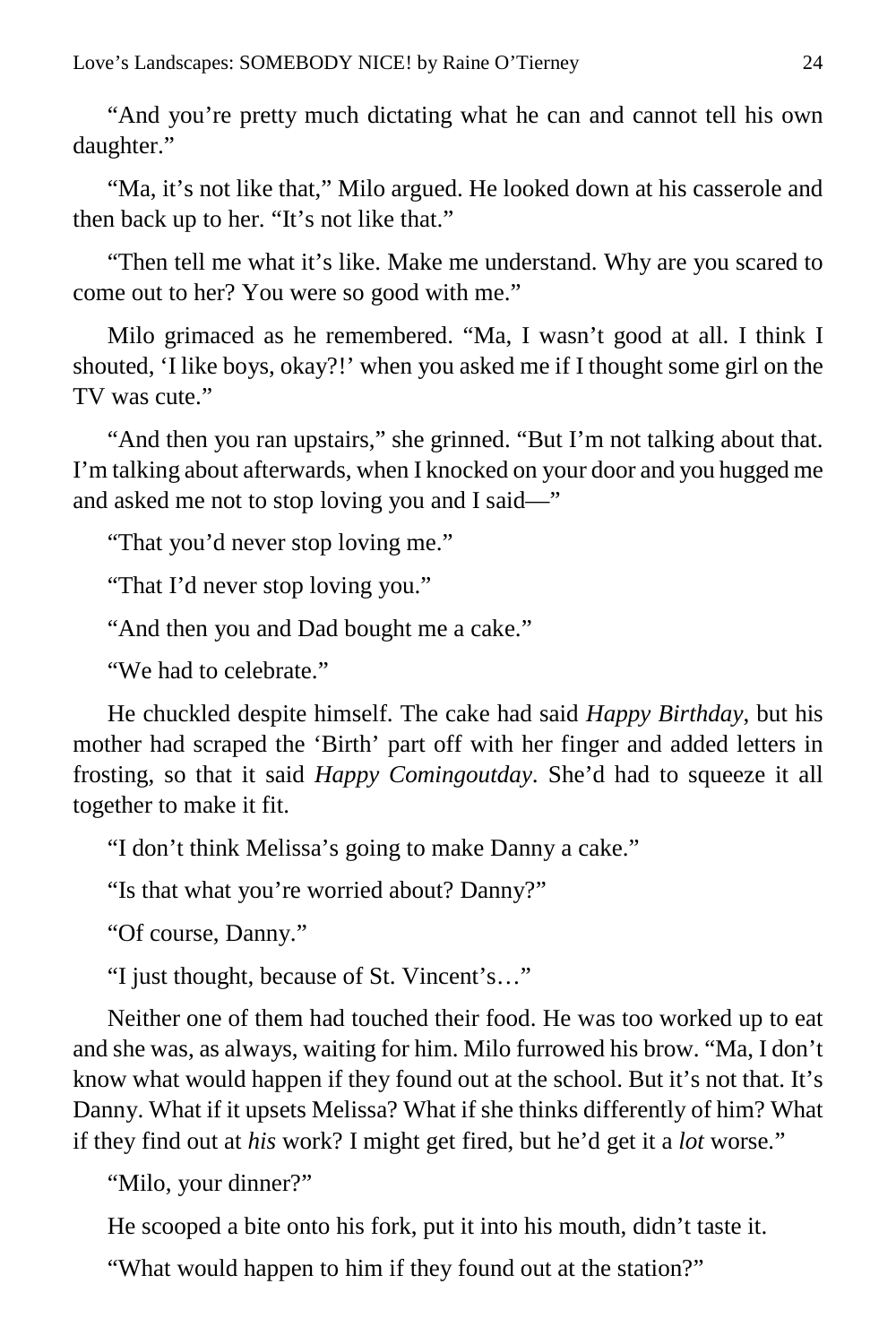"Well, honey," she said, finally picking up her own fork. "I don't know. But don't you think that's up to Danny whether or not he wants to face it?"

"I just—"

"And as for Melissa. She's obviously a bright, happy girl. You think finding out her guardian is in a relationship with a man is going to *ruin* her life?"

Put that way, it sounded so stupid.

"So what did you do?"

"Huh?"

"When she gave you the essay. For New York Dating?"

"Nothing. I mean, she went home for the day. I've still got the essay. I don't actually know what I'm going to do."

"Seems like a good opportunity for a talk."

"I guess."

The truth was, he'd been thinking about that piece of paper ever since she'd left. He'd read it several times, looking at the picture on the back, thinking about the Danny he was getting to know and the Danny who—to that sevenyear-old at St. Vincent's Academy, at least—was the greatest guy on the planet.

"Can you help me get a picture onto Facebook?" his mother asked suddenly. "My profile is just this little gray person with no face. And I know there's a way to make my picture be on there, I just can't figure it out."

"Huh?"

"Facebook, I need—Oh, I'm sorry sweetie, did you want to keep talking about Melissa?" To her the answer was so simple that there was nothing more to say about it.

\*\*\*\*

Milo went to bed that night thinking about Danny. He'd seen him many times, dropping Melissa off in the mornings as Milo rode his bike to the school, and he'd always noticed the tall, handsome man. No ring. No woman with him. But to say Milo was shy was an understatement beyond understatements. He couldn't even manage a 'hello' until that day about a month ago.

The weather had finally changed, and the icy chill of winter was replaced with the cool breeze of spring. It was probably still a bit chilly to be eating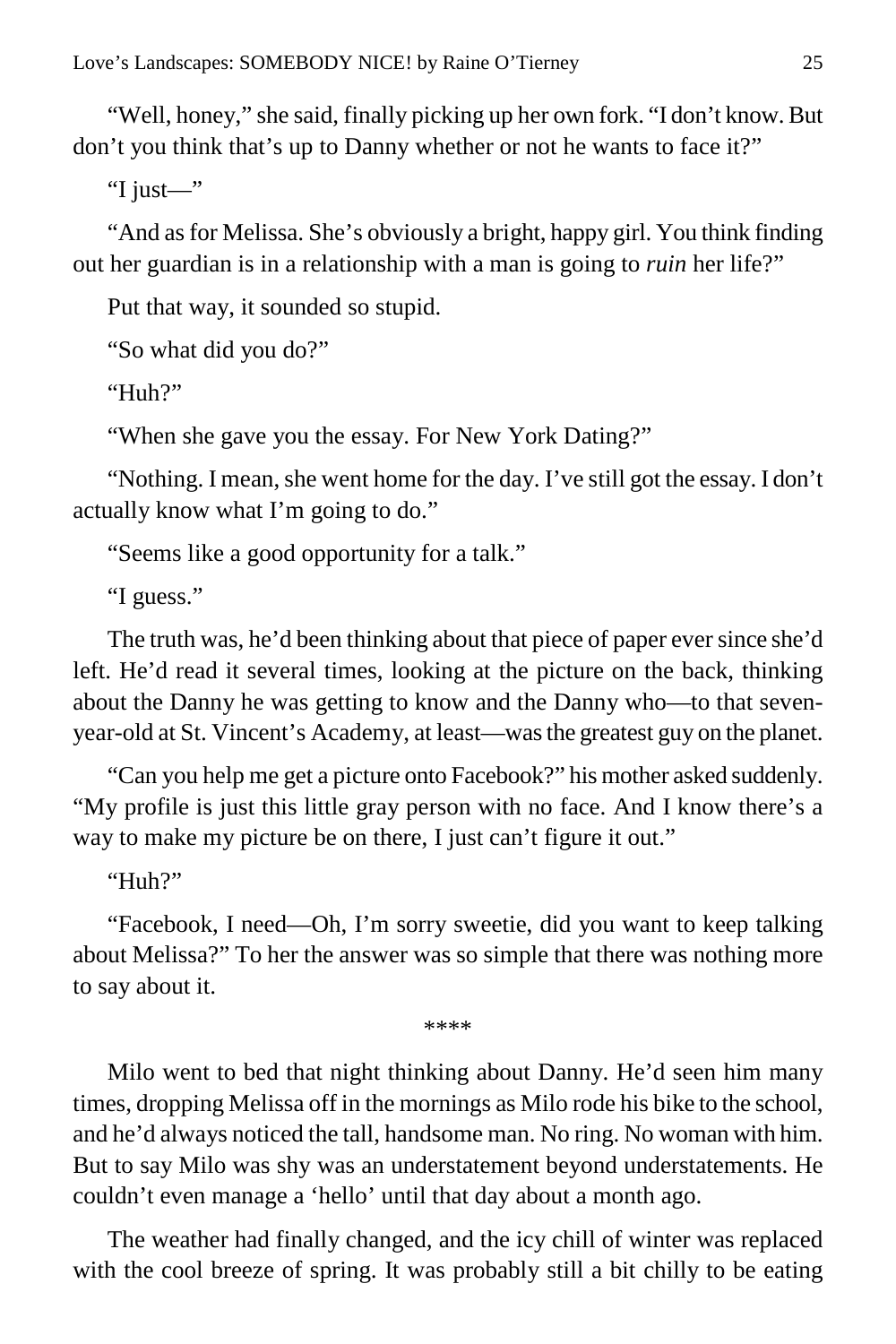lunch outside, but Milo was desperate for sunlight after a whole season spent taking his lunch in the windowless staff breakroom.

That day he stretched out on the steps, devouring a ham and cheese sandwich. The wind played with the tiny new leaves that were just emerging on the trees. Finally, some green to accent the dull, gray street. Cars drove past the school, and he could hear the shouts of children on the playground behind the building. The sky was vast and blue, and it just *felt* like a good day.

Milo was thinking about getting up and going back inside, when the man he had been secretly crushing on all year pulled up in front of the school, parking in a no-parking zone. Milo watched him emerge from the car, a half-grin on his face.

"Hello," Milo muttered, long before the other man could hear him. He dropped his eyes, stared hard at the last few bites of sandwich. They were alone, outside the school, on this perfect day. And the father was going to walk right past him and when would there ever be another chance like this? In all of time and space, when would he ever get another opportunity?

"Hello!" His second greeting was too loud, too gregarious, and, idiotically, aimed at the ground. Milo lifted his head and looked at the man who had stopped next to him on the step.

"Do you work here?"

Instinctively, Milo raised the photo ID around his neck.

"I work in the library," Milo told him, realizing that the man might be worried he was some weirdo hanging out in front of the school, waiting for the kids. "Do you have kids here?"

"Yup," he replied. "Second grader, Melissa Goode. I'm getting her for a dentist's appointment. Thanks for asking."

Thinking that was a weird thing to say, Milo cocked his head.

"It's not going to keep someone from lying, of course, but the more people that are vigilant, the safer the kids will be."

Milo's face burned. He hadn't asked out of vigilance—he just wanted to talk to the man. Putting the rest of his food away, Milo stood and wiped his hands on his pants.

"My name is Milo Swaisbrick."

"Danny McCrea."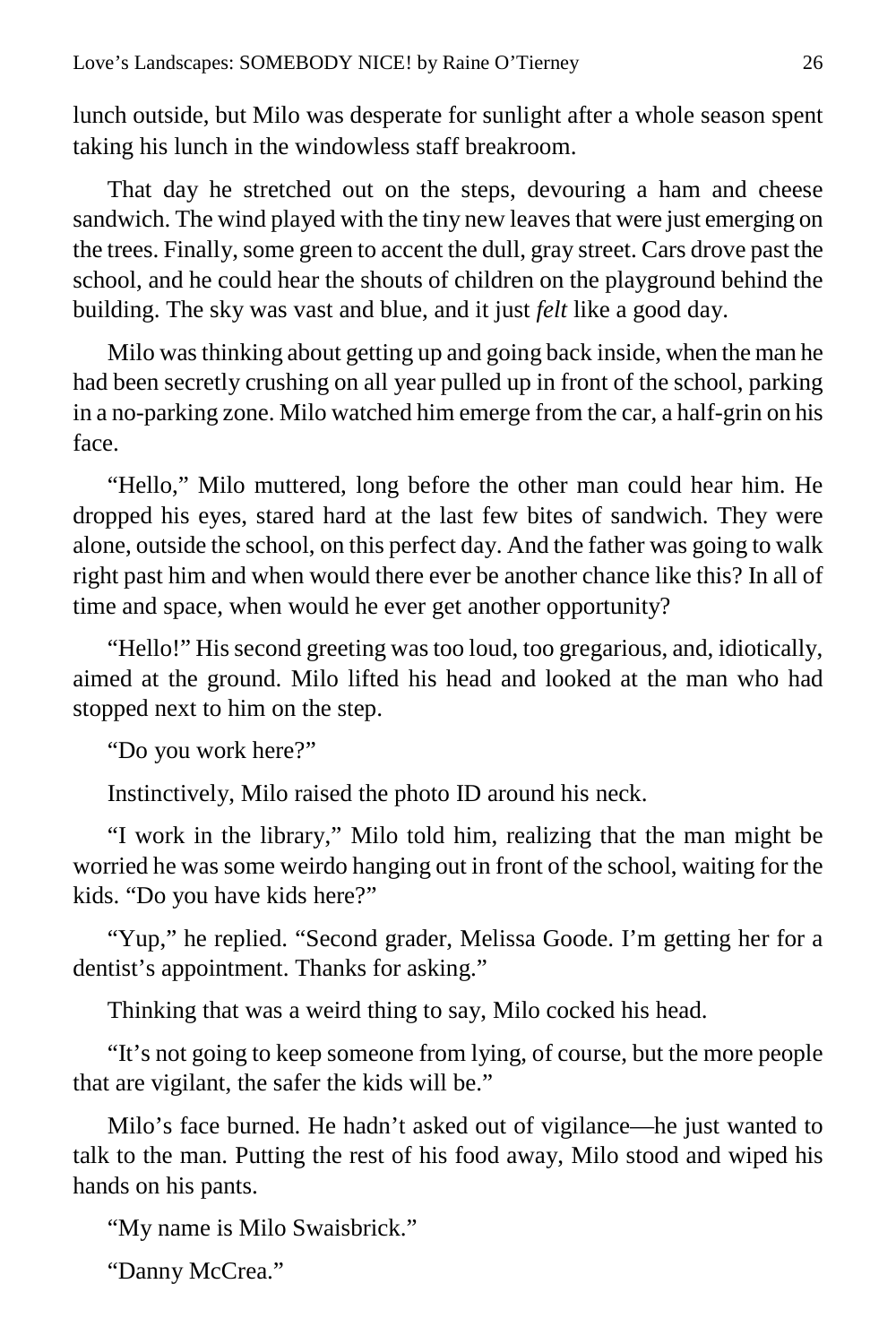Danny turned to go inside, and Milo let his eyes follow the man who was dressed casually in jeans and a flannel shirt. He had wide shoulders, a long, broad back that met a trim waist and… Milo swallowed. An exceptionally nice ass. He flushed, hardly believing he had looked.

"Hey, uh…" *Be bold, Milo. Be bold!* If only he'd had a *little* practice at this sort of thing. "Do you have a girlfriend?"

Danny stopped on the top step, raising a dark eyebrow curiously. "Has someone come around saying she's my girlfriend?"

"No." Milo quickly shook his head. "Not at all. I just… wondered if you had a girlfriend or..." He cleared his throat hard, unable to believe he was actually about to ask what he was about to ask. He looked down at his hands. "A boyfriend?" Dammit. Milo flushed, glancing up. He was so bad at flirting!

A smile spread across Danny's face—an easy, confident smile. It made the already perfectly delicious angles of his face even more attractive.

"You asking for yourself?"

If the heat in his face was any indication, Milo was about six shades of red. His instinct was to say 'no', to play it off. *Be bold, be bold…* "Maybe." It was a miracle he'd managed even that one word.

"Not right now. Neither girlfriend nor boyfriend."

"Really?" Milo smiled and bounced one leg nervously. God, he was going to say it, wasn't he? He wasn't able to stop himself.

"I don't either. Have anyone. But if I did, it'd be a boyfriend." Milo finally managed. He cleared his throat, feeling certain that the second he let the information fall, Danny McCrea was either going to roll down the stairs in hysterics, or be totally disgusted. Forcing himself to meet the older man's eye, he opted for full disclosure, "I haven't actually ever gone out on a date before. So, definitely no boyfriend."

"You're young," Danny said, without missing a beat. "There's still time."

They looked at each other for a while, Milo uncertain how to end the conversation. He opened his mouth to say, *"You better get Melissa or you're going to be late…"* when Danny pressed:

"So, are you asking me out?"

Milo blinked, his nerve-endings on fire.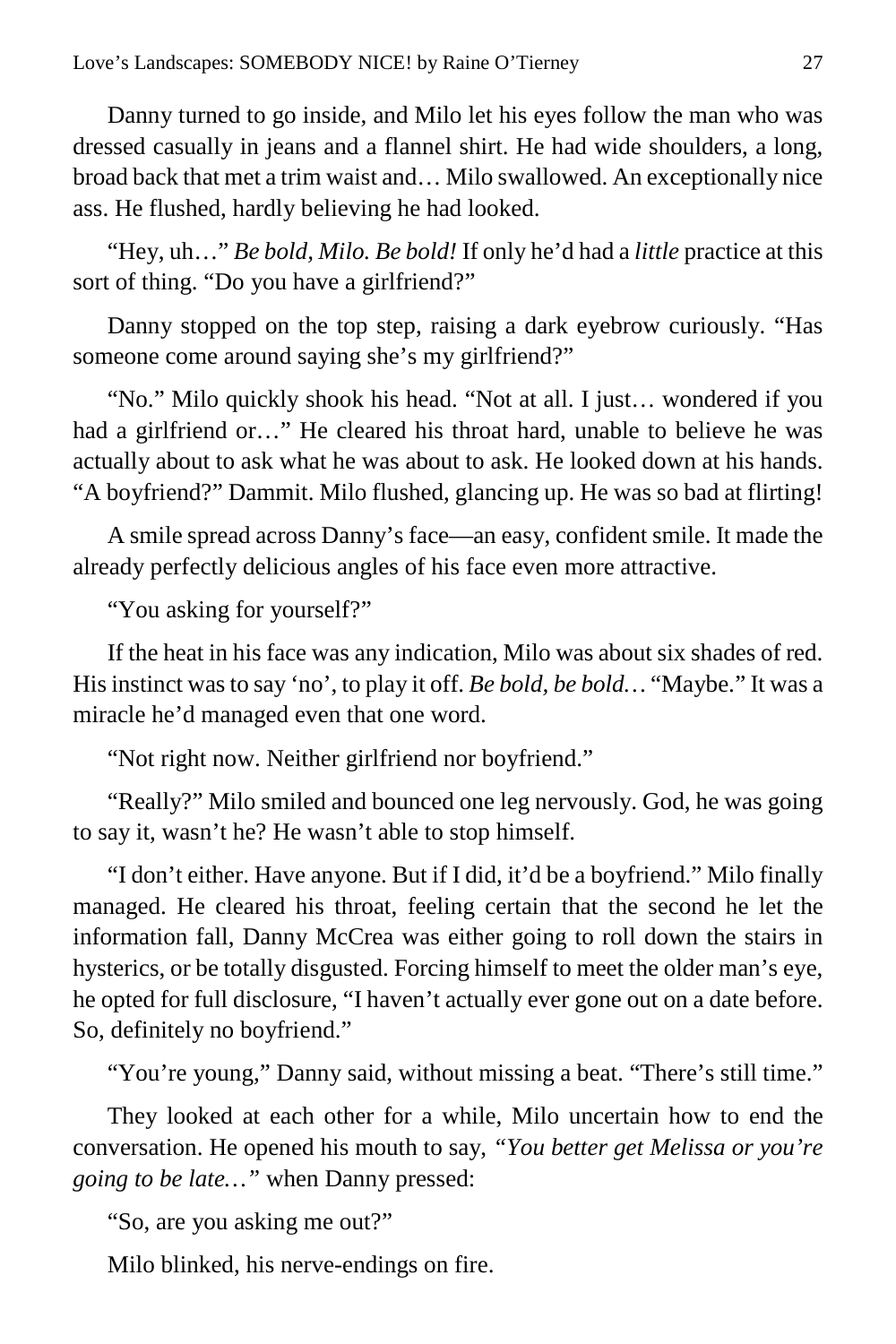```
"I… well…"
```
"Or do you want me to ask you?"

Here it was. The moment he'd been waiting for the last twenty-four years. It was way more awkward and uncomfortable than he'd imagined it would be. He said, "Would you like to go on a date with me?"

Danny studied him for a long moment before he said with a smile that knotted Milo's recently unknotted stomach, "Sure. Tomorrow night? Seventhirty?"

Milo nodded eagerly, unable to control his smile. He felt tremendous relief at not having been shot down.

"Yes."

"Give me your address. I'll pick you up. But let's get one thing straight."

As quickly as the relief had come, it evaporated.

"Even if you beg, I'm *not* putting on the sirens."

"Sirens?"

"I'm a cop," Danny grinned.

Milo laughed. As easy as that, he had a date.

\*\*\*\*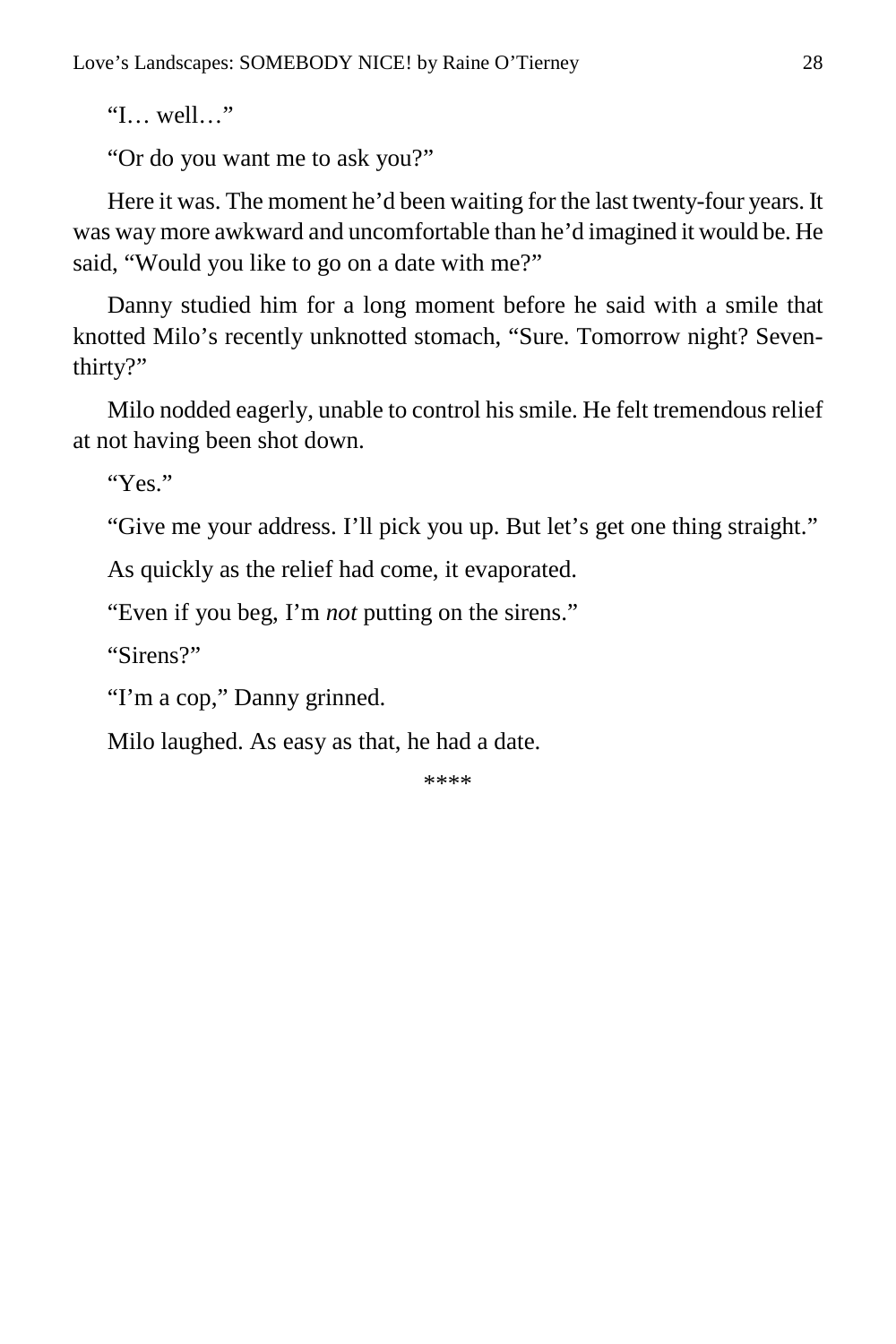<span id="page-28-0"></span>"May I speak with you, Danny?" Melissa's babysitter, Mrs. Palmer asked that evening as Melissa darted in front of her and into the apartment. Danny looked down at the small Englishwoman, expecting her to ask for another raise. Even though he knew that her apartment was rent-controlled, she was constantly complaining about the price of *everything*, haggling with him for a five-cent raise here, a ten-cent raise there.

"Danny!" Melissa butted in loudly. "Do you want to see what I can do?" She slid wildly across the hardwood floors in her knee-socks, her arms out. "I'm skating! Isn't that great?"

He glanced back at Mrs. Palmer who looked very displeased.

"Sure, Mrs. Palmer."

"No!" Melissa cried, almost frantically. "I… I'm sorry. I'll tell you the truth!"

Mrs. Palmer looked grumpy and let a little chuff escape her lips. It wasn't the first time Melissa had gotten in trouble while staying at her babysitter's.

"What's going on?" Danny asked. It had been a long day, he had a lot to think about, and if he had to pay for another broken Union Jack lamp he was probably going to lose it. Bunny whined on the floor near Melissa, rolling over on her back and showing her belly. The dog always got a treat when Melissa got home, and it had been a full two minutes and no one had given her one of the green biscuits she so loved. "Well, one of you'd better start telling it."

"Melissa and the school librarian—" Mrs. Palmer started, but Melissa quickly interrupted her. She declared in one single breath:

"I went to the library today because I needed to get on the Internet and you said don't ever get on the Internet by myself and Mr. Swaisbrick is very helpful and I knew he could help me and I asked him if he'd help me get onto a website and he said yes and we're going to get on the website tomorrow. And I wasn't going to tell because it was going to be a surprise and then I accidentally told Mrs. Palmer and I really, really, *really* wish I hadn't."

"What website?"

Melissa was silent, her eyes wide, her bottom lip trembling. Next would come the tears. The girl was tenderhearted, yes, but she also knew he was weak against her tears. He turned to the babysitter.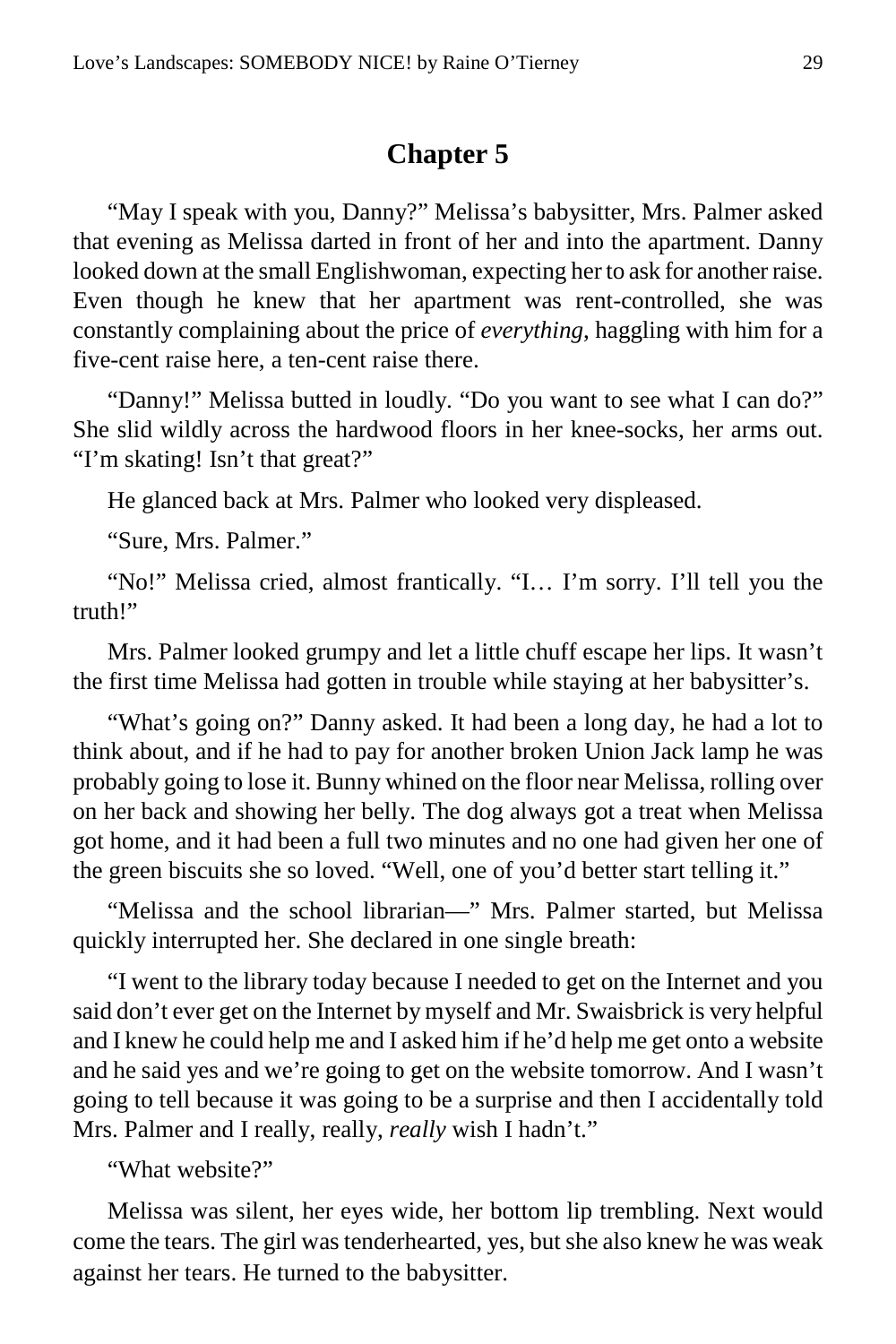"*What* website?"

"Some *dating* site." Mrs. Palmer puffed up as she spoke, triumphantly delivering the news.

"Melissa?" he asked levelly. It was his police officer voice. The one he used with little kids caught in the middle of domestic disputes. It was firm, but kind. A *let me get you out of this situation* type voice. It was the voice he'd used on Melissa the first time he'd met her, when her mother—strung out and raving had tried to barter the child for drugs. "Do you want to tell me what happened?"

She shook her head quickly, the tears starting to fall.

 $T'm... I'm...$  sorry!"

And she bolted for her bedroom. Bunny hopped up and trotted along after her, the dog loving few things more than wet, salty faces.

"This has got to be a joke."

"If you ask me," Mrs. Palmer said loftily, adjusting her glasses. "This librarian must be a pervert. And you'd do well to arrest him. Immediately."

\*\*\*\*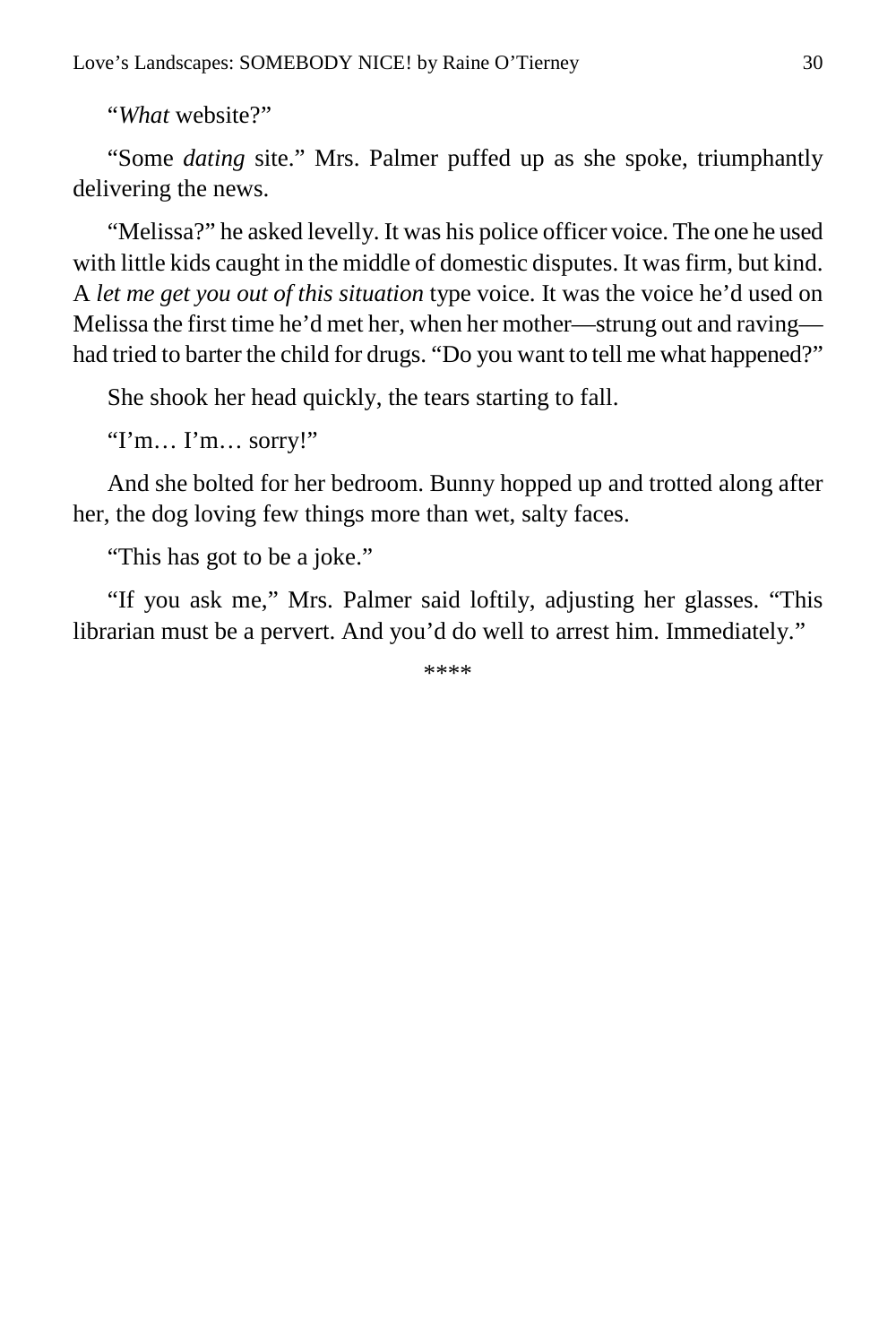<span id="page-30-0"></span>He arrived in uniform.

It wasn't the first time that Milo had seen him in uniform, but it was so unexpected that he straightened involuntarily. There was something about the dark navy blue and the crisp lines of the fabric that made Milo feel like he was in trouble. In trouble *and* aroused. Even though Danny wasn't smiling as he strode up to the desk, Milo's heart skipped a beat. Danny was there to see him.

When he was doing the practicum for his Master's in Library Science, Milo had no less than three cops come in and try to strong-arm him into giving up customer information without a warrant. It had been scary, but exhilarating, to tell them all to come back with the proper paperwork. He'd even quoted the American Library Association on multiple occasions. But *this* officer in his crisp navy blue uniform, badge polished and gleaming, gun holstered at his hip, was more than a welcome sight. After a night spent thinking about Danny, his dreams had been… heated.

St. Vincent's ancient secretary followed after Danny.

"Milo!" she called to him, a little too loudly. Her hearing aid was out again. "Milo, dear, this officer is here to see you! I couldn't get the damn intercom to work, so I'm announcing him to you directly."

"Thank you, Ms. Reynolds."

" $Eh$ ?"

He waved at her and smiled.

"You." Danny faux-scowled. The old, faded scar on his cheek almost made him look mean when his mouth turned down at the corners. Milo tried not to grin.

"How can I help you today, Officer? We have a fine selection of juvenile fiction books."

"You and I need to have a talk. Where's your office?"

He didn't really have one—another reason he longed for that head librarian position—but there was the small breakroom. Almost a closet, really. Milo locked his computer and then the cash drawer, yanking out the key and putting it into his pocket.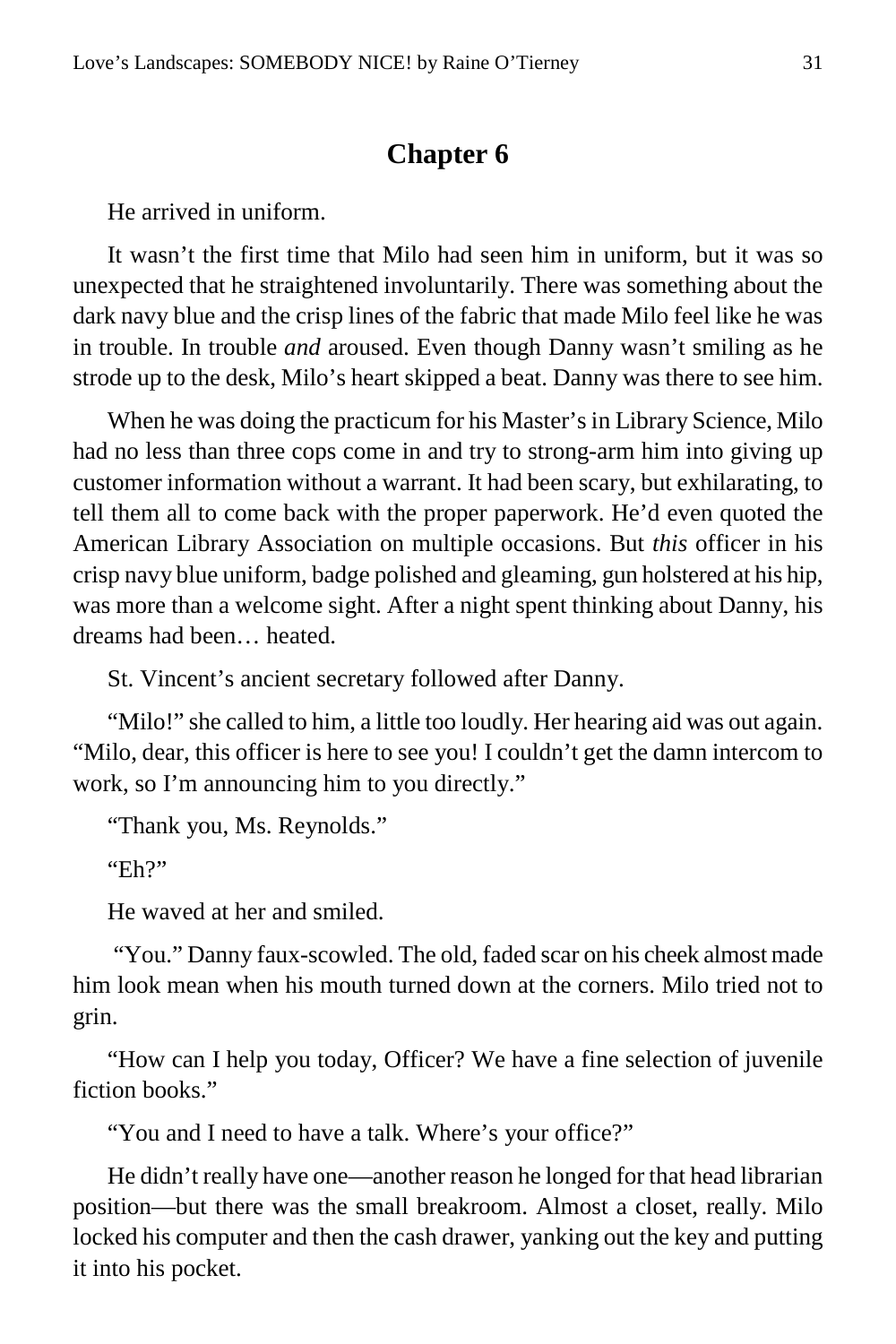"Follow me."

They'd barely gotten a step through the door when Danny grabbed him around the waist and swept him into a deep kiss. Milo wrapped his arms around Danny's neck and snuggled into him tightly, relieved he was there.

"You got my text last night?" Danny murmured against his lips.

" $V_{\text{ex}}$ "

"Does that door lock?"

" $N_0$ "

"Damn."

"You wanna see your personal ad?"

Milo turned, thrusting his hip just a little bit and reveled in the feeling of Danny slowly slipping his hand inside the pocket. He closed his eyes, wishing Danny would dig deeper. Instead, he found the note Melissa had written. Milo hung onto Danny as he read it.

"I'm especially fond of the big bulky muscles and the nipple ring."

The muscles, at least, were true to life. The officer's biceps strained against the short sleeves of his uniform.

Danny snorted at something he read on the page, shaking his head.

"She obviously thinks you're pretty great."

"Yeah, well," Danny said, looking up at Milo. He brushed the pad of his thumb over Milo's lips, following the gesture with a lingering kiss. Goddamn, he wished the door locked. "So…" Danny teased, lightly shaking the piece of paper. "You worried my little girl's going to hook me up with some woman on the Internet?"

"Maybe," Milo admitted.

"Just a little?"

"I may have had a very long talk with my mother about it last night."

"So…" Danny tried again. "Would you say that you're worried enough about it to meet Melissa?"

"I've met Melissa, Danny, I—"

"You know what I mean. Can I finally introduce you as my boyfriend?"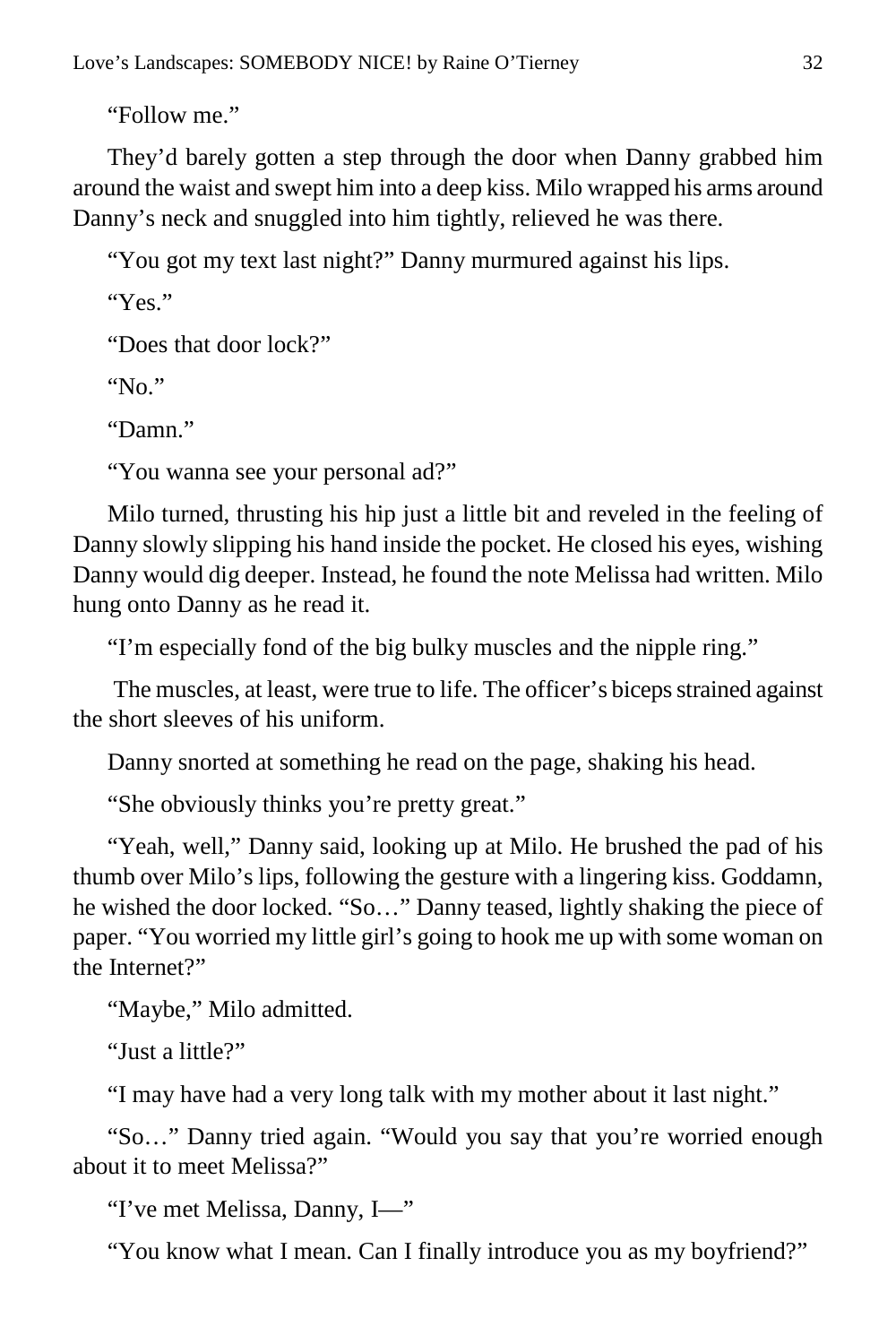Instead of answering, Milo asked quietly, "There's one thing I've been curious about. Did Melissa's mother *really* try to sell her daughter to reality television?"

"That's what I told Melissa," Danny said tracing the line of Milo's chin, sending a chill up his spine. "She actually tried to sell her to her dealer. God knows what he would have done to her. He won't do anything now, I made sure of that."

"You… *killed*… him?" Milo groaned as Danny nipped at his earlobe. He could feel hot breath on his cheek and the sensation was making him way too hard.

"I love that you think being an officer is just like it is on police procedurals." Danny's tone was light, and teasing. "I *arrested* him. And I arrested the mother. They won't be getting out until Melissa's in college, at the earliest."

"Are you ever going to tell her the truth?"

"If she asks," Danny murmured into Milo's ear. "So far she seems content with the reality TV thing."

A sharp knock at the door interrupted their conversation, and Milo practically leapt away from Danny, running the back of his hand over his mouth. Danny, who never seemed flustered, opened the door. The head librarian and the principal stood there. Both women looked in suspiciously.

"Is everything all right here, officer?" the principal asked. The librarian, Mrs. Anderson, scowled at Milo. That was nothing new. She was always scowling. He was pretty sure he wouldn't recognize her if she didn't scowl. He looked from Danny to the women. Did they know what they'd been up to? Could they hear through the door? For a moment, his dreams of being head librarian and getting his chance to weed the reference section flashed before his eyes.

"Of course," Danny said amiably. Completely different from the seductive man he'd been minutes before. "Just stopped by to see if the library might want to host a children's safety program. Something the NYPD likes to do from time to time. Since my little girl goes here—"

"Oh," both women said together.

"Well, Officer, these sorts of matters usually go through me or Mrs. Anderson—as she's the head of the library."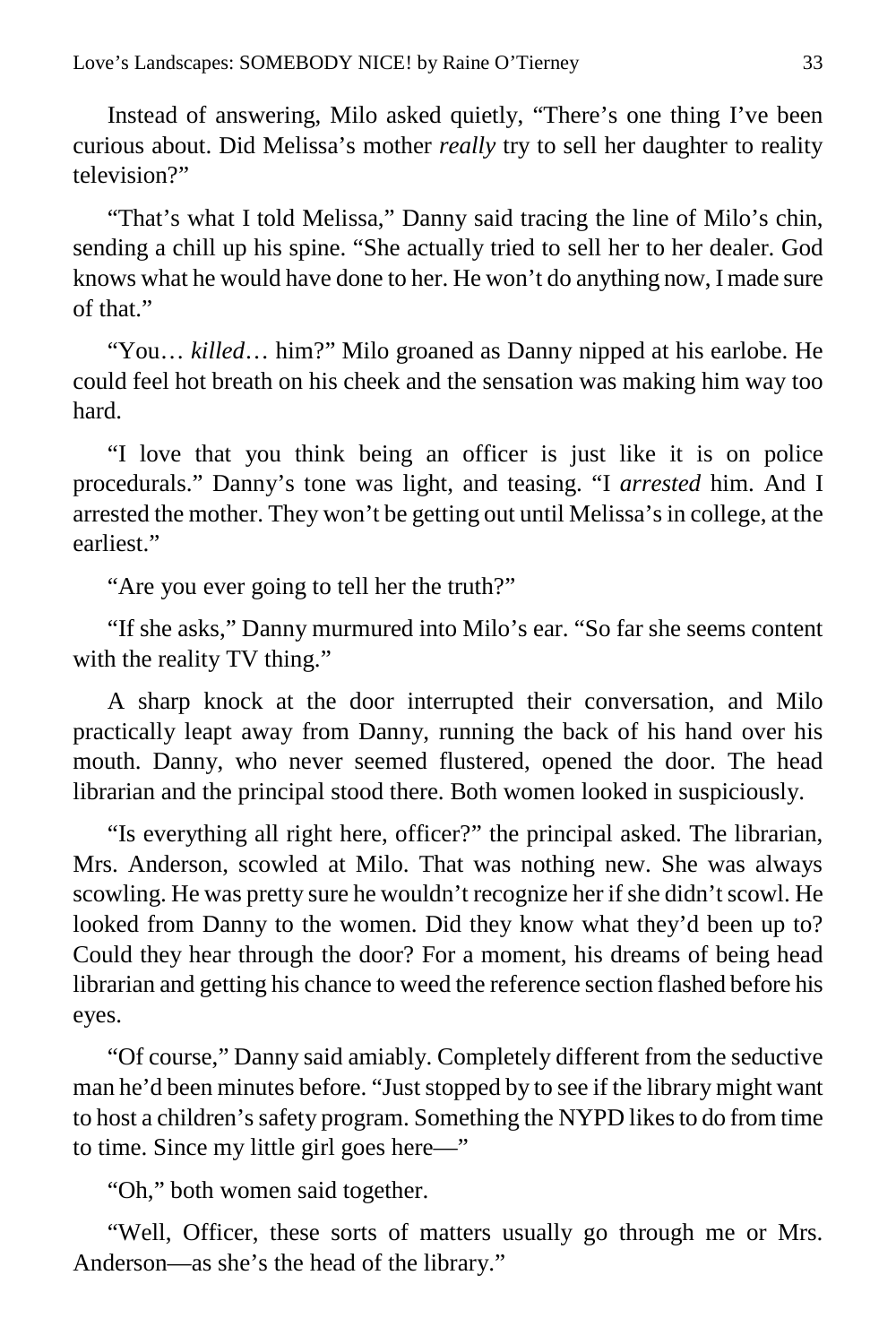"That's what your librarian here told me. Sorry about that." And he flashed them both a smile that would have melted ice.

Milo's hand twitched and he fought back a wild impulse. The impulse to take Danny's hand and tell both of the severe-looking women, *"This is my boyfriend."* But that would probably be the end of his career in the religious private school. Instead, as they walked away, Milo looked at Danny and said:

"Tell Melissa about me."

\*\*\*\*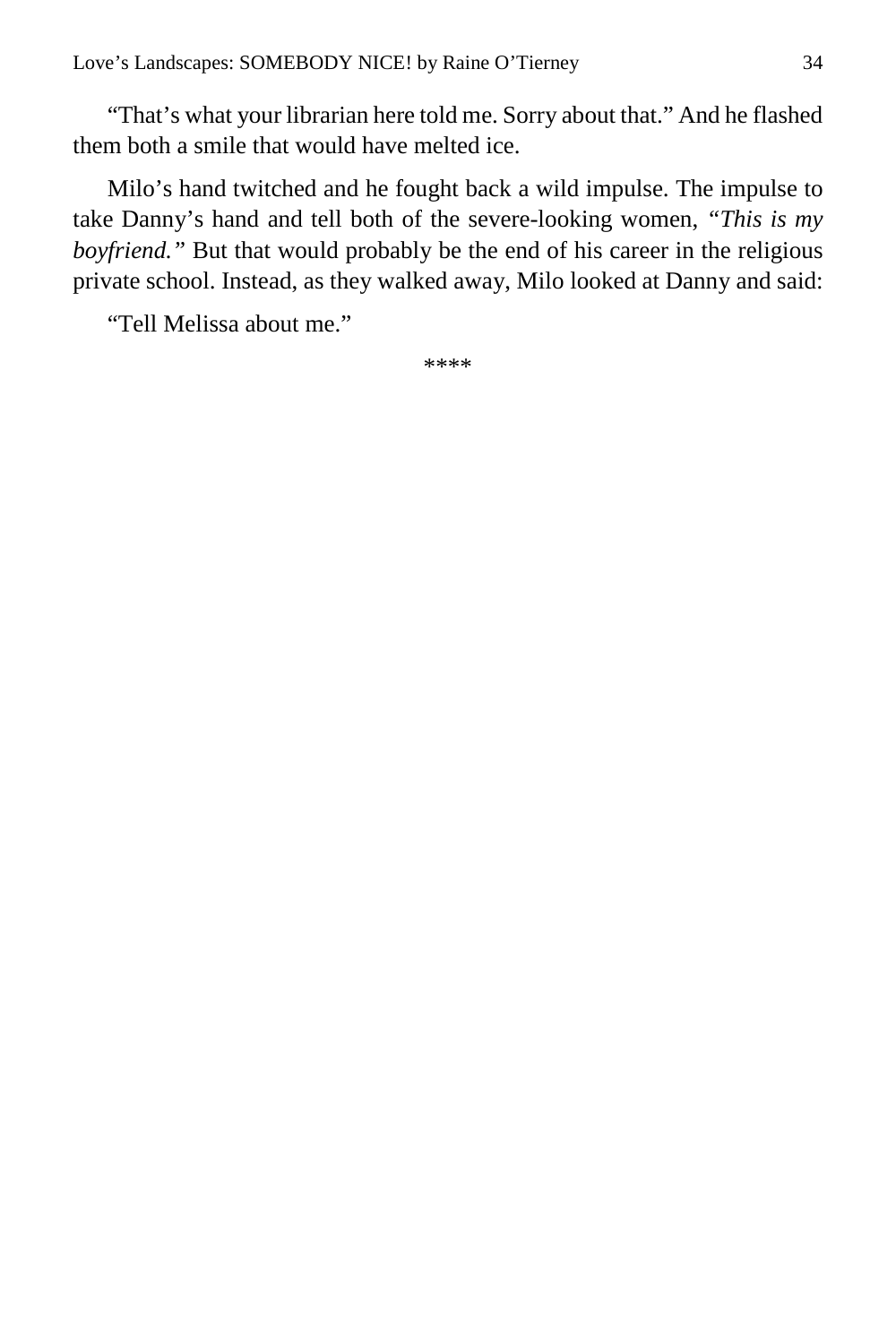<span id="page-34-0"></span>"I had a talk with Mr. Swaisbrick today," Danny told Melissa as she climbed into the back seat of his patrol car. She liked to pretend she was a 'bad guy' and that he had arrested her for her horrible crimes. They usually involved stealing pies from windowsills. It didn't matter that the kid had never seen anyone in New York City leave a pie out on the windowsill; that was her crime of choice.

"Am I in trouble?" Melissa asked, sniffing hard. She was giving him her most dramatic *I'm sorry!* look—the one with the wide blue eyes and the painful pout. She'd cried so hard the night before, he hadn't gotten more than three words out of her in an hour.

"No," Danny said after an unbearable minute of her pitiful expression. Damn kid knew how to get right at the heart of him. Always had. "But you've got to be more careful about stuff like that, kiddo."

"I didn't get on the Internet by myself!" she pointed out. "I was just getting help. And Mr. Swaisbrick is really nice and you always said that someone is a stranger until you've met him, but you met Mr. Swaisbrick at the pet store. Remember, Danny? So he isn't a stranger."

"Yeah, and that's good, I guess." *Fine line.* "But, you could have gotten him and yourself into a lot of trouble."

"I'm sorry, Danny. I just wanted you to have a girlfriend."

"Well, let's just cool it on the trying to help Danny find a 'girlfriend', okay? I'm okay, kiddo. I don't need you going on the Internet to find anyone for me."

She mumbled something he couldn't hear.

"What was that?"

"You haven't had a girlfriend come over in a really, really, really, really, really long time. You never have anybody. Not even a friend."

"What're ya talking about, kiddo? Branden comes over all the time."

She didn't look convinced.

"Branden isn't a *girl* and he isn't even your *friend*. When you play cards, you always yell and use bad words."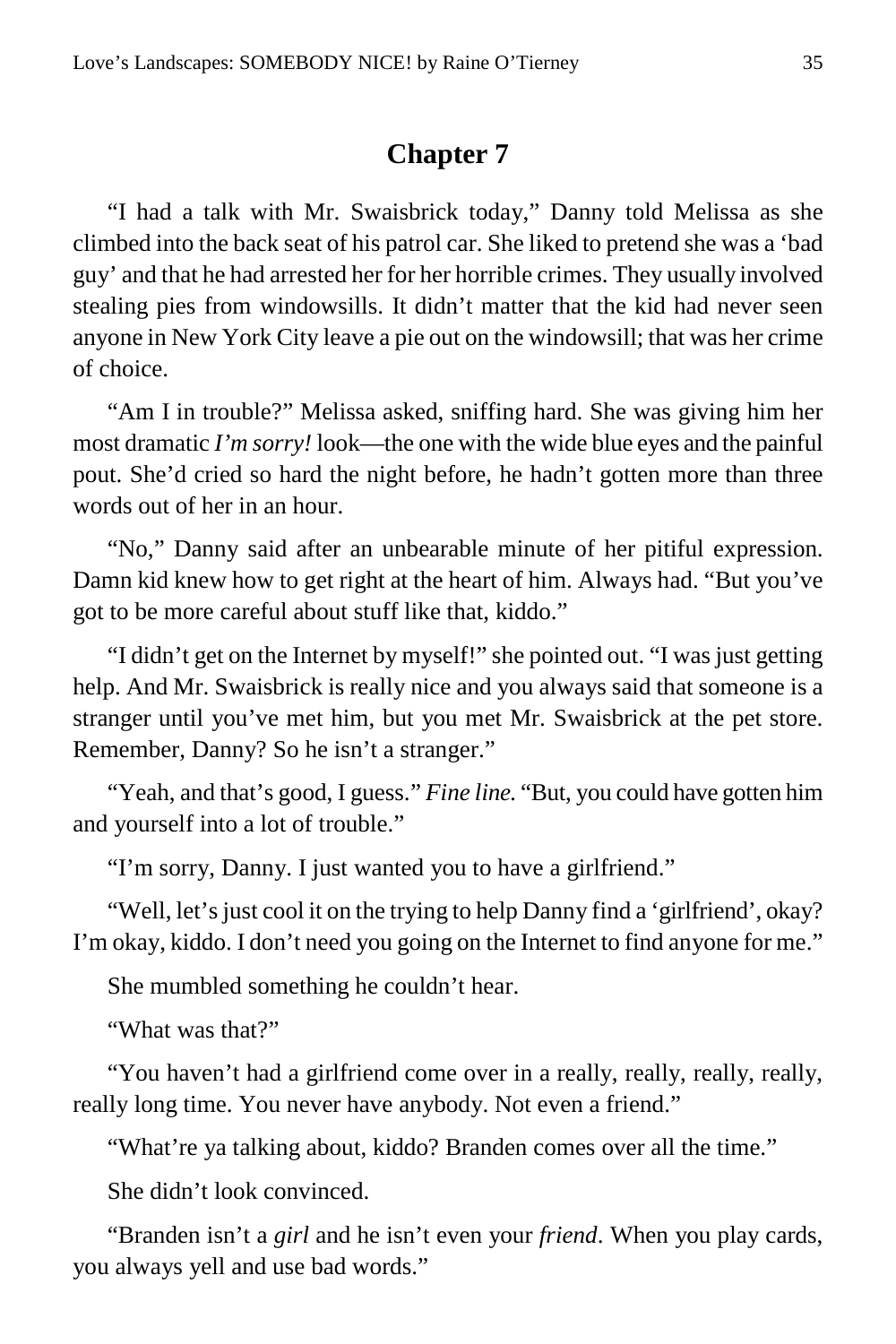He chuckled. That was true. The building's maintenance man, Branden, stopped by sometimes for a hand of rummy. It usually got heated.

"Sorry about that. Shouldn't curse around you."

She nodded emphatically—the potty-mouth police of apartment 7B.

"Danny, the website isn't for *that* kind of friend anyway." Melissa was conspiratorial as she said this. Danny wondered if she thought he didn't know what New YorkDating.com was all about. "I think it's for getting married."

"Married, huh? You want me to get married?"

"You could have a girlfriend who likes dogs and kids and she could take me shopping and we could play and—"

"Are we getting this girlfriend for me?" he teased. "Or are we getting a friend for *you*?"

"Both?" she asked hopefully, smiling brightly. She twisted one of her ponytails in her hand.

Maybe it was time to be honest with her.

"What if I told you I am seeing someone?"

Her eyes went as wide as saucers and she hugged herself with dramatic expectation. He tried not to laugh. "*Do you* have a girlfriend, Danny?"

"No. But… I'm going on a date with someone."

"Oh my gosh…" she whispered. "Oh my gosh, oh my gosh, oh my gosh! Who is it? Does she have blonde hair? Did you meet her on the website? Did she see my picture I drew of you? Do you think she'll like me? Does she like dogs? Are you bringing her over here? Is she—?"

Usually Melissa ran out of questions after a minute, but she was so wound up about his mystery date that she simply started over, repeating questions she'd already asked. She hardly breathed as she charged through the list again.

"I bet she has blonde hair! Does she have blonde hair?"

"Nope," Danny finally cut in, ready to reveal everything. "*He* has black hair."

Danny and his young charge had run the gamut of conversations during their three years together. Sometimes he thought that there wasn't anything else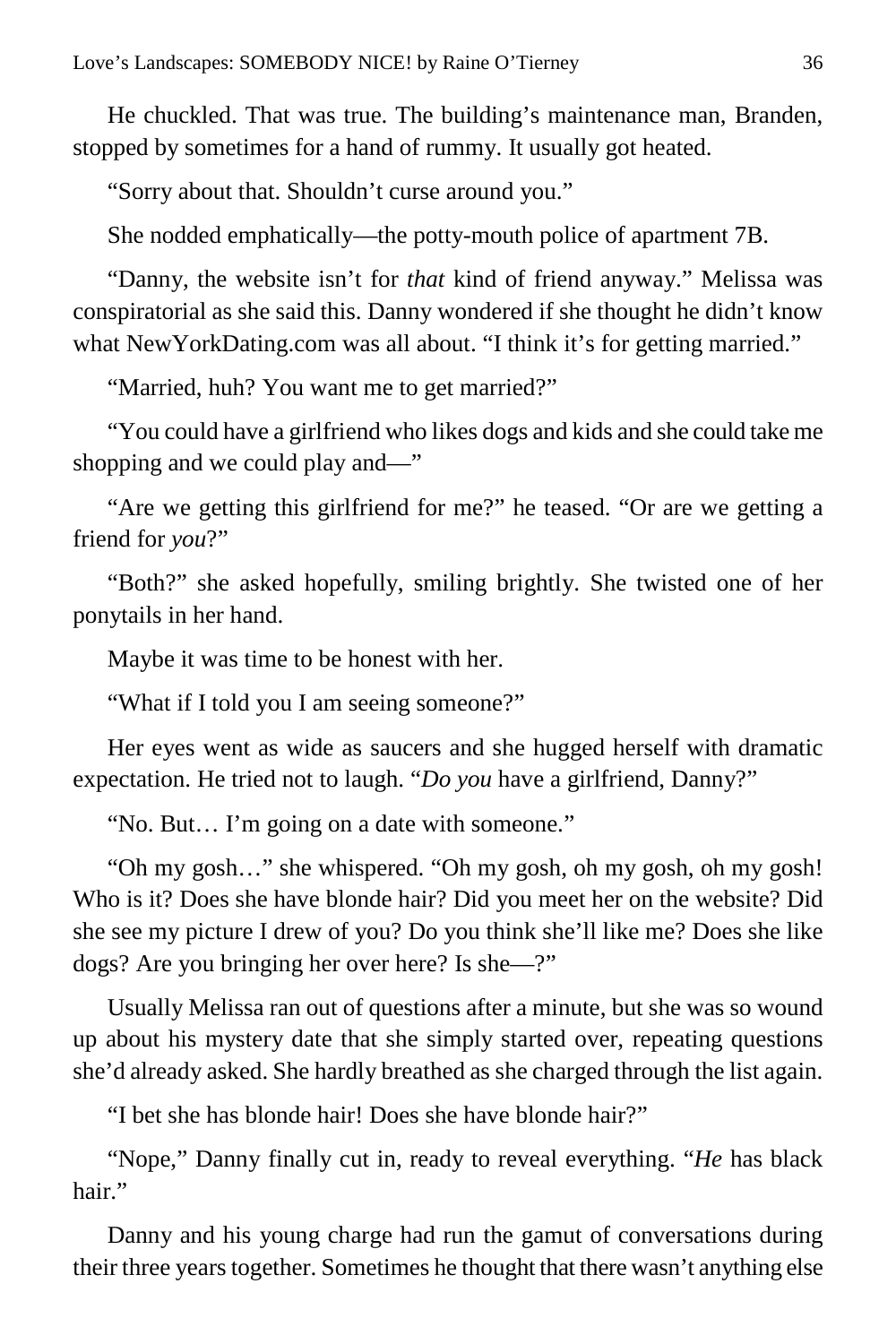they could possibly talk about, and then Melissa would come home from school and ask him why more spiders weren't purple or what would happen if there were *two* Presidents at the same time, and they'd talk until she finally fell asleep. Melissa had a brain with no off-switch and a mouth without a mute button. But despite *all* the conversations they'd had, they'd never talked about his sexuality. She'd taken it for granted that he only liked girls, and he'd had no reason to correct her on it until now.

Danny waited for her to process the fact that his date was a man. She stared at him, cocking her head just a little, her brow furrowed in thought and then she said:

"I like blonde hair."

And that was it. Danny liked both girls and boys and Melissa wasn't at all concerned about it, except that she'd envisioned a blonde for him. He snorted.

"What is his name?" she asked.

"Actually, it's Mr. Swaisbrick."

She thought about this for a long time and then, too smart for her own good, she said, "I guess it's really bad that I asked him to help you find a girlfriend, huh? Because if he likes you then he might be sad if you had a girlfriend."

"Yeah, I think he'd be pretty sad about it, kiddo."

"So… can I come on your date?"

" $N_0$ "

"Why not? Are you going to kiss?"

"I don't know."

"Then why can't I come?"

"Because it's a grown-up date."

"Why?"

"Because he's a grown-up and I'm a grown-up."

"But what if I'm really, really, really quiet?" As if that would ever be a possibility.

"If you come, I'll be distracted and want to talk to you all night," he argued. "And then he'll feel really left out."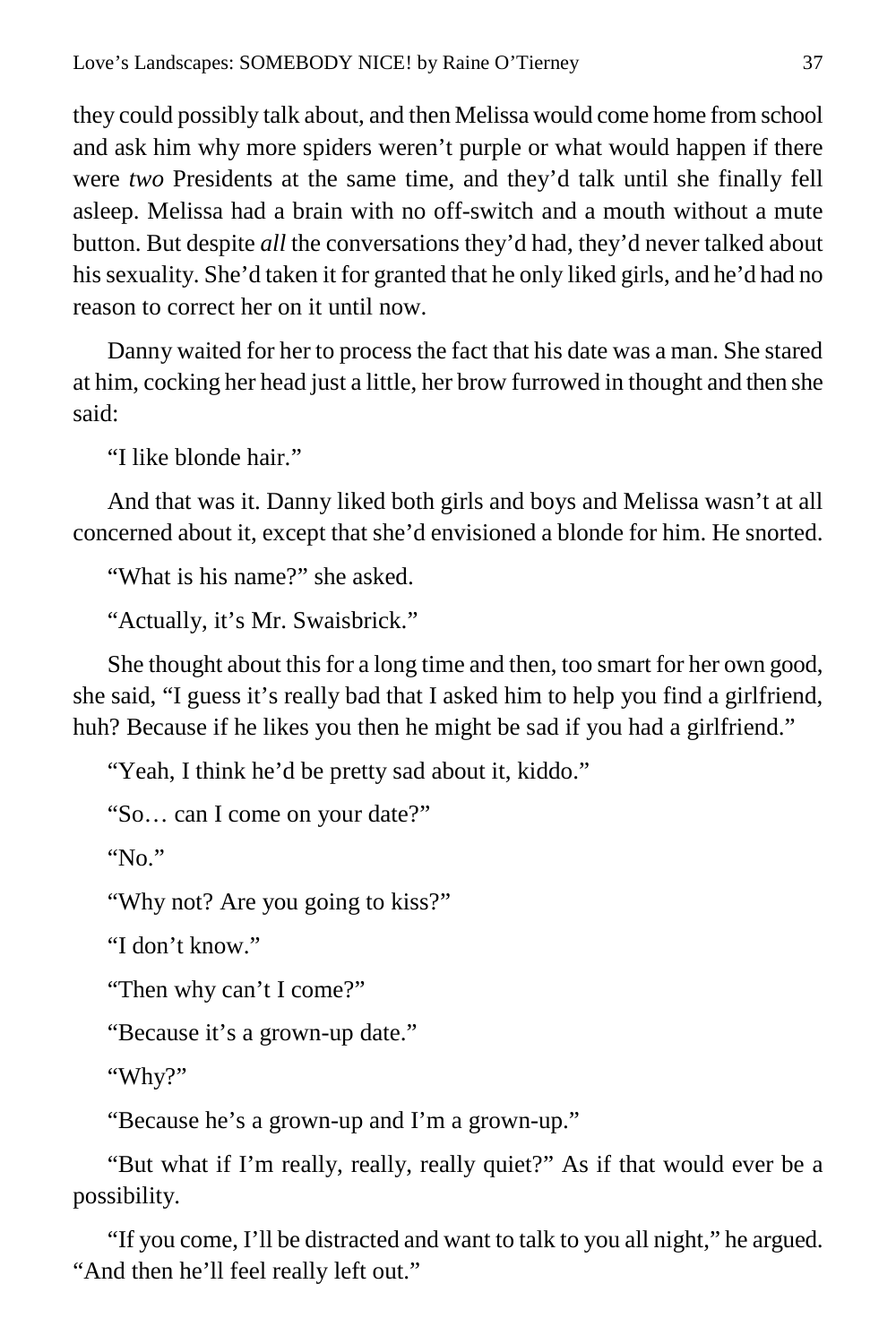That almost got her. *Almost.* But then she hit back hard.

"But if I don't come, how will I know if he really, really likes me or not?"

\*\*\*\*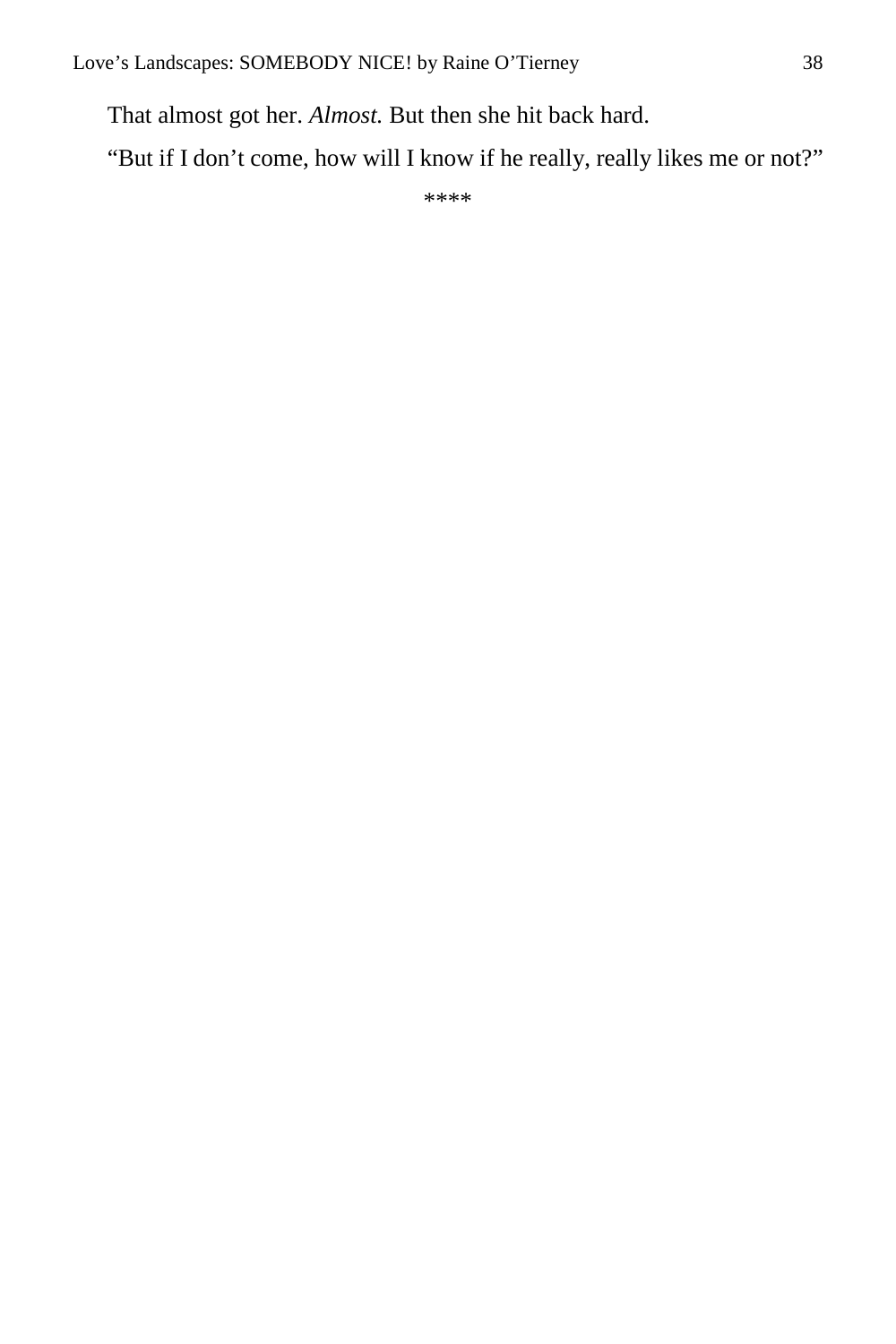<span id="page-38-0"></span>It wasn't their first date, of course. Not even their second or third. But all their others had been short meet-ups. Coffee shops, delis, a quick bite and hurried conversation, and stolen kisses that were far too public to go deeper, more intimate. They chatted through text messages, but it wasn't the same as sitting face to face together. All because Milo had been so scared of Melissa finding out.

Tonight felt like more of a first date than ever, all crackling anticipation and nerves. Except, instead of trying to impress Danny, Milo was trying to impress the little girl who stared at him curiously and sipped her soda. He worked with children all day, every day, and yet tonight, he could hardly think of anything to ask her.

The three of them sat at the very back of a small restaurant called *Italiano!*  There was a checkered tablecloth and candles, and after a moment of silence, Melissa pointed out that it was just exactly like *Lady and the Tramp* and that if they'd brought Bunny and had another dog, they could have seen if two dogs really would kiss over a spaghetti noodle.

"I'd meant to ask you," Danny said quietly, reaching across the table for Milo's hand. Milo eyed it suspiciously and kept his fingers locked together under the tablecloth. They were in front of Melissa! "How is it that you got to be twenty-four years old without ever going on a date?"

Melissa blinked at him owlishly.

"Not for lack of want or trying," Milo answered into his glass of wine. "I'm pretty much the shyest person on the face of the planet."

"My friend Dawn is really, really shy," Melissa said helpfully. "She gets red every time Mrs. Campbell calls on her to answer a question and she does this." Melissa sank down in her chair so far that only the top of her head showed above the table. "And then she mumbles."

"Sounds about right," Milo agreed, feeling his own cheeks going red. "I… uh… I was always shy. And when I was thirteen, I knew I was… *like that*…"

"Like what?" Melissa asked.

Danny smiled encouragingly and nodded his head a little at Melissa as if to say, *go ahead, tell her.*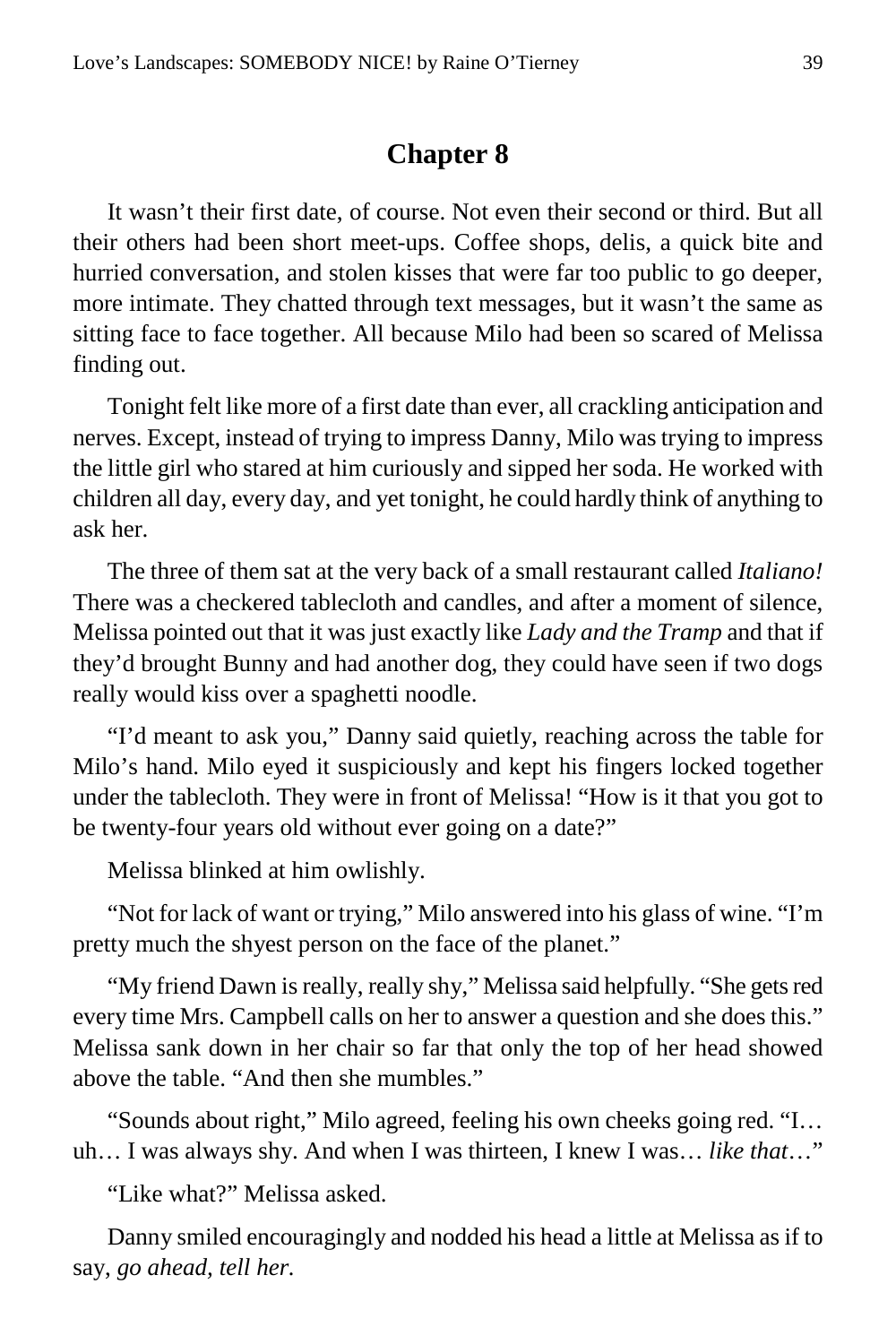"Well… I like boys."

His flush grew hotter.

"Danny likes boys *and* girls."

"He told me that," Milo said quietly. "And… you're okay with that, Melissa?"

Melissa stared at him like she didn't understand the question. Maybe she didn't. Maybe the concept of *not* being okay with it was so foreign she just didn't know how to respond. He was suddenly charmed by her.

"I was scared to ask out any of the boys in my class, so I tried asking out a few girls."

"Didn't go well?" Danny guessed.

"Yeah, no," Milo chuckled. "And then in college I had no practice at all with dating, so I just sort of shrank into the shadows. I even got asked out—by a guy—and I totally froze up. Stared at him until he walked away. Jeez."

He laughed. He'd *never* been able to laugh about that, but sitting here with Mr. Police Officer and his little girl, Milo was finally able to laugh.

"But you asked me out."

"Well, technically you helped."

"I did," Danny grinned.

"Hey, do you guys want to see what I can do with this spoon?" Melissa asked, oblivious to what was growing into a very warm moment. She put her soup spoon on the end of her nose where it promptly slid off and clattered to the floor.

"Got to breathe on it, kiddo," Danny said as Melissa dove to the floor after her lost silverware. While she searched the carpet, Milo finally gave Danny his hand and smiled as the other man planted a kiss on his knuckles. "Glad we could work out this whole date thing, Milo the Librarian."

\*\*\*\*

"Are you going to kiss him goodnight?" Melissa asked, drowsily from the backseat. Most kids fought to stay up an extra hour or more every night, but Melissa was good with her bedtime. She was up with the birds, of course, but she always went to bed on time and their date had kept her from that tonight. She'd chattered the whole evening, even more than usual. It was a miracle the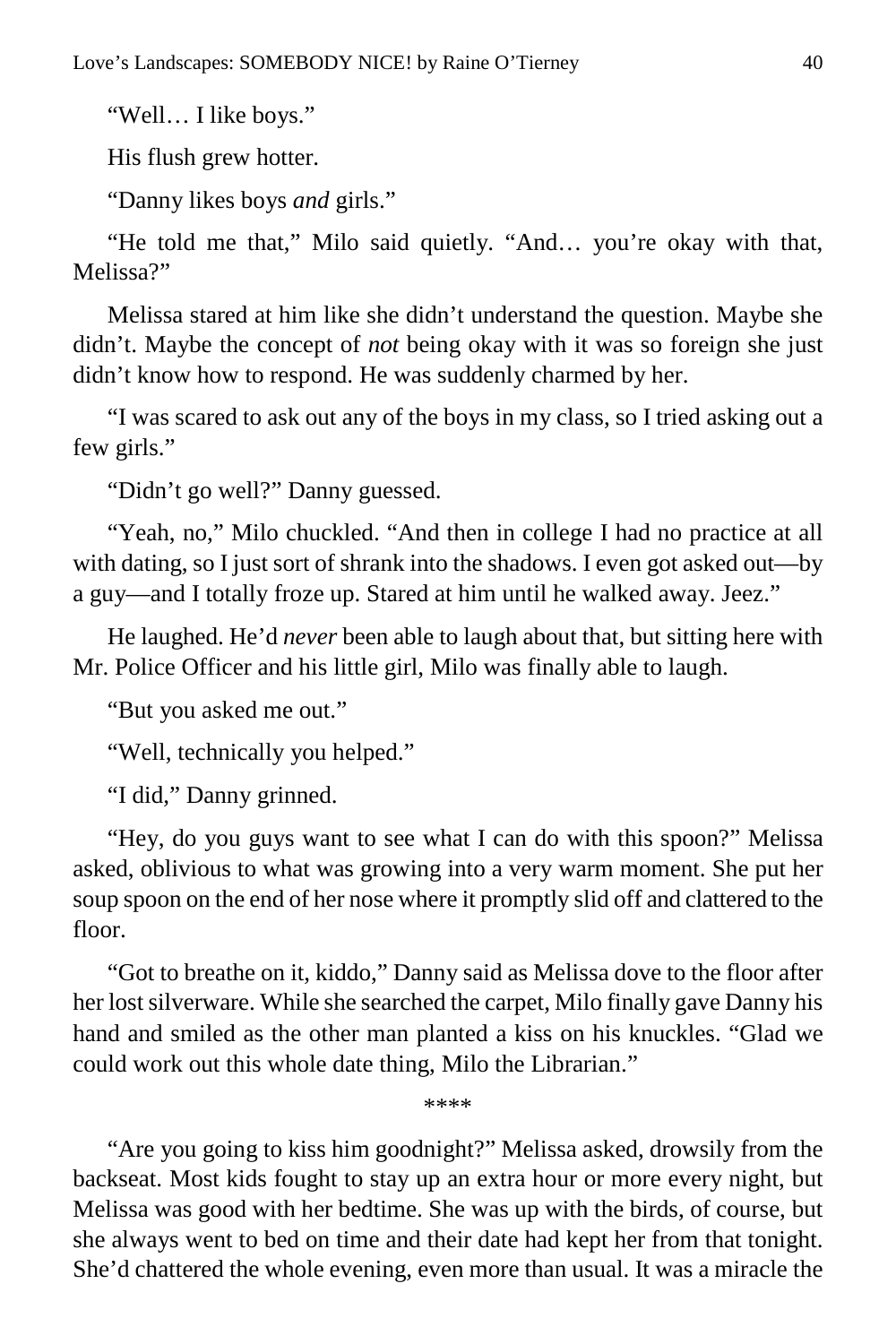kid didn't run out of breath or things to say. "I think you should kiss him goodnight. Will you?"

Danny grinned and looked over at the handsome younger man in his passenger seat. Milo was looking back at him.

"I dunno, kiddo. I guess it depends on whether Milo wants me to or not."

They passed under a streetlight. Color flushed Milo's cheeks.

It wasn't really a question. Mostly, he just wanted to tease his date. But Milo nodded, just a quick jerk of his head. Yes. Yes, he'd take that goodnight kiss.

"I'm sleepy," Melissa informed them.

"We'll be home soon," Danny promised.

"I'm going to wear my princess pajamas to bed tonight."

"Sounds good, kiddo."

"So, Danny…" Milo started quietly. "You said at dinner that you're up for a promotion?"

"More like a demotion," Danny laughed. "With the possibility of a future promotion. Yeah, with the RTCC. I told my Lieutenant to give me the rec."

They spoke in low tones, Danny hoping Melissa would be asleep by the time they got home. He reached across the center console, laying his hand, palm up, near Milo's. Milo intertwined his fingers with Danny's.

"Sounds like a good opportunity."

"I'm suddenly flush with good opportunities," he murmured, tracing the back of Milo's hand with his thumb.

"What's that mean?" Melissa asked from the back seat, perking up just a little. Dammit. Danny squeezed Milo's hand and then pulled his fingers loose, gripping the steering wheel.

"What's what mean, kiddo?"

"'Flush with good opportunities'?"

"Means I've got a great little girl and a great potential job and—"

"And a great new boyfriend?" she asked happily. "Milo. I liked our date. Are we going to have another one?"

Danny chuckled.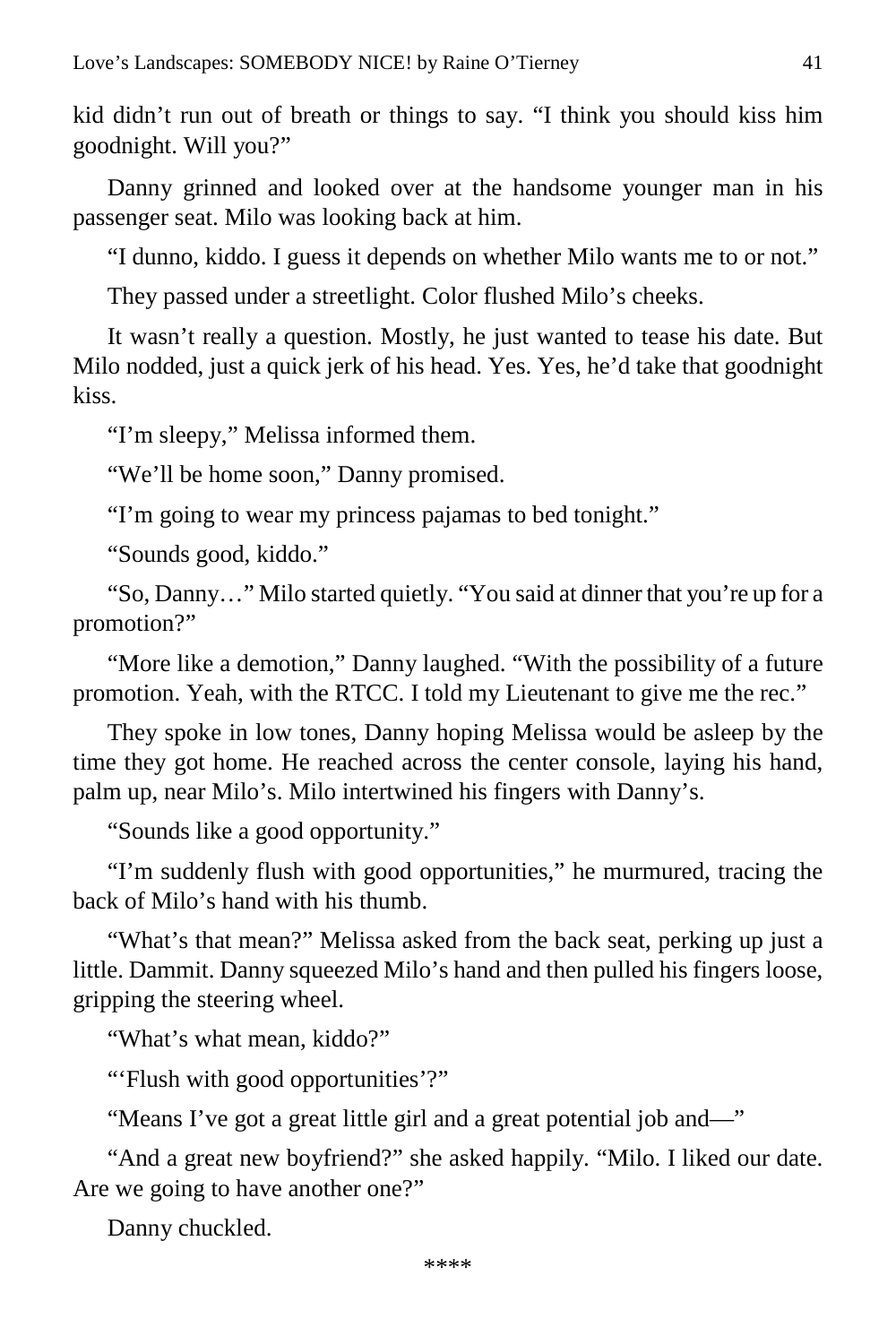<span id="page-41-0"></span>"She asleep?" Milo asked, pulling himself to the edge of the couch.

"Yup," Danny said. "She needed two chapters tonight. And a glass of water. And two kisses. And I promised I'd give Bunny a kiss, too. She's excited you're here."

Milo grinned.

"Can I get you something?"

"Well, since you're handing out kisses…" As soon as the words had left the younger man's lips, he was flushing. "I, uh, we just talked about goodnight kisses before."

Danny raised an eyebrow. Bold. He liked it. "You ready to go home then?"

"Not… really."

"Well, we could get that kiss out of the way now," Danny agreed with a grin. He was excited about it. Excited to finally take his time with Milo's mouth. All their encounters had been so rushed.

Danny had always been attracted to men, to the way their bodies differed from a woman's. All hard lines and strength. Handsome. But he'd never been with one. Circumstance. Nothing more. He sat down next to the entrancing man.

Danny reached out, caught Milo under the chin, and turned his face so they were looking at each other.

"What do you think?" he pressed.

He wanted to hear Milo say it. *Yes. Kiss me*. He wanted to watch Milo's lips form the words, curve over them, and then he wanted to pull their bodies together and satisfy a longing that had been growing in him all night.

Milo blushed and flustered, "I… mean, yeah. But…"

"But?" Danny asked. He'd started to stroke his fingers along Milo's jaw. Feather-light touches that traced the skin there.

Bunny huffed on the floor, knocking Danny hard in the leg. His fingers stilled and he looked down. His Rottweiler stared back at him indignantly.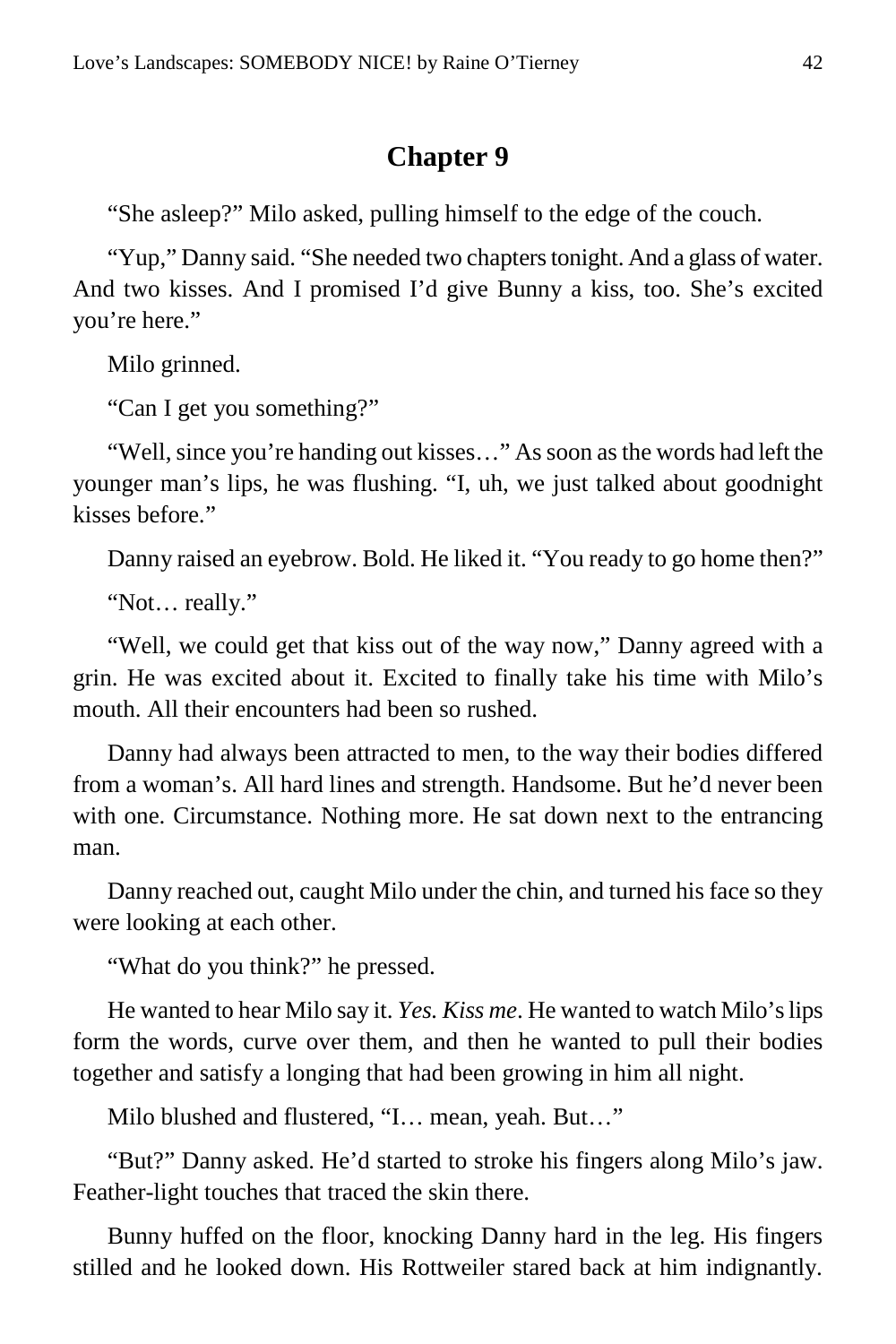She'd been waiting, didn't he know? *Patiently* even. He grinned, and lifted his legs so that she could crawl beneath his feet. She loved playing footrest.

"Dogs, right? What're you gonna—" He didn't get the 'do' out because as he turned back to Milo, he found that the younger man had moved, was right next to him, kissing him with delightful inexperience. The kiss was misplanted. It hit the corner of Danny's lips. He grinned.

"All right, then," he said, and moved his mouth so that he and Milo were kissing properly. His lips teased and gave and sought, and Milo—wonderful, warm, giving, Milo—molded into the kiss. Quickly, he figured out how to give more with his mouth. They kissed like that for a long time. Hard, passionate kisses, closed mouths.

When they mutually broke for breath, both men grinned. They were moving through the stages of kissing together. The awkward—misplaced—playground kiss. The frantic, but closed-mouthed kissing—suitable for a middle school dance. But Danny wanted more, and from Milo's high color and glazed eyes, he thought the other man did too. It was time for a full-on high school make out.

"You okay?" Danny stopped to check.

Milo nodded. "Hell yes."

He started slow with the next kiss, working Milo's lips, teasing them, torturing them lightly with his teeth, running the tip of his tongue along the seam. He was about to give instructions, but Milo's mouth came open on a delighted sigh. The kiss went deeper, lips moving, tongues touching, wrestling. Danny pulled Milo against him, practically on top of him.

In that moment, he forgot everything.

Forgot Melissa was asleep in the next room.

Forgot he had work in the morning.

Definitely forgot they weren't technically boyfriends yet.

In that moment, there was only Milo. Milo's mouth, Milo's tongue, Milo's heat, and his scent filling Danny's nostrils.

"Jesus," he gasped as they broke again.

"Glad…" Milo swallowed, slightly wobbly. "Glad we got that out of the way."

"Yeah," Danny nodded. "Yeah, it's good, right?"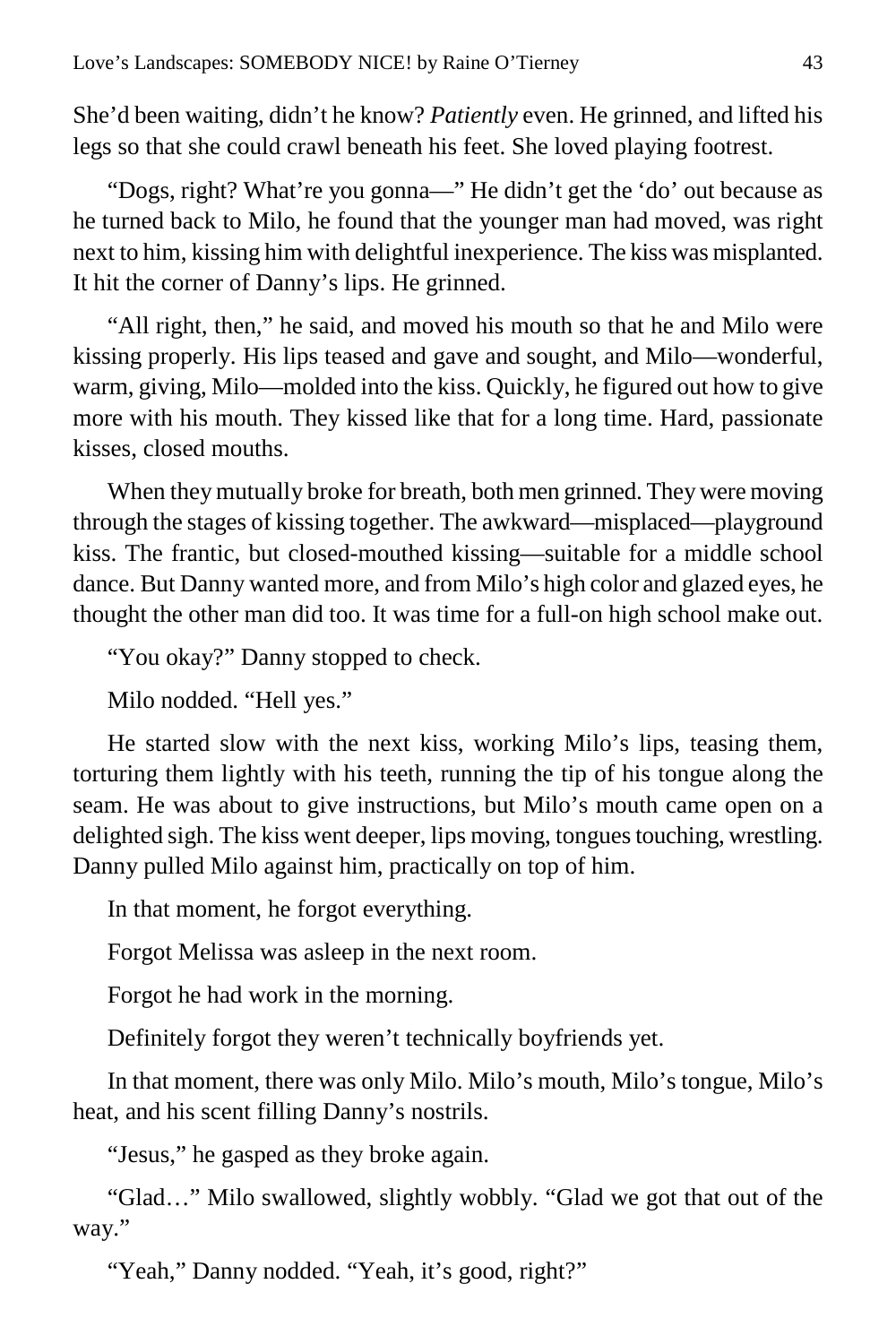"We should… uh… do something."

Hell yes, he wanted to do something. He wanted to do multiple somethings. He wanted to do something all night long.

"Checkers."

Danny chuckled. "Checkers?"

"It's the only thing I can think of," Milo admitted. "'Something' to do."

"Oh, I can definitely think of other things." But he wasn't sure Milo was ready for that yet. The more space Danny put between them, the more he remembered that everything that was happening was a first for Milo. But, goddamn, he wanted to take the handsome young man to bed.

"No checkers, but we could play cards. Talk a little more. Or… are you ready to go home?"

"Cards," Milo agreed, letting out a shaky breath.

"Want something to drink?"

"Sure."

"All right, there's a deck in that little bin by the table. Set up a game, I'll go pour us some drinks." *And stick my head under the tap.*

\*\*\*\*

"So now that she knows…" Danny said quietly, after he pulled up in front of Milo's brownstone. He wanted to talk all night, but Melissa was asleep at home and he had to get back to her quickly.

Milo grinned and looked at him. "And the world didn't end or anything."

"When do I get to see you again? We don't have to steal dates while she's at gymnastics anymore. We can do it anytime."

*Do it.*

It hung there between them and even though it wasn't what Danny had meant exactly, he didn't try to correct it. He'd been thinking about getting Milo Swaisbrick into his bed since their first date. After tonight's delicious kisses, his need was more desperate than ever.

"So I didn't screw up the making out too bad?" Milo joked. God. Remembering it made Danny hard.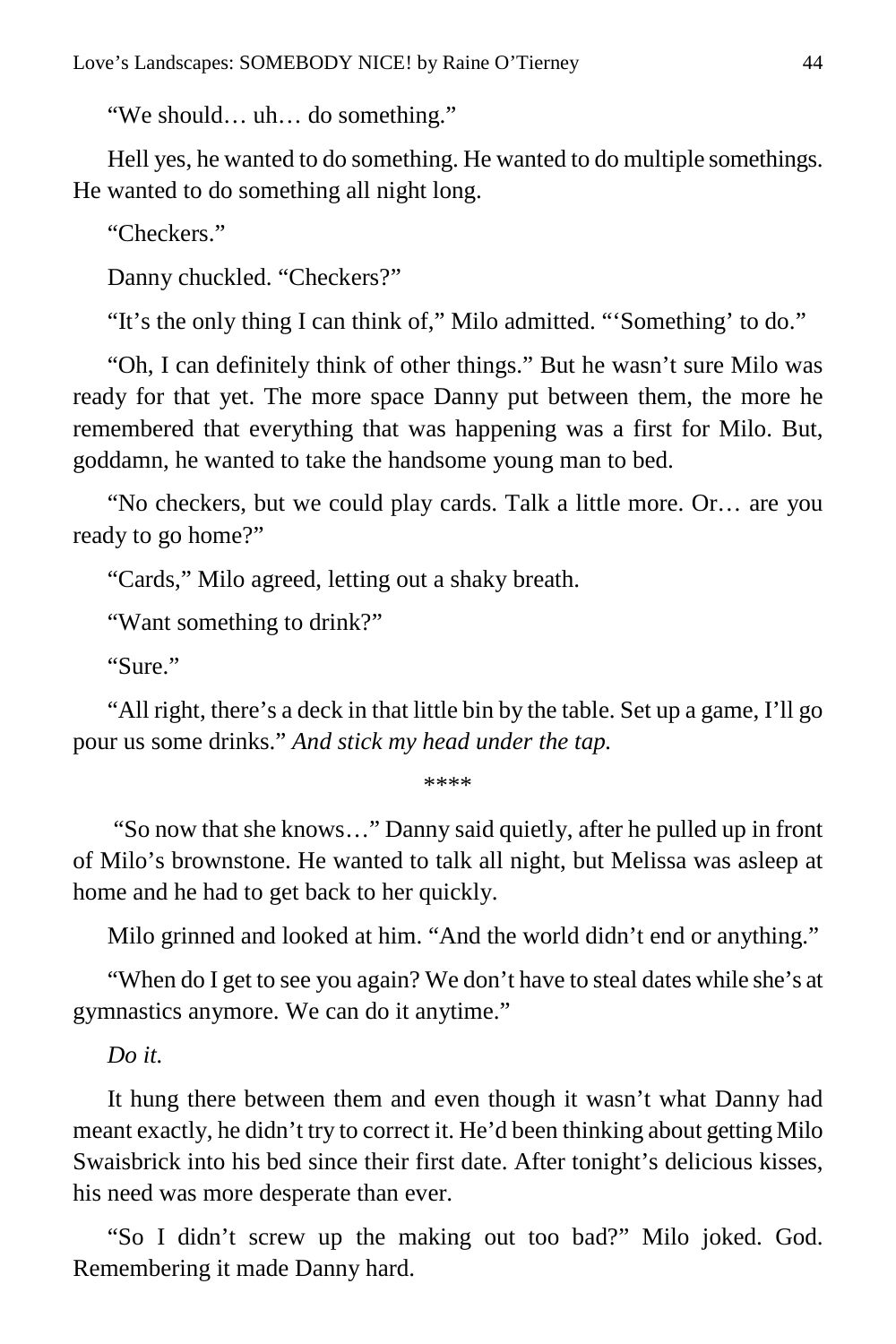"Okay then. Yes. Absolutely. Tomorrow?"

Danny's lips quirked.

"Oh crap, that wasn't cool was it? Am I supposed to be chill about it?" he adjusted his glasses uncomfortably. "Let me try again. Uh, sure, maybe. Let me check my calendar."

"Come here." Danny tugged on Milo's jacket, pulling him the small distance over the gear shift and stealing a not-so-chaste kiss. "I want to see you every damned night this week. What do you think about that?"

" $Y_{\text{ex}}$ "

"Tomorrow at seven o'clock? Movies at my place?"

"Yes."

"And when Melissa goes to bed—?"

"More kissing," Milo promised against Danny's mouth.

\*\*\*\*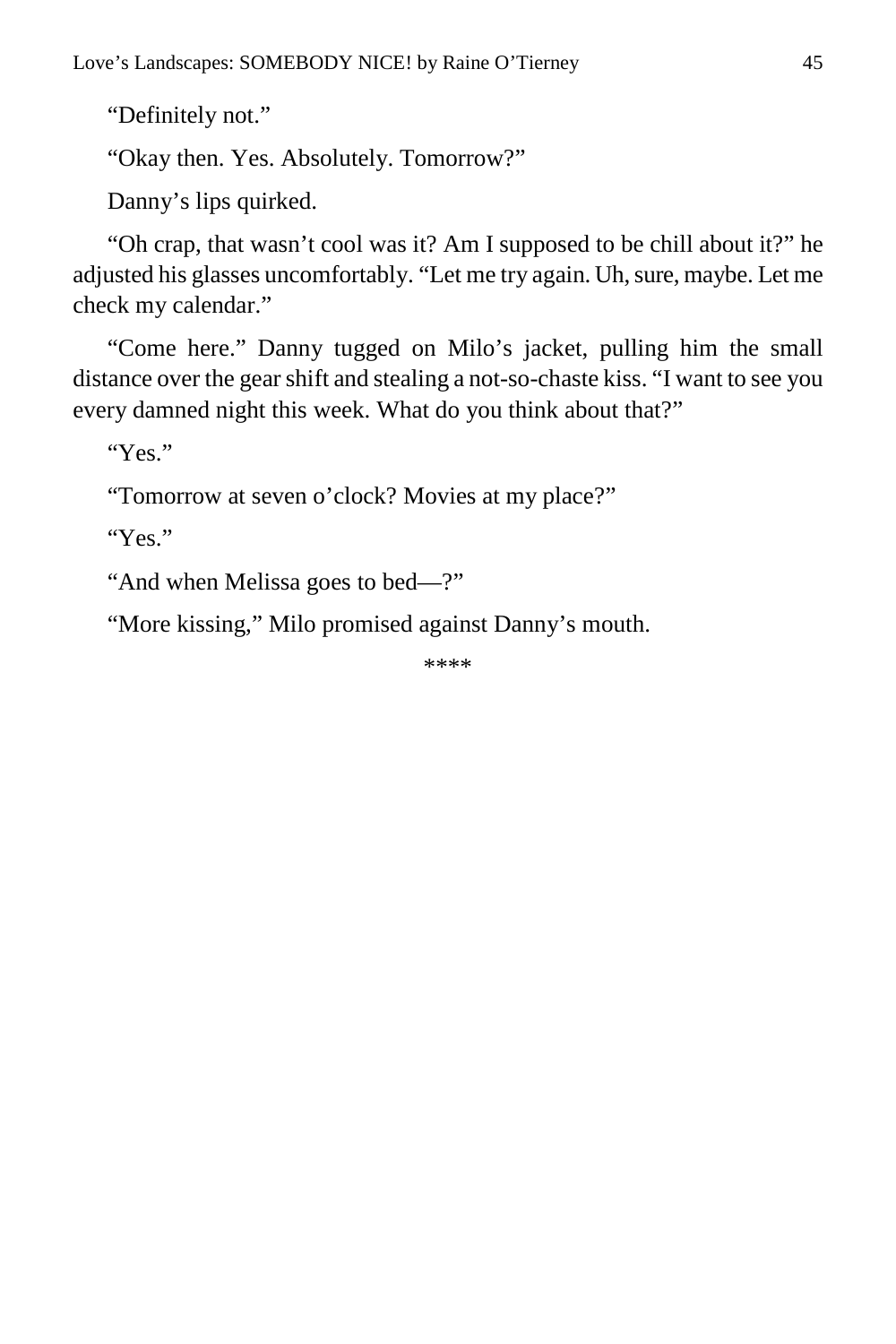<span id="page-45-0"></span>'Tomorrow' turned into the next day and the next day and the next until, like Danny had said, they'd seen each other every night that week. Milo was sure if movies and TV were anything to go by, they weren't doing this dating thing right. They were moving too fast. But he didn't care, when he was with Danny and Melissa and Bunny, he felt whole and happy. And when he went to work in the mornings, he practically danced across the floor, humming as he pulled books off shelves, grinning to himself and browsing the Internet for family-friendly date ideas.

They made dinners together and watched movies and played board games. Melissa taught him how to do tricks with Bunny. And on Saturday morning, after a Friday night date and some delicious kissing and touching, Milo woke up to a text message from Danny.

*Wanna go with me and the kid and the dog to Central Park?*

Two hours later, they were there.

Melissa insisted that she was definitely big enough now to handle Bunny's leash, but every time someone jogged past with their own dog in tow, Bunny whined and jerked against her harness, trying to get at her new 'friend'.

"She's too damn friendly for her own good."

"Swears!" Melissa chided Danny with a severe scowl.

It was a fantastic morning, warm enough for short sleeves, but still cool enough that they could play. Milo sat on a bench, Bunny between his knees, patting her head as Danny and Melissa threw a football to one another. Danny had great form. When he pulled back to throw, Milo trailed his eyes over the taut muscles in Danny's forearms. Wished he could see more of his biceps. He looked great in the blue and white button-down shirt. Casual. Sexy. But the sleeves covered way too much of his arms.

Danny let the ball fly, and Melissa leapt after it, shouting with glee.

He must have played ball in school. Maybe he still did in some neighborhood league. Quarterback, maybe.

Bunny whimpered below him, and Milo looked down at her. She wanted to play football, too. Truth was, so did Milo, but someone had to watch the dog,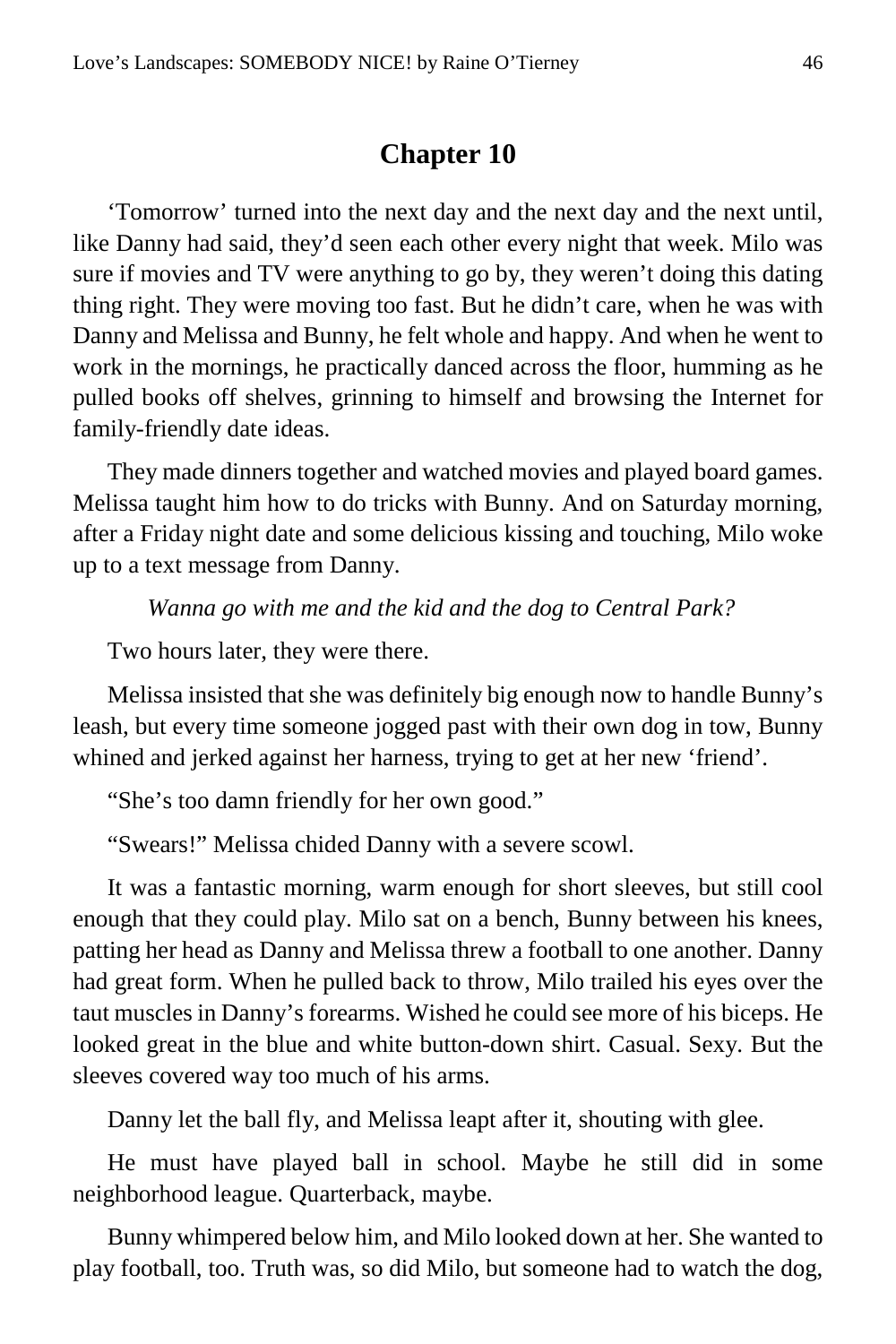and besides, it was a little early in the relationship to show Danny just how uncoordinated and unathletic he really was. He was still nervous about what would happen when he took off his shirt for the first time.

Hot color seared his cheeks, and Milo scratched the dog's head.

Danny had been cool about waiting, though he hadn't been shy with his interest. The kissing was hot. More than hot, even. And Milo was definitely interested. But it would be his first time and… well, it was a little nervewracking.

"You think we're ready for that, Bunny?" Milo asked the dog who quirked her little tan eyebrows at him and yawned. "I was almost ready last night. I think. Maybe. If he'd asked, I would have said yes."

"Asked what?"

Milo startled upright to see that Danny and Melissa had come to stand near him.

"Who won?" Milo asked, pretending he wasn't flushing.

"Kiddo, of course."

"You looked good out there. You could be a starter for the Jets if you keep at it," Milo teased.

Melissa crinkled her nose and stuck her tongue out.

"We're Giants fans in this household," Danny told him levelly and Milo laughed. He patted the bench with his free hand and Melissa clucked at Bunny to get her up and moving.

"If you guys want to be alone to kiss," Melissa giggled, "I'll take Bunny for a walk."

"Or," Danny reasoned, "Milo can hold the leash and you can play with her. We can still kiss."

She harrumphed and planted herself in the grass where Bunny came to try and stand in her lap. Two huge licks to the face, and Melissa was all smiles again.

"So," Danny murmured. He took Milo's free hand in his, intertwining their fingers. Warmth spread through Milo's palm, up his arm, filling his whole body. He could feel the steady pulse of Danny's heart between their two hands. "So, what was it that I was supposed to ask?"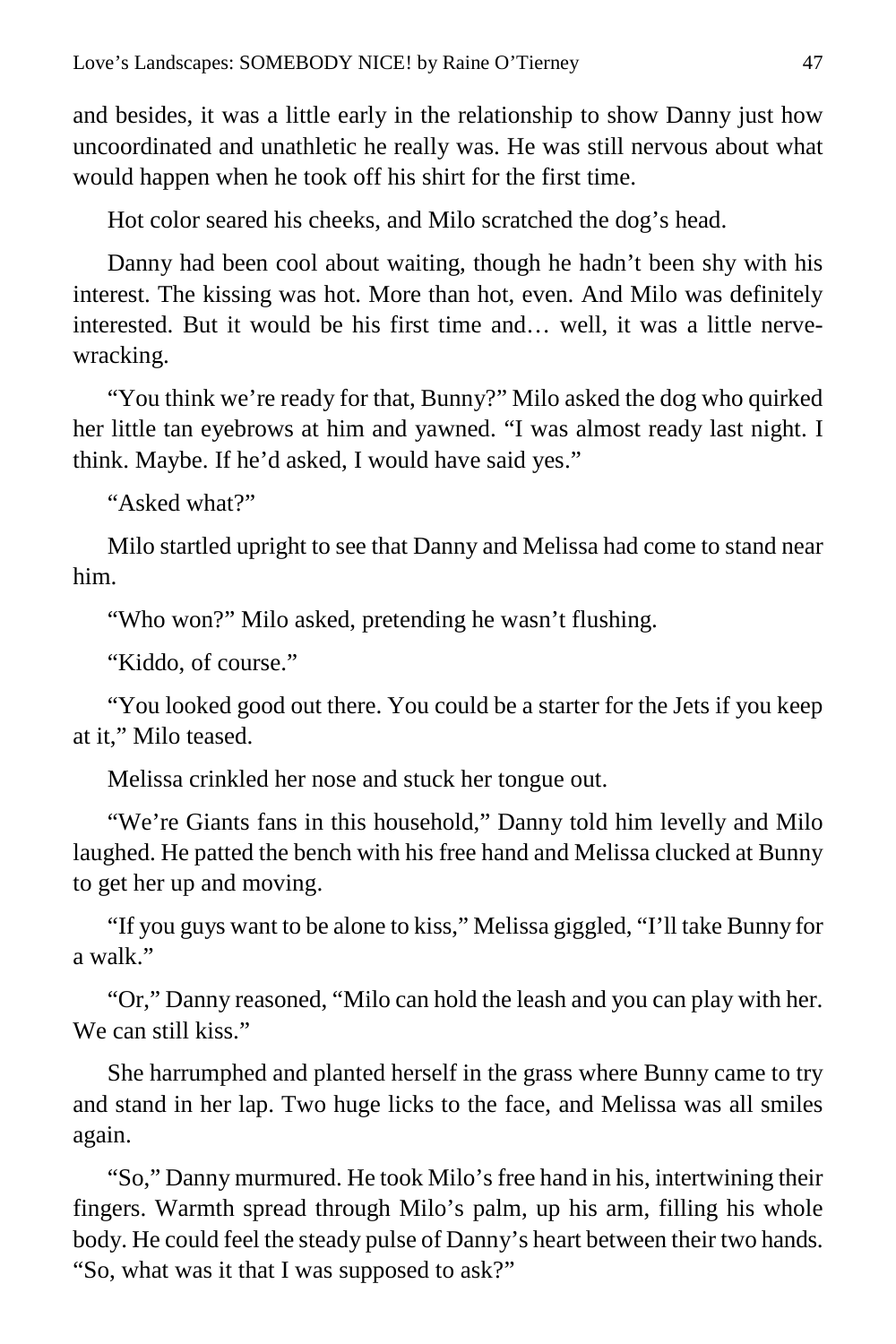"If…" Milo swallowed. "If I'm… *ready*."

\*\*\*\*

"I'm nervous," Milo whispered. The innocent sound of his words made Danny hard. He licked at his lips. "What if Melissa hears? Wakes up?"

"Door's locked. We'll be quiet. Besides, kiddo can sleep through a bomb going off."

"What if I'm no good?" That was the real question, the real fear. Danny pulled him close, kissing him with gentle passion, teasing his lips. The feel of Milo near him set Danny's whole body on fire.

"We'll learn together."

"You've never…?" Milo asked, drunk on kisses and lust.

They'd started out slow, just kissing and touching. But it wasn't long before the kisses deepened, before the seeking hands moved up under clothing, before their bodies were pressed together, need moving them ever closer so that they moaned and rubbed against one another.

"I've always been attracted to—" Danny sucked in breath between his teeth as Milo ran the tip of his tongue over Danny's ear. "*Milo*," he groaned, trying to shake the haze out of his brain. "Attracted to *both*," he groaned. "Girls. Guys. But I've only ever dated women. Only ever been with women. Wasn't a thing I planned. Just how it worked out."

Danny pulled his shirt off over his head, and Milo let out a deeply appreciative, "*Oh*."

"What?"

"The muscles… and the…" Gently Milo nudged the ring that pierced Danny's left nipple, the one he'd gotten in college when he was drunk. "Melissa's picture wasn't a lie."

"You like?"

Milo definitely seemed pleased, if the way he lunged at Danny was any indication, his mouth full against Danny's, his tongue seeking, his hands wild on him. Eager virgin. God, the things Danny wanted to do to Milo's body.

"We're going to learn all this together," Danny promised, tugging at Milo's clothing, undressing him with the excitement of a first-timer. Every inch of bare flesh made Danny more and more delirious.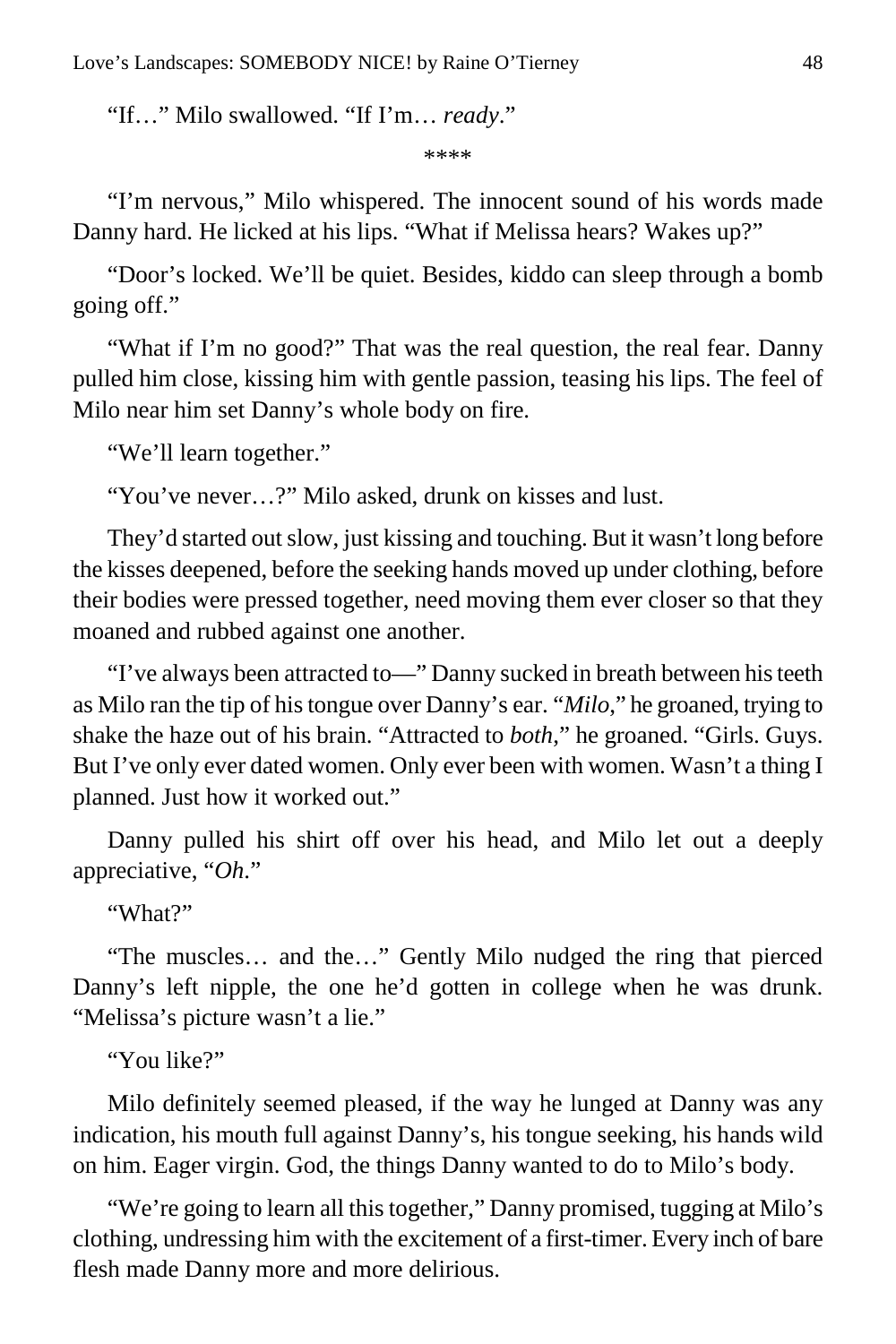Milo clung to Danny, embarrassed as Danny helped him out of his shirt.

"Can we turn off the lamp? I… I don't want to disappoint you and—"

"Are you fucking kidding me?" he growled lustily, knocking Milo's hands away from the lamp. Didn't want to disappoint? Honestly? Danny placed hungry kisses on Milo's collarbone, his neck, his ear, the side of his face.

"You're phenomenal. Don't cover yourself up like that."

"Says the muscled god."

"Shut up and let me show you what I think of you."

Each deep kiss made Milo more desperate and less inhibited until the lamp was obviously forgotten and he was pulling Danny down with him, running inexpert hands over his body, pressing up against him, trying to move closer.

"I've got something for you, Milo." Danny's voice was thick, foreign to his own ears.

It took the officer a full minute to untangle himself from Milo's desperate hands and a very real part of him didn't want to stop. But he *had* to give the other man the choice. He reached into the drawer next to the bed, pulling out an envelope and a box of condoms. Placing both on Milo's bare chest was enough to still the younger man in his desperate pawing.

"What's this?" Milo murmured, his lips swollen, his eyes glassy. It was an awkward stop to what was shaping up to be excellent lovemaking. Danny was silent, letting Milo take in the paper that he'd awkwardly pulled out of the envelope.

"Test results?"

"Thought I'd be responsible. I'm clean. Wanted you to see. I wanted to be able to tell you I'm clean. It doesn't mean we have to—I just wanted to give you the option."

"Option?" Milo repeated.

"To use a condom or not."

Milo's grin was deliciously sweet as he picked up the box and paperwork and then, very deliberately, set both items far away on the side table. "Is it okay?" he asked.

Yes. God. Yes, it was more than okay.

Danny swallowed and nodded.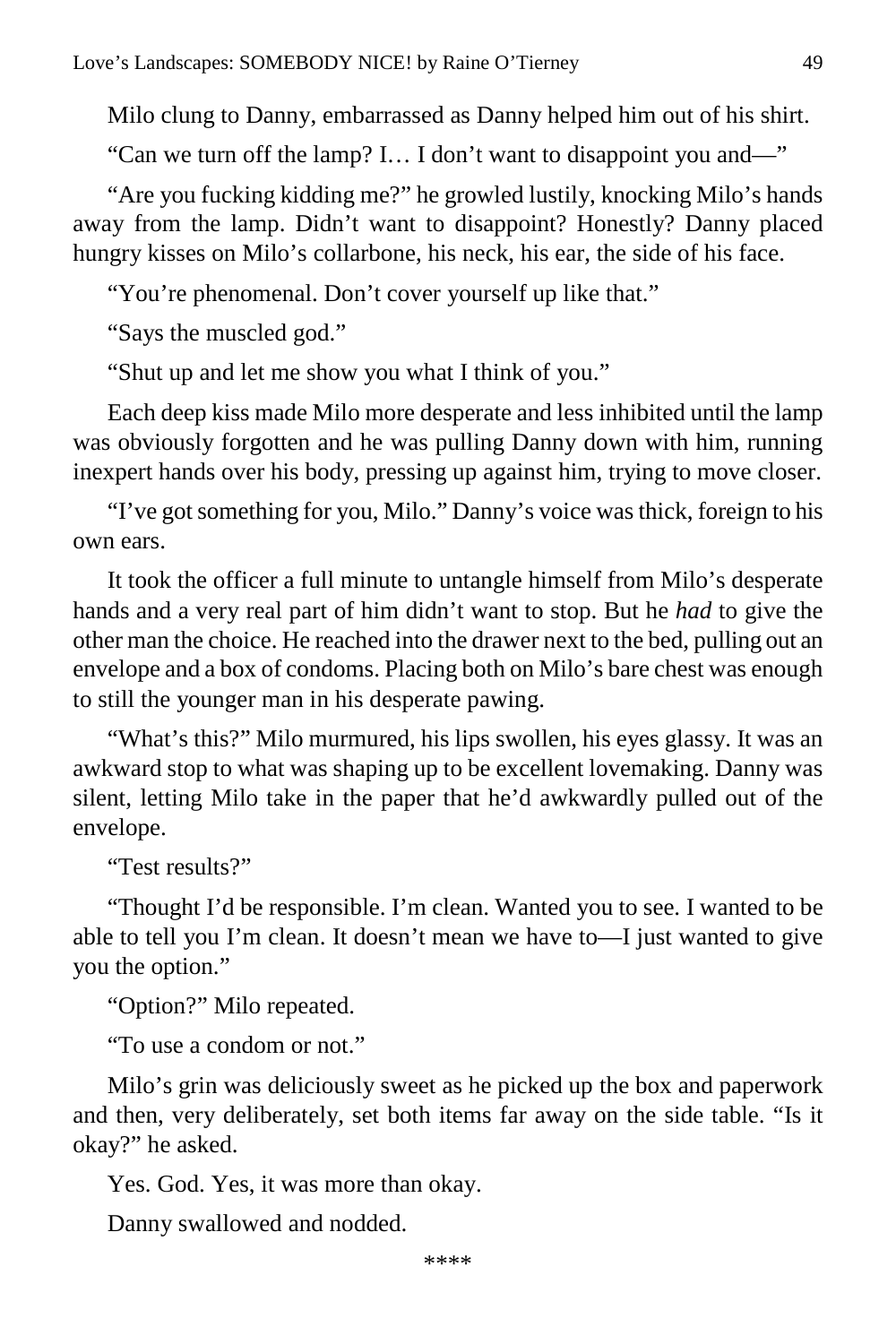<span id="page-49-0"></span>Danny was running late after a rough morning.

He'd woken up alone in his bed with painful morning wood and only the lingering memory of having been inside Milo. He regretted letting the other man leave the night before. He should have insisted that Milo stay. Every morning for years, Danny had woken up alone, but today, this morning, the cold side of his bed pissed him off.

Melissa didn't make the morning any better. She was being stubborn about getting out of bed, hiding her head under the pillow, lazing long after she should have been awake. When she did finally get up, she dragged herself around, stopping to play with Bunny instead of jumping in the shower, and organizing her dolls after he'd told her to get her shoes on. Once he'd finally gotten her out of the house and to school—just before the bell—he realized he'd left his wallet at home and had to turn around and head back.

By the time he reached Hammer's house, his partner was more than pissed. If glares could murder…

"You realize it doesn't matter which of us is driving the damned carpool, we're both going to get it for showing up late."

"I'm sorry," Danny grunted. "Crap morning."

"All those late nights. You been on the prowl?"

On the prowl? No. Staying up late watching movies? Laughing? Cuddling? *Kissing*? Definitely. He rubbed the bridge of his nose. Some of those thoughts must have showed on his face, because the Hammer came down hard and he didn't let up all the way to work, grilling Danny like he was a witness to the crime of the century.

They parked and reported for duty. Only three minutes late, but the two of them had an almost perfect attendance record for the time they'd been partners and the three minutes would be noted. Their morning briefing had already started, too, and Sergeant Miller—the dick head—made a point of calling them out as they slipped into the back of the conference room.

He doubted being out on patrol was going to help matters. He needed to run laps. Punch something. Jack off.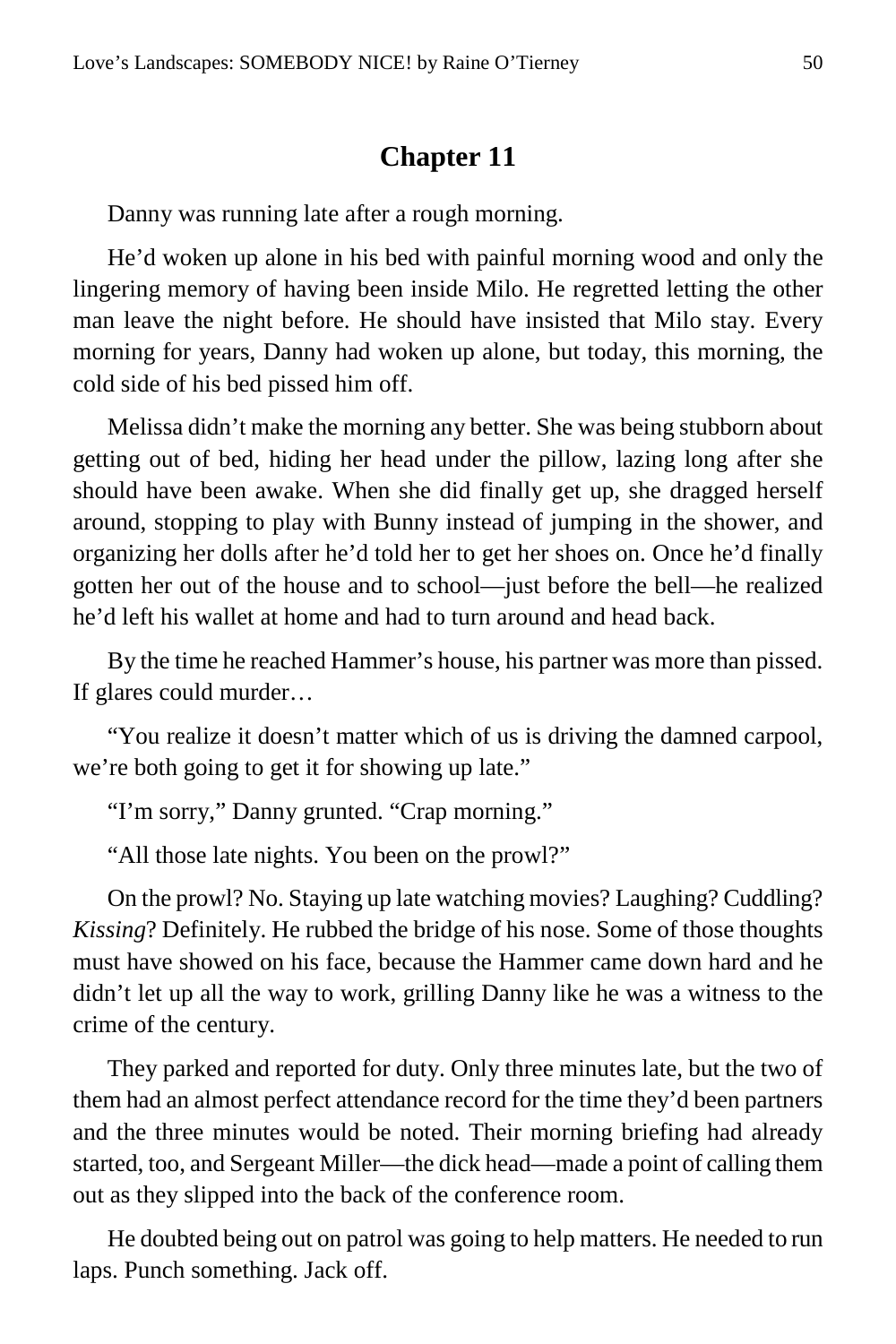The lieutenant popped out of his office and pointed at Danny. His gut clenched. Greenley looked like someone had pissed in his coffee. Danny slapped Hammer on the shoulder and followed the lieutenant into his office.

"Where the hell have you been?!" Greenley roared before Danny even had a chance to close the door. Some of the guys out near the coffee pot turned and looked at them. "I told you yesterday to be here an hour early. Did it fall out of your brain?"

Shit.

Right.

"The interview."

"Damn straight, the interview!" The man ran a frustrated hand over his balding head. "I sing your praises this, that, and every which way to the head of HR at the RTCC and you don't even bother to fucking show up?"

"I'm sorry," Danny said as respectfully as he could manage. He'd meant to write it down or put it in his phone and then he got to thinking about Milo and… Goddammit, every thought went out of his head when Milo was in there. And after last night? Jesus. Interview? *What interview?* There was only Milo Swaisbrick.

"I've pulled a lot of strings for you, McCrea. You told me you were ready for this. That you wanted it. But shit like this makes me wonder."

"I'm sorry, sir." Danny swallowed hard, keeping his eyes focused straight ahead while his supervisor railed against him. "I do. I want it."

"You're going to have to work double hard now if you want that job. I can reschedule—*maybe*—but the guy you're interviewing with, Jones, he's a hard son-of-a-bitch and he's riled you missed your interview."

"I understand."

"I want an assurance from you, McCrea."

Danny nodded sharply. Any damned thing Greenley needed, he was prepared to give.

"Pull your head out of your ass and make a decision: is this your priority?"

"Yessir."

"Yessir' it's your priority?"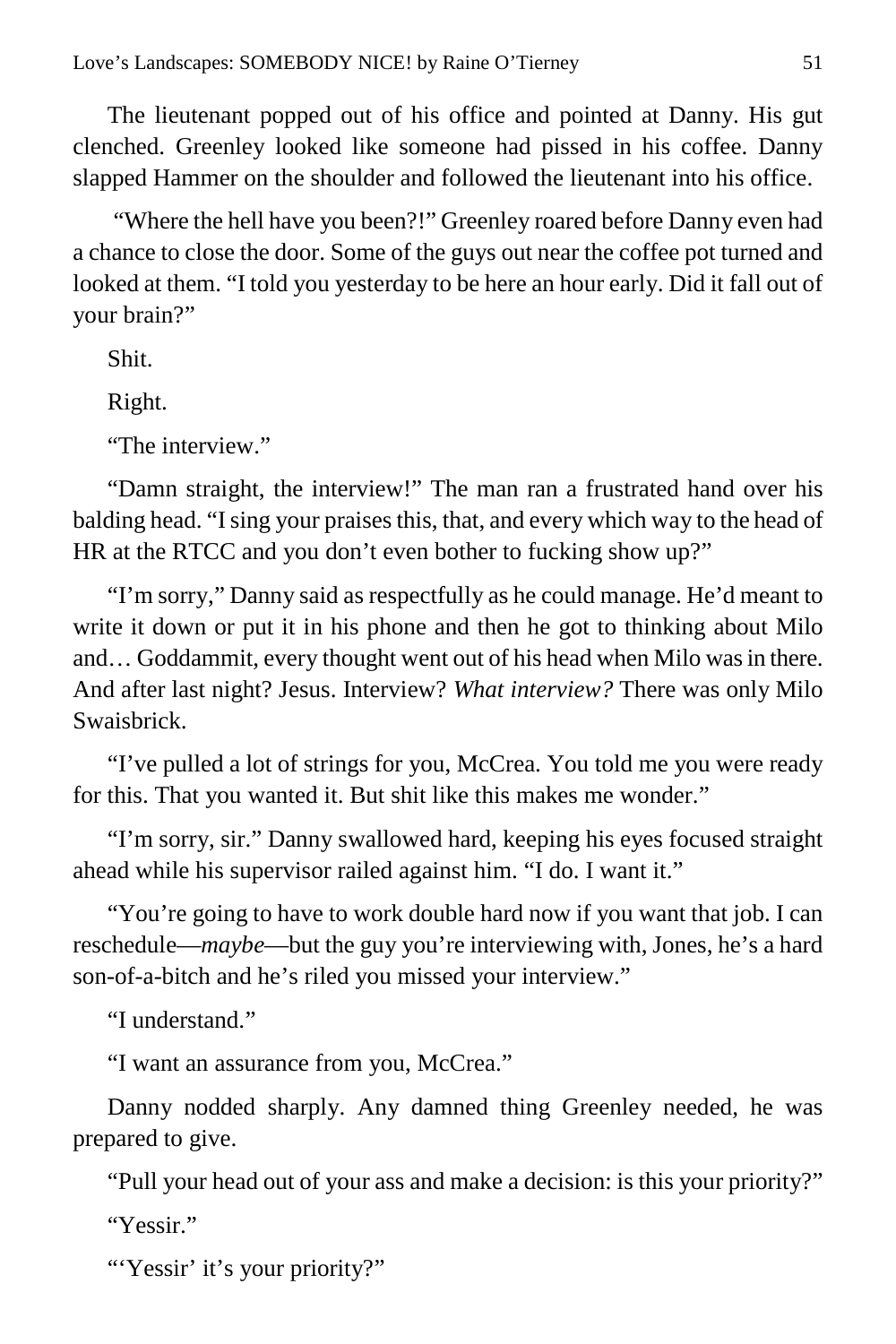He thought about the opportunity being presented to him. The lieutenant was right, it would mean a lot of hard work, a lot of late nights, and starting almost at the bottom again after years on patrol. But it also meant better pay, better chance for advancement, and it meant being safer for Melissa.

Sometimes, when he tucked her in at night, she asked him off-the-wall things. Things she shouldn't have to think about.

*Did you shoot anybody today, Danny? Did anybody shoot at you?*

And once, just once: *If you die, Danny, where am I going to go?*

He knew his priorities. *Melissa* was his priority. And that meant he had to get his head in the game. But what did that mean for him and Milo?

\*\*\*\*

#### *Can't make it tonight.*

Milo looked down at his phone, disappointed. He'd been thinking about Danny all day. He'd never been a daydreamer, but he found himself losing track of time as he thought about their night together. He was looking forward to more of that. Plus more of the other, sweeter stuff. Looking forward to sitting close to Danny, cuddling into his shoulder while they watched a movie with Melissa, cooking together, cleaning up, doing dishes side by side. The ridiculously domestic stuff. And the sexy stuff.

It had become so easy and familiar so fast. When he was dealing with an irate parent on the phone, yelling at him that *their* child couldn't *possibly* have lost a *library book!* he would think about Danny's deep voice murmuring in his ear. His sweet kisses. The safety of his arms.

But it was just one cancellation. Nothing to freak out about. Just because it came right after they'd had sex… That didn't mean anything. Milo could catch up on some reading, see some friends, grab a movie maybe.

#### *It's cool :) Next time?*

For a long time there was no reply and Milo thought that was that. He'd put a question mark at the end of his text, but it wasn't really a question, was it? Then his phone buzzed.

*Sometimes I think I like you too much.*

Milo grinned at the message.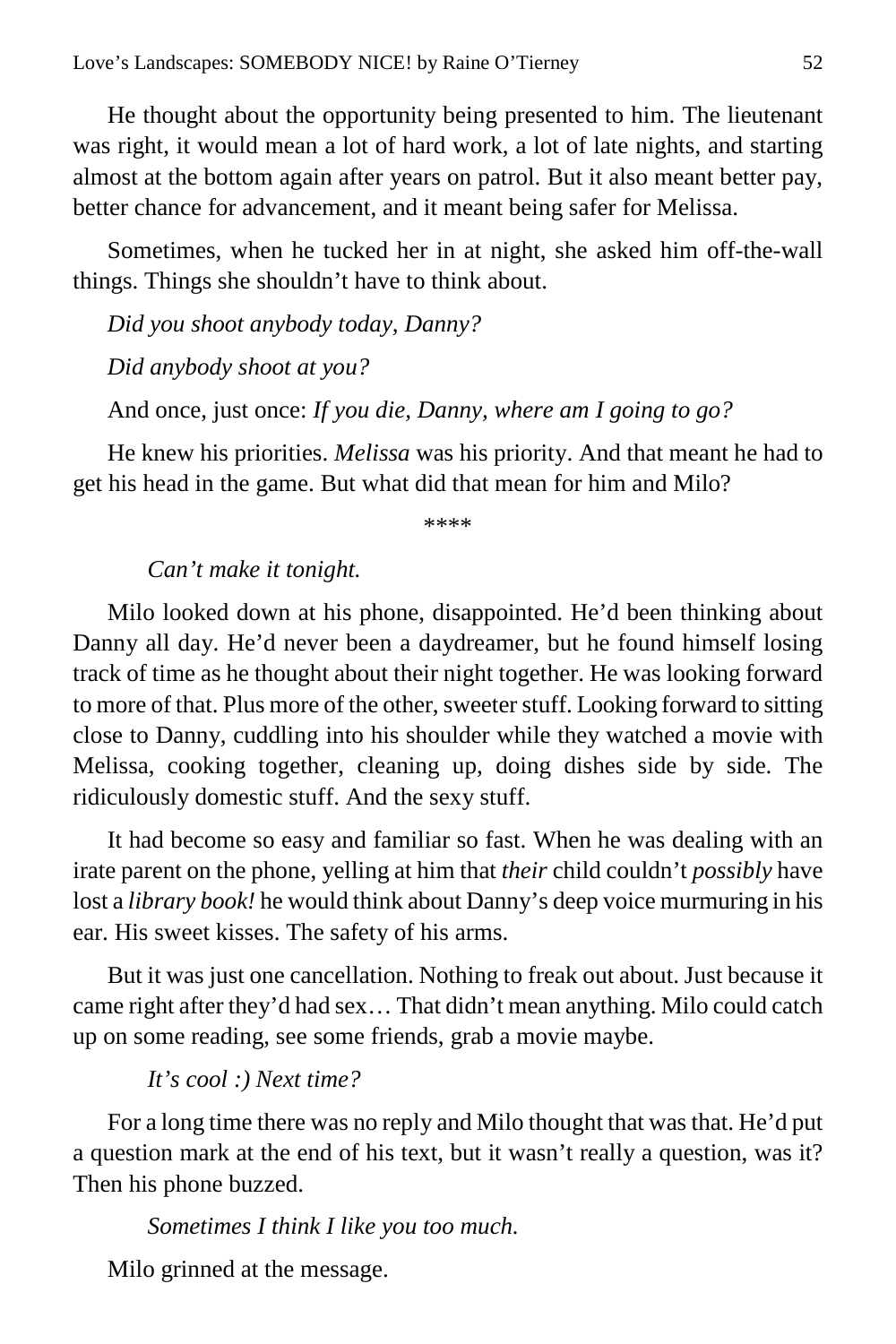*Why?*

He definitely thought he liked Danny too much, as well. He just wasn't concerned about it.

*Work. Promotion. Melissa. My life is just full right now. You're in my head all the time.*

Playfully, he typed out:

*Is that a bad thing?*

\*\*\*\*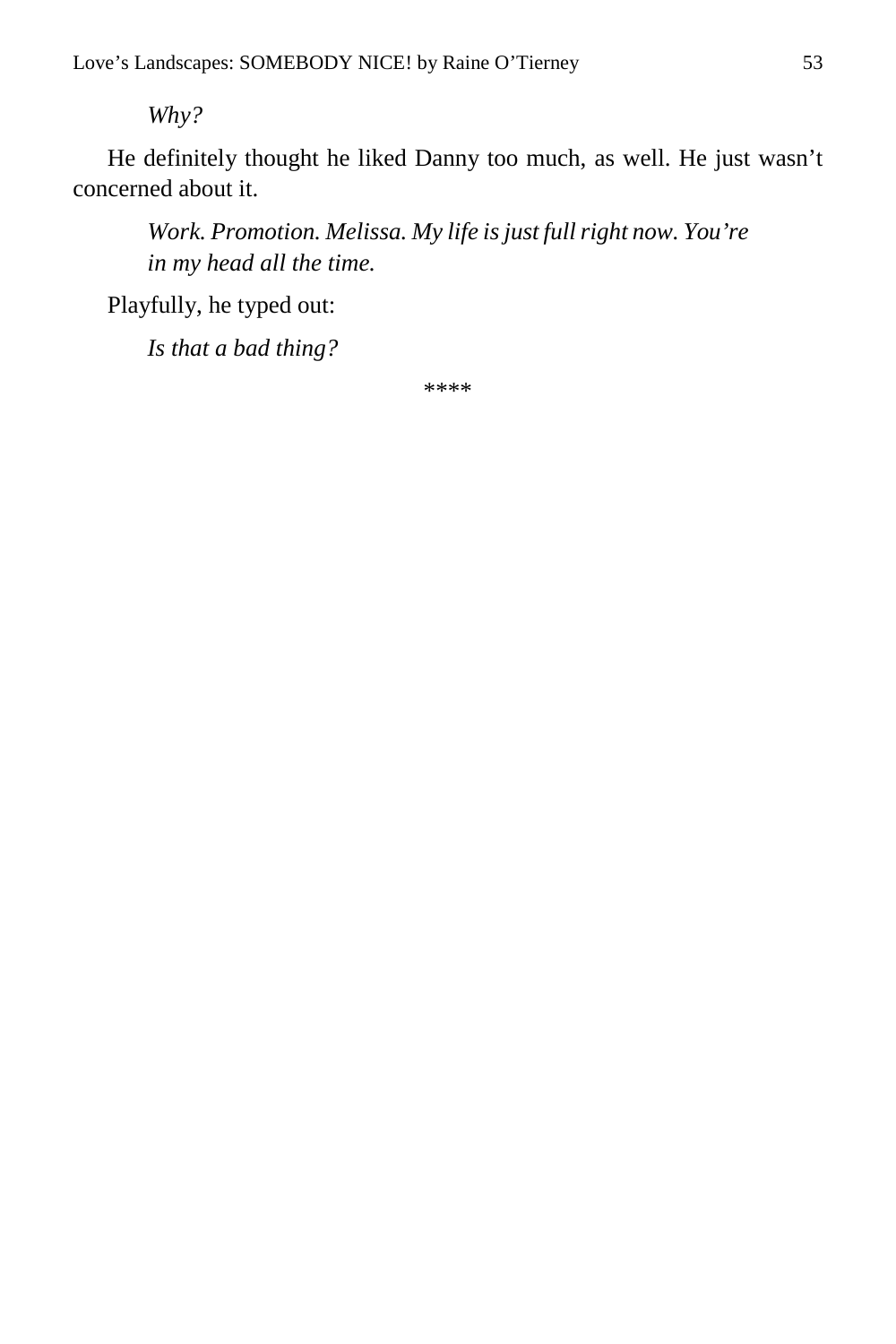<span id="page-53-0"></span>"Do you think that you might stay over at Danny's house tonight?" His mother seemed more curious than usual. Milo flushed.

"Ma!"

"Well, you are dating, right?"

His first instinct was to agree that they were, but then he thought about his phone. It had been over a week since he'd written that last message. *Is that a bad thing?* And there had been no reply. No text, no phone call, nothing. He'd tried to be chill about it, because he still didn't quite know what was 'normal' for dating. But that didn't work. He and Danny had never been normal. From the beginning. Danny helping Milo ask him out, the weird, secret hour-or-less dates, hell, meeting in a pet store to steal a kiss. And then once Melissa knew, the week of intense family-time and first-time gay sex for the both of them. Danny suddenly not calling or writing or communicating with him in any way…? Something was off.

Maybe he'd been dumped and he was too damned naïve to tell.

"I don't know if we're dating anymore."

For a moment, emotions conflicted on her lovely face. Concern and… something else. Concern won out and she came to sit beside him, laying an arm over his shoulders.

"What happened?"

Milo shrugged. "I dunno. Honestly. It was going really well. I think he's just… got other priorities."

She tucked a strand of hair behind his ear. Twenty-four years old and she was still treating him like he was five. But in that moment, Milo didn't care. He laid his head on his mother's shoulder.

"I'm sorry you're hurting, Milo."

He sighed, long and low. "I'm trying not to," he told her reasonably. "Maybe it's nothing. I don't know. I'm a little scared to find out."

She pressed her lips together. The look of concern was still there, but that something else he'd seen before crept back into her eyes.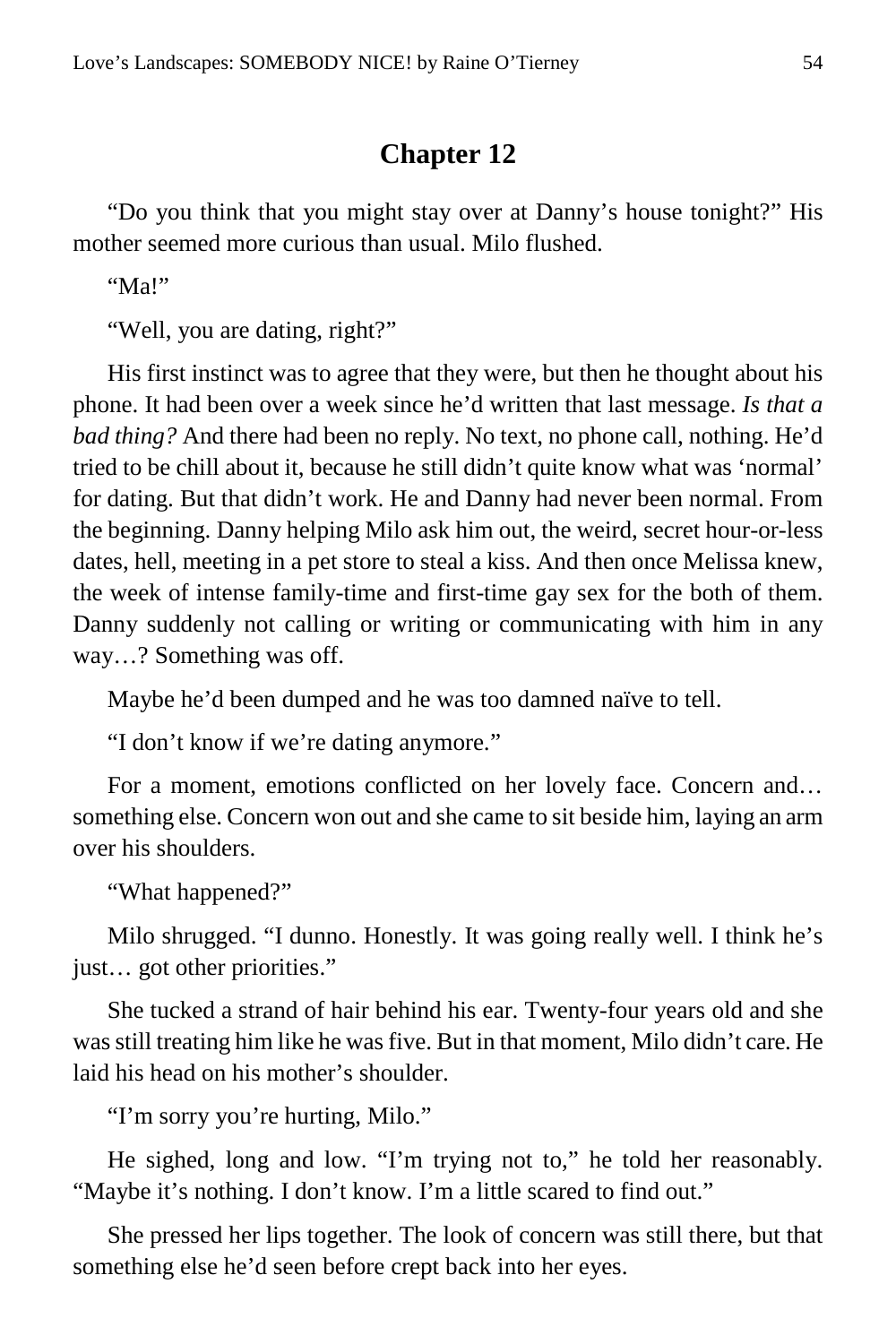"What?" he asked.

"What-what?"

"What's that look?"

She grinned uncomfortably and squeezed his shoulders. "What I'm about to say has no bearing on my sympathy."

"O… kay."

"But do you think maybe you could go out tonight anyway? Not with Danny, if you guys are having problems, but with another friend possibly?"

Milo lifted his head and saw that his mother was actually flushing, just a little in one cheek.

"It's just that I'm… having… a friend over for dinner."

"A friend?" Milo repeated, pulling back so he could look at her. She was always having friends over and she'd never kicked him out before.

"A… a… male friend."

Oh. *Oh!* "Ma, you've got a date?"

She smiled nervously and fidgeted, finally shrugging like a little kid who had been caught in a lie. "Yes?"

"That's…"

"It's okay if you're upset. It's… it's very sudden."

It wasn't sudden, though. Dad had been gone for almost two years. But who was this guy? He needed to know. He began to grill her, forgetting to assure her that he wasn't upset.

"Who is he?"

"His name is Paul."

"Do I know him? Where did you meet him?"

"You don't know him. I… well… actually," she tittered. "New York Dating dot com."

Milo blinked. The dating site? And how in the world did she get on there? His mother who couldn't figure out how to put her profile picture on Facebook had met someone on NewYorkDating.com!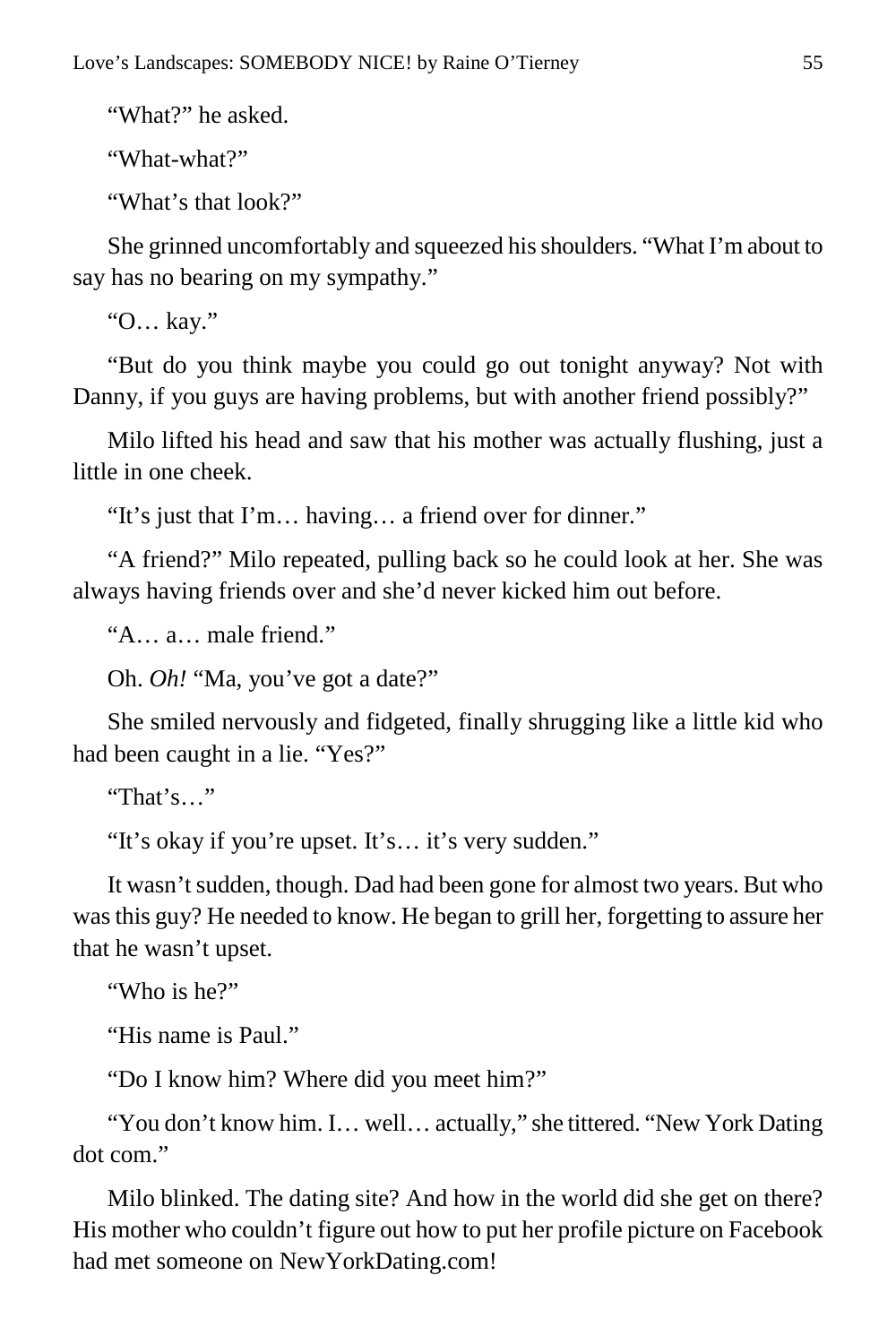"Show me." The words were out before he could consider how childish they sounded. But his mother rose from the couch without hesitation, leading him to the old computer she used to play Solitaire and balance her checkbook. She had the page bookmarked, along with hundreds of recipes she hadn't used in years.

*Paul Hewett*. He was sixty-two years old, from Teaneck, NJ. A data-analyst who worked in NYC. Grown daughters, the loves of his life. A widower. He was handsome enough, silver-haired, a bit of extra weight on him.

"We've been talking on the phone," his mother admitted.

"How long?"

"Well, just since you mentioned the website."

"That's only been like two weeks ago."

She turned and looked at him, concern gone, something more peaceful in her eyes.

"I'm not marrying the man, honey. I'm just having a friend over."

Milo studied his mother for a long time. The silvery wisps in her auburn hair, the tired lines beneath vibrant blue eyes, the trace of a smile about her lips. She'd been sad for so long. She deserved to be happy.

"What are you fixing?" Milo finally asked.

"Well, I thought we'd have a garden salad with those cherry tomatoes that Lisa from down the street brought me yesterday, and then Chicken Parmesan with baby carrots, and I've got a cobbler ready to go into the oven."

Not a casserole. She was making a *real* meal again.

"I'll call somebody," he promised her without hesitation. "I'll definitely make sure I have plans tonight."

\*\*\*\*

He wasn't supposed to have his cell phone out while he was on the circulation desk. Mrs. Anderson said it set a bad example for all the students. But he couldn't help sneaking glances at the screen. Maybe Danny hadn't even received his message. Maybe he thought Milo was ignoring him. But Danny could have called… *You could call too, y'know*, the reasonable side of Milo argued back.

Milo suddenly realized there was a heavy gaze on his face and he looked up, expecting to find a grade-schooler with a pile of books. Instead, Melissa Goode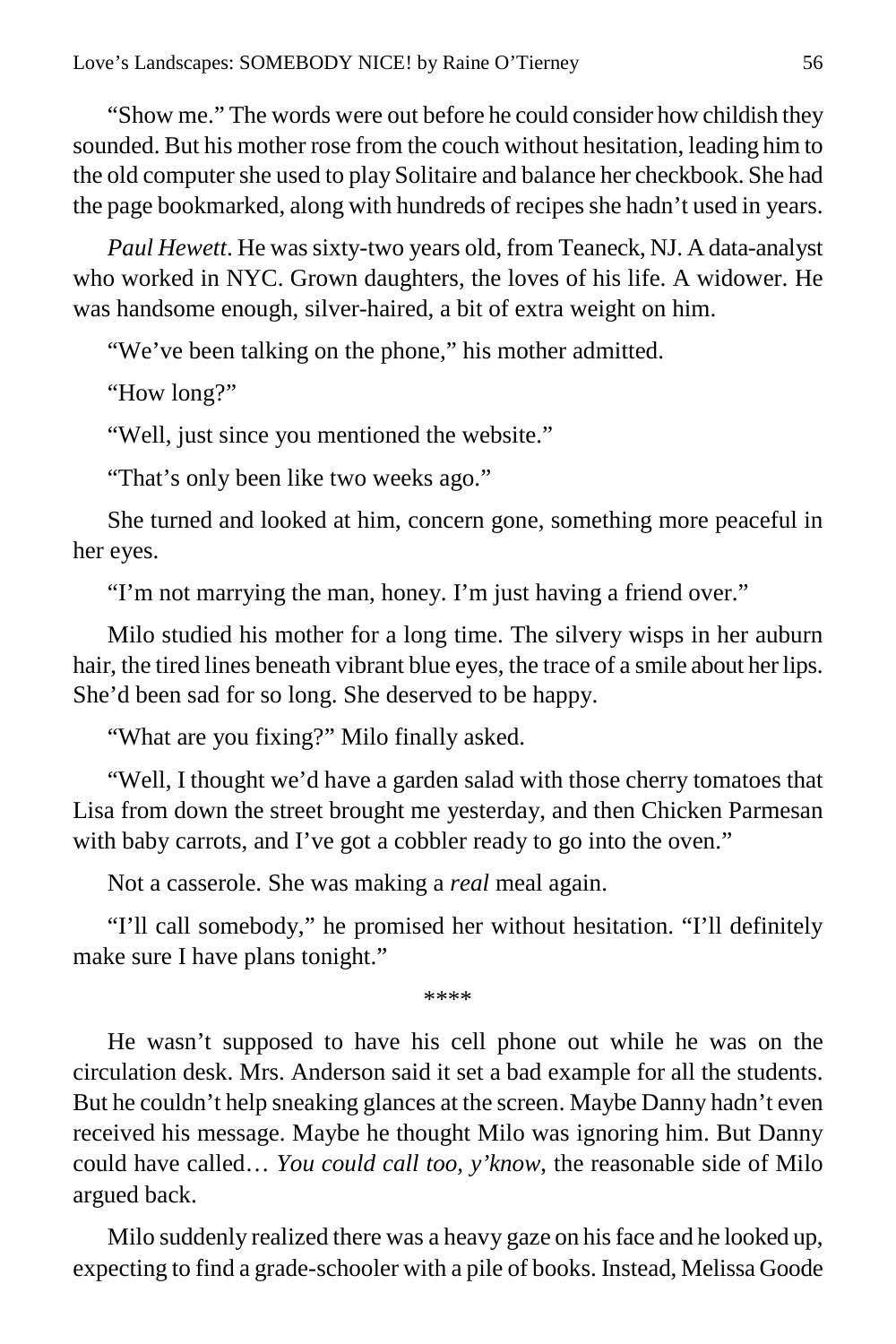stood in front of him, her braids pushed back behind her shoulders, her hands on her hips. There was a fierce little scowl on her face, and her bottom lip protruded in a small pout. She actually stamped her foot.

"Melissa?" Milo asked dumbly. He didn't know why he hadn't expected to see the little girl again. Just because he and her guardian had maybe-possibly broken up didn't mean she wouldn't use the school library. He smiled weakly at her. Her expression did not change.

"Why haven't you come over to play?"

She did not whisper.

Kids at the study tables looked up, and he tried to get her to drop her voice by dropping his.

"Melissa, not so loud, please."

"No!"

She was usually so sweet and rule-abiding. But the little girl who stood before him now in her knee-socks and pleated, plaid skirt looked as sassy and petulant as a teenager.

"You and Danny were supposed to take me to the movies last Sunday."

Jesus. They were, weren't they? That new Disney movie was out. It had been in his phone, color-coded green. All his plans with Danny and Melissa were in green. But it wasn't like he could just swing by their apartment and pick her up if he and Danny weren't together. He'd counted on Danny to handle this—to explain it to her.

"Danny…" he said, his voice barely a whisper, "and I aren't seeing each other right now."

Her brown eyes narrowed.

"*Why?*"

What was he supposed to say? Because Danny didn't want to see him? Because Danny's life was too busy for him? Because maybe Danny felt like he couldn't balance both a relationship with Melissa and a relationship with Milo? Jesus, or because Milo had been shit in bed? Or given it up too easily? Or maybe… because… probably… Danny was scared.

"I don't know."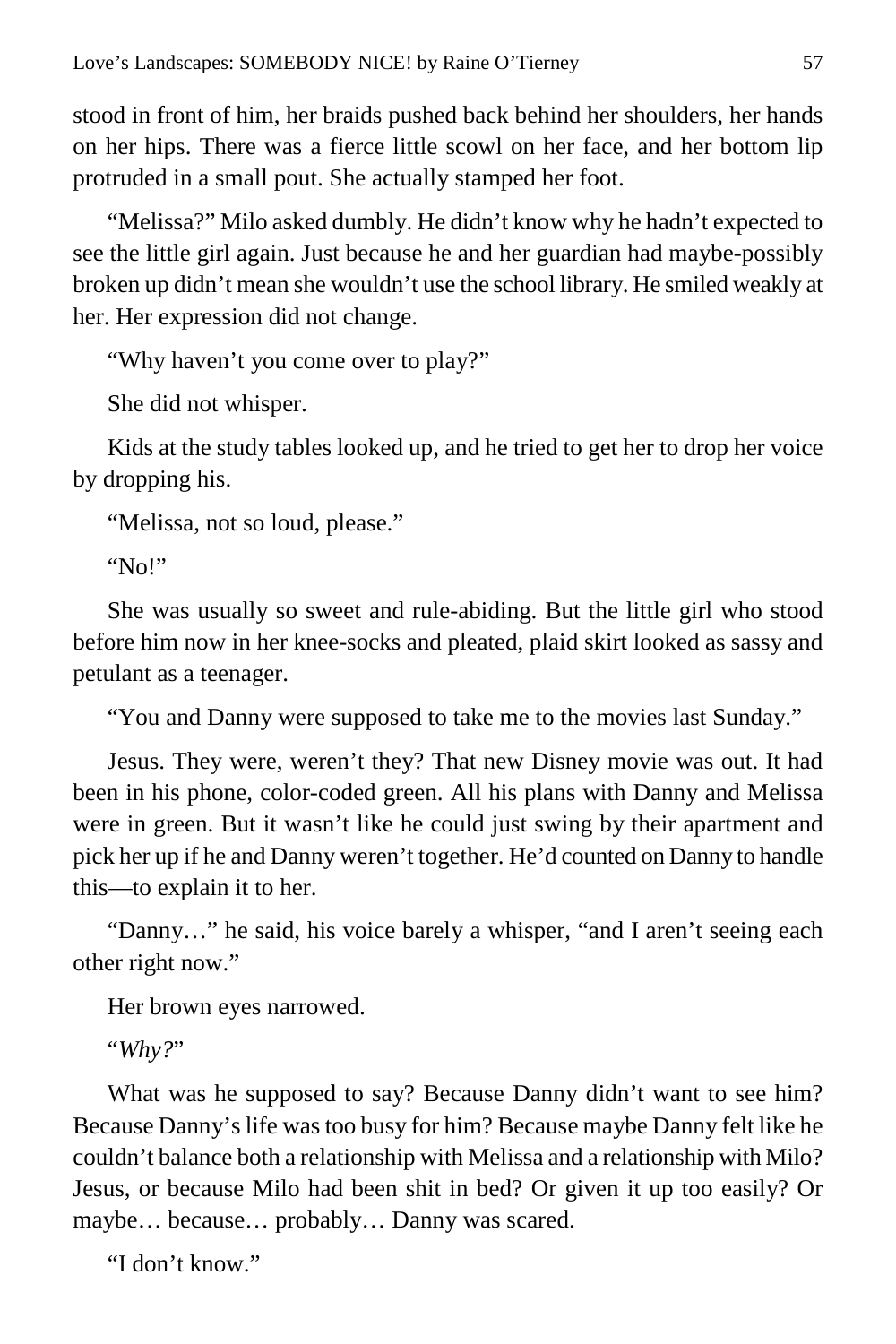"Milo!" She finally dropped her voice, though it was a stage whisper. "You're my *friend*. And you're *Danny's* friend. And Bunny misses you too! Please…" Her eyes welled with tears, and he was struck by how immediately he was affected by them. "Please don't fight with Danny anymore."

"I'm sorry, honey."

She screwed up her face and let an angry huff of air out through her nostrils.

"I'm coming back tomorrow," she told him defiantly.

"Melissa…"

"I'm *coming back*," she said.

\*\*\*\*

The next day she returned, marching straight up to the checkout desk, her eyes serious, her mouth set in a straight little line. She placed a white envelope on the counter, nodded once, and then walked away without a word.

In her distinct handwriting, Melissa had written:

*To: Mylow From: Danny*

\*\*\*\*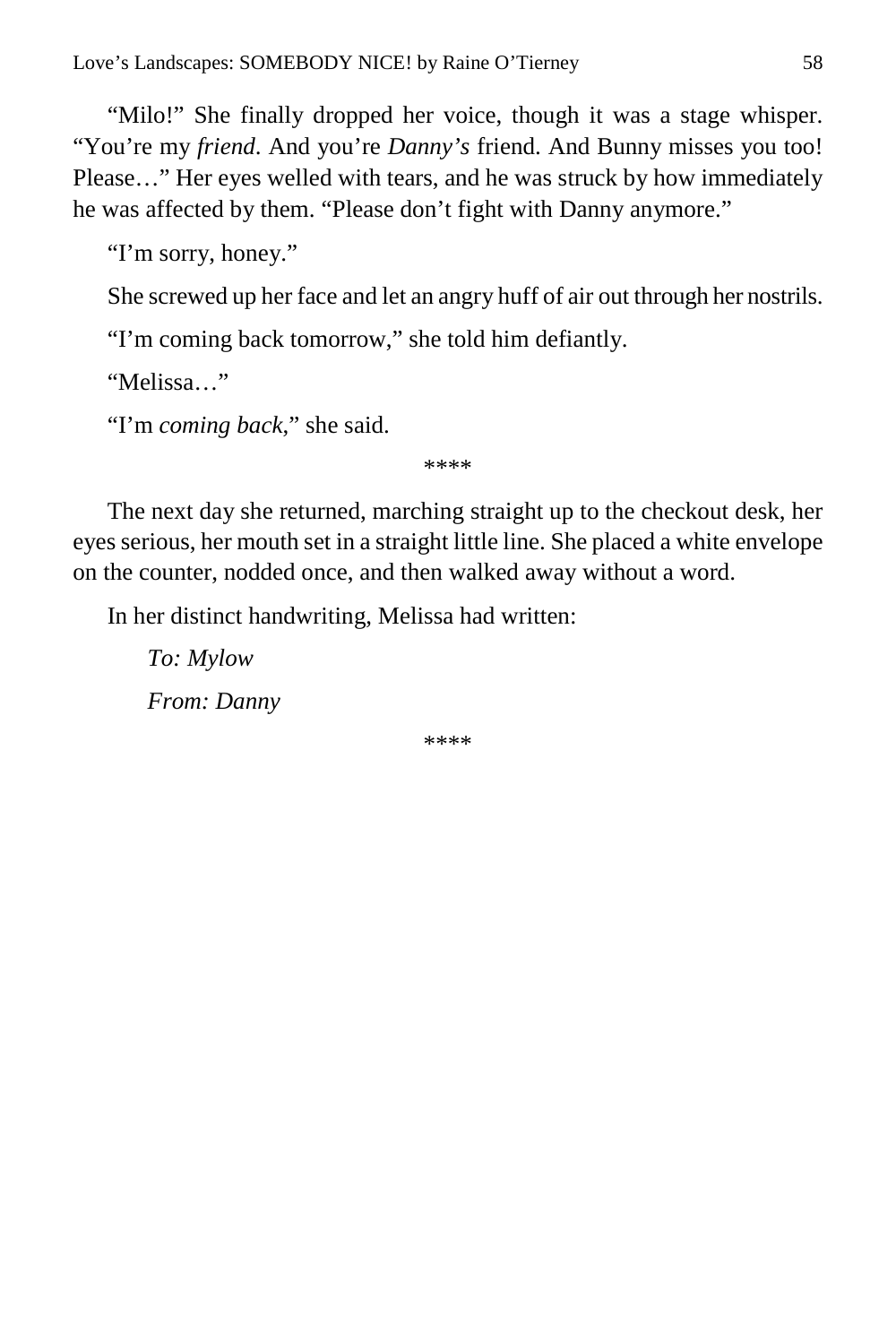<span id="page-58-0"></span>Fuck.

It had been over a week. Too damned long to casually reply now and yet the text stayed there at the top of his messages where he'd starred it. The lieutenant had called Danny into his office and delivered the good news personally. Things had piled up quickly after that. He'd gotten the job at the RTCC. That meant three separate after-hours celebrations with the guys, dinner at Hammer's one night, Melissa's gymnastics, paperwork, double shifts, and all the shit he'd been putting off to spend time with Milo, came back on him hard. There hadn't been time to think. To breathe. He was lucky when Bunny got her daily walk and Melissa made it to school with her hair in braids. The text message… He hadn't forgotten, he just hadn't wanted to answer that dangling message with an emoticon. It deserved a real, face-to-face conversation

#### *Is that a bad thing?*

No. Of course not. It was the exact fucking opposite of a bad thing. It was an amazing thing. Milo Swaisbrick was in Danny's bloodstream. He wanted him in his house, on his couch, at his table, in his bed. He wanted to go on more dates: him, Milo, Melissa, and Bunny.

#### A bad thing?

It was the best goddamned thing that had happened to Danny in a long time.

He'd always been crap at dating. Every relationship he'd ever had always ended when he'd done something, or, more often, *not* done something. Like not showing up for dates. Not returning calls. Putting work before his lover. And there was Melissa to consider, too.

Except that was crap, wasn't it?

Because before, the women in his life had been frightened of Melissa. The cute, precocious, super-smart kiddo. Melissa ran the show and his girlfriends had known that fact and they were apprehensive. But Milo had never tried to get between him and his little girl—in fact, Milo encouraged family time. He seemed content to wait for kissing until Melissa had gone to bed, thought up things they could do together with her, spoke to her like she was an adult, and never tried to push her into the background.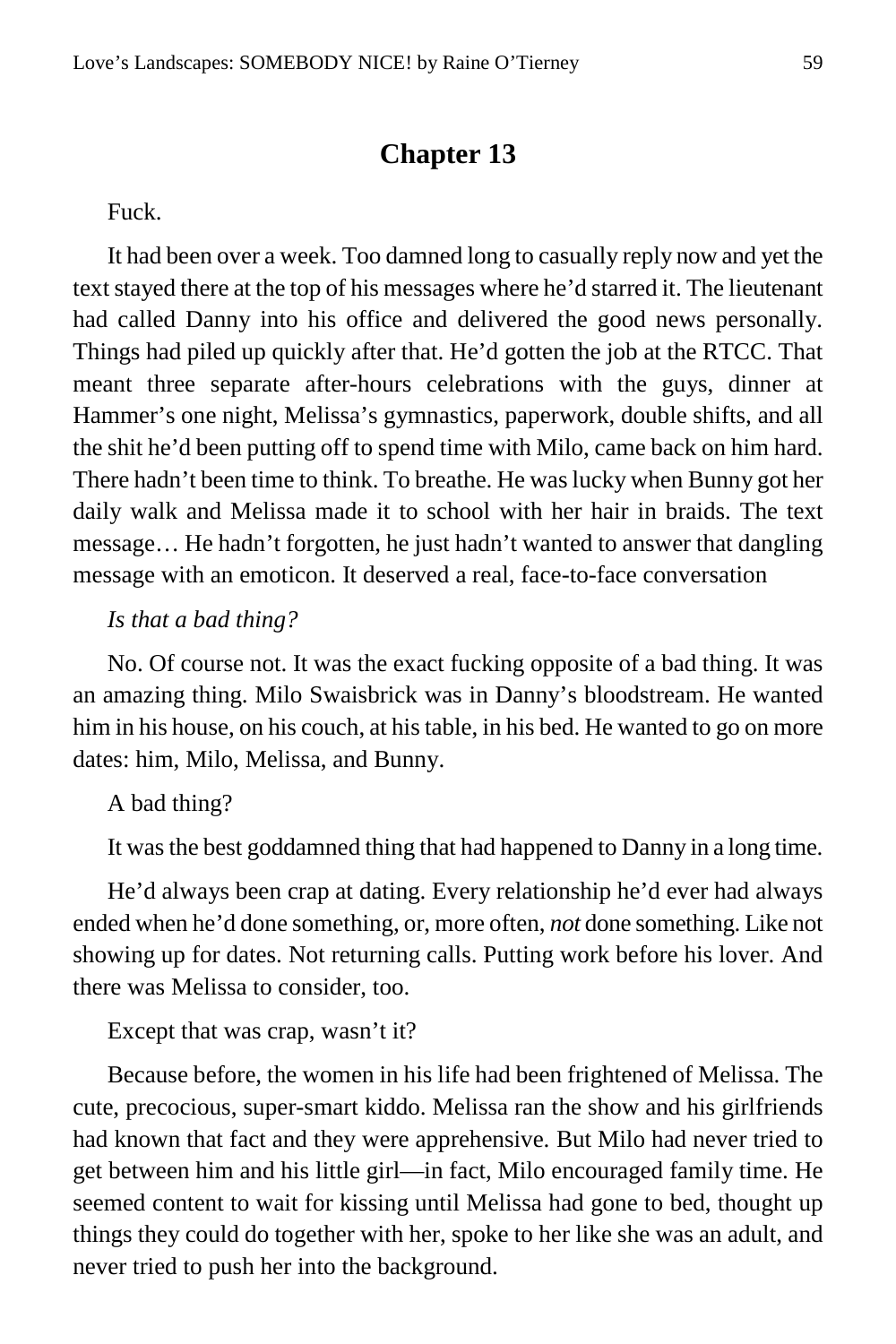Danny smirked and rubbed at the knot of tension that was forming in his neck.

Hell, if anything, Milo could stand to be a little more selfish.

It wasn't Melissa that was the problem.

And it wasn't work. Danny would have to put in the time at the RTCC, but he wouldn't be on call. He'd have a regular shift—he'd have set times off. Time he could spend with Milo.

"What's the matter, princess? Girlfriend neglecting you?"

Hammer.

Danny looked up, his lips quirking. "Last time you're gonna get to call me that, Hammer."

"Don't remind me. I'm heartbroken." He clutched at his chest, stumbling dramatically. But Danny knew better. Hammer's wife had confided to Danny, during one of his celebratory meals, *"He's really going to miss you."*

"Chance for you to break in another rookie."

"Do like breakin' rookies."

For a moment the older man was silent and then, clearing his throat, he thrust his hand out toward Danny. Danny took his partner's hand and shook it.

"This is going to be good for you and Melissa."

"Yeah"

"Not going to have to worry so much about getting shot."

"It'll definitely put her mind at ease."

"Melissa? Nah, I was talking about you. I'm sure you cry yourself to sleep every damned night. Maybe they'll give me a partner with some real experience this time."

Danny couldn't help himself. He laughed.

"And don't worry about that girlfriend, kid. Whatever you did to screw it up, flowers'll make it better."

"And you know this from twenty years married to Elle?"

"Nah, I saw it in a movie once."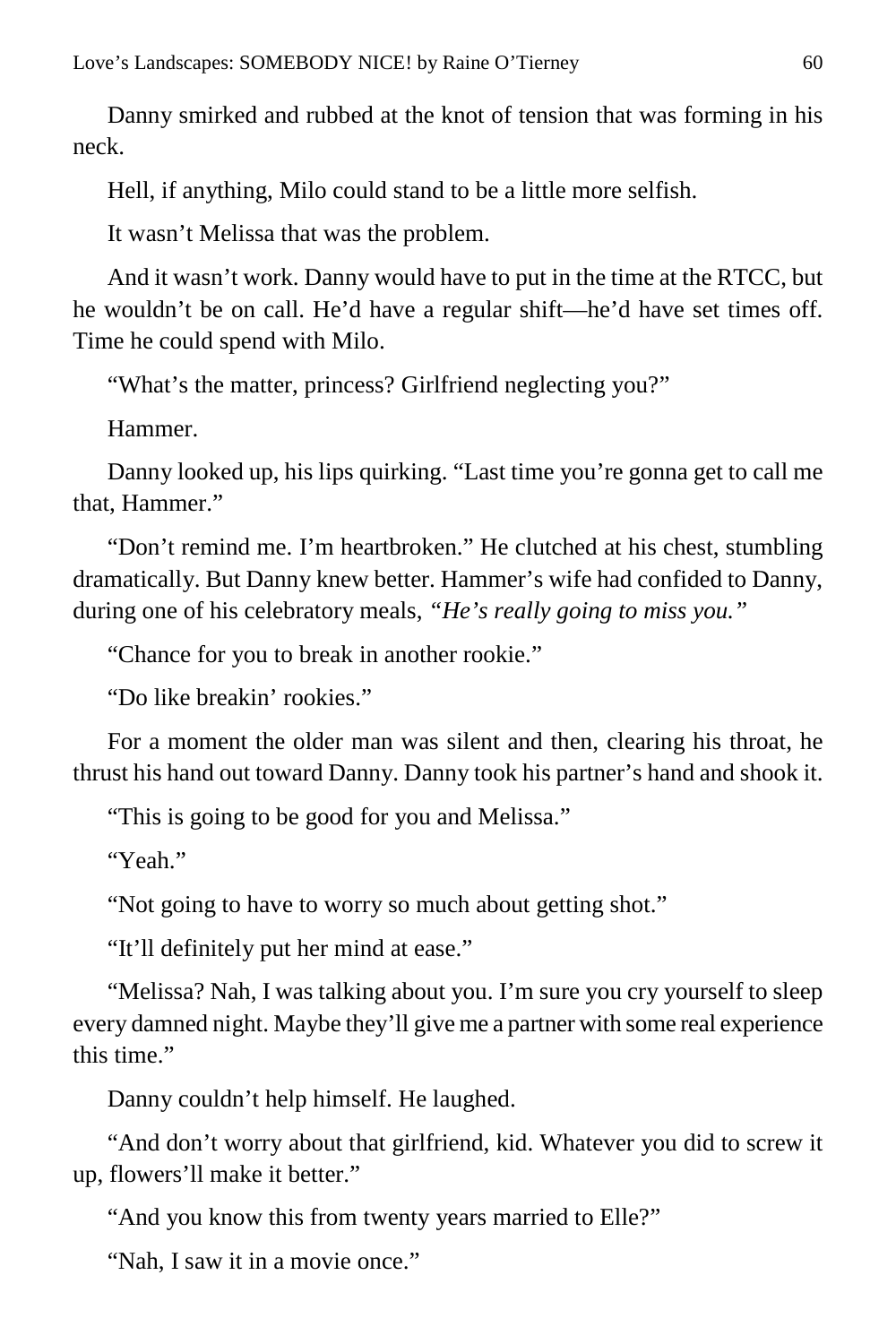"Hammer?" Danny laughed. "The girlfriend's a boyfriend."

"Christ, kid. You're waitin' 'til now to tell me?"

"Wasn't anything to tell until now."

Might still not be anything to tell. Jesus. He hoped it wasn't too late.

"Well, try the flowers anyway."

\*\*\*\*

"C'mon!" Melissa cried, dragging Danny up the hall by his hand. She'd met him in the inside hallway of their apartment complex when he got home. Before he'd had a chance to even say 'hello', she was tugging on him, begging him to follow her *faster*. "I've got something to show you! I brought something home from school!"

"Okay," Danny said, trying not to be terse with her. His head was so consumed with thoughts of Milo that he could barely get any rest, and Melissa's exuberant personality was wearing him down. Flowers. Shit, a phone call might be a better start.

Melissa threw open their front door, skirted around Bunny who had come to welcome whatever intruders might be breaking into the apartment, and threw her arms wide, shouting, "Ta-da! This is an in-ter-vention!"

Danny stepped over the threshold, closed the door, and stopped. Mrs. Palmer was in one chair and Milo Swaisbrick was sitting on the couch looking as miserable and run-down as Danny felt. Miserable and run-down, but beautiful.

"Milo?"

Goddamn, how he'd wanted to see him.

"Got your letter."

Milo held up a sheet of notebook paper, the edges all crinkled from having been torn out of a spiral. Even from that distance, Danny could see Melissa's labored handwriting. Milo smiled at him sadly, "You said to come 'very, very, very soon'. I figured three 'very's meant it had to be important."

"Can I see *my* letter?" Danny asked, reaching across the coffee table. Melissa tried to grab it out of Milo's hand, but Danny caught it and swung it up in an arc away from her. She hopped around him like Bunny when someone had a treat for her. "Settle," he told Melissa, though she ignored him.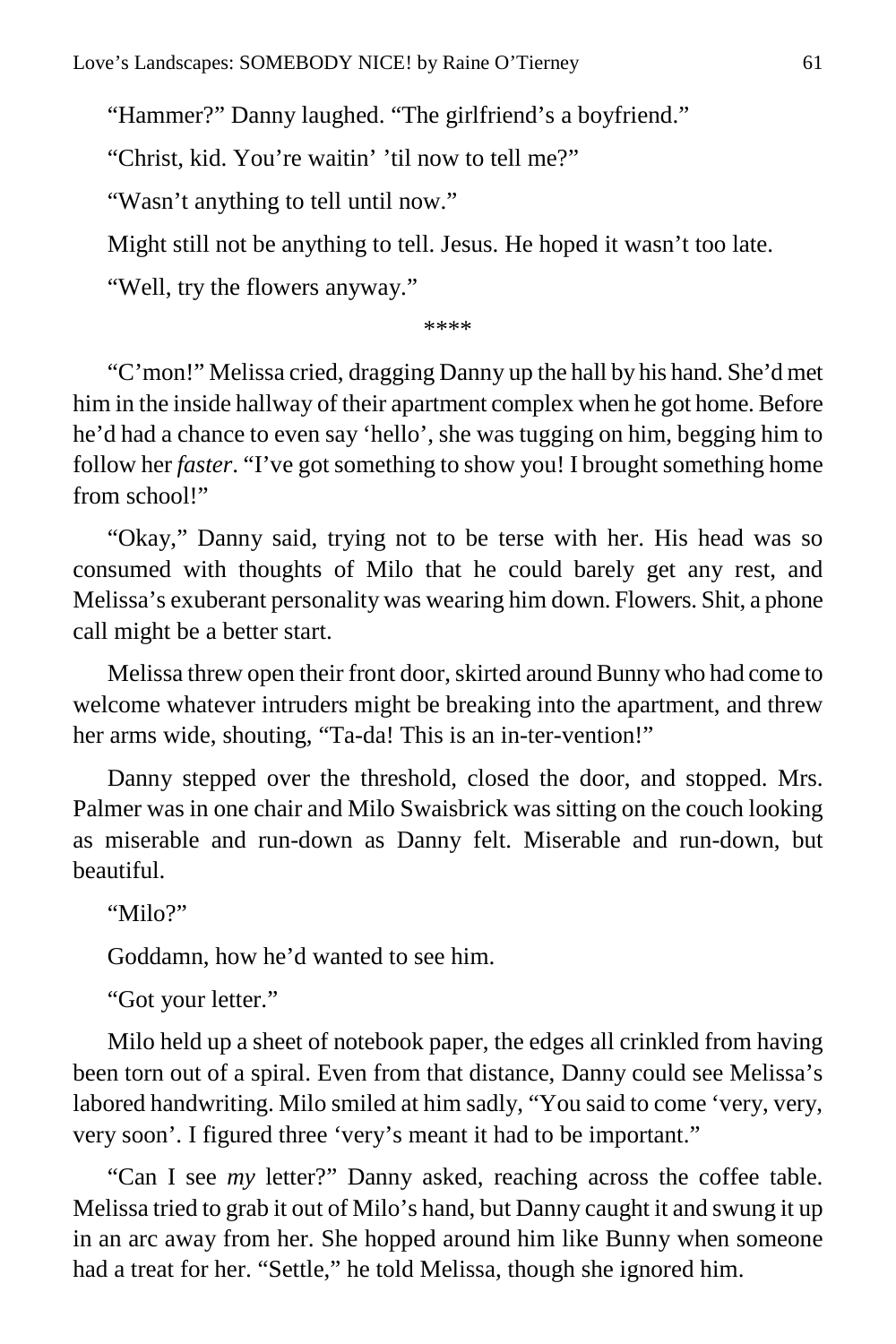"You don't need to read it!" she begged.

*Dear Mylow,*

*Please come to my house. I am sorry for being mean to you. Melissa is sad. She wants to see you. And I want to see you. And Bunny wants to see you. Because I think we should be boy friends again. Please come to my house very, very, very soon.*

*Your friend,*

*Danny*

"You can see why I couldn't stay away," Milo said quietly.

Danny looked down at Melissa who had stopped jumping. She hung her head, knowing she was about to get in trouble. Instead he just tousled her hair and took a seat next to her babysitter, Mrs. Palmer.

"So… an intervention, huh? How do you even know what that means, kiddo?"

"Me and Mrs. Palmer watch *Intervention* at her house all the time."

"Mrs. Palmer and I, chickee," she corrected in her loftiest accent. "And I'll have you know that's untrue, Mr. McCrea."

Danny raised an eyebrow at the babysitter.

She worried the beaded purse in her lap and adjusted her kitschy cat-eyed glasses.

"Maybe *I* watch it, but Melissa knows she's not allowed."

"You can't fight with Milo anymore, Danny!" Melissa cried, saving Mrs. Palmer from further scrutiny. She came to kneel right in front of Danny, grabbing his hand and squeezing it.

"We're not fighting," Danny promised, looking up at Milo who smiled weakly back at him. How could Danny have been so stupid? Leaving the text for as long as he did? "I just…"

"Don't you like him anymore, Danny?" God, she had no tact. "Because *I*  like him! He's really fun and he likes Bunny. He's nice and he likes kids! And I think he likes you too. Don't you, Milo?"

Milo nodded slowly. "I do."

"I like you, too," Danny admitted. "But—"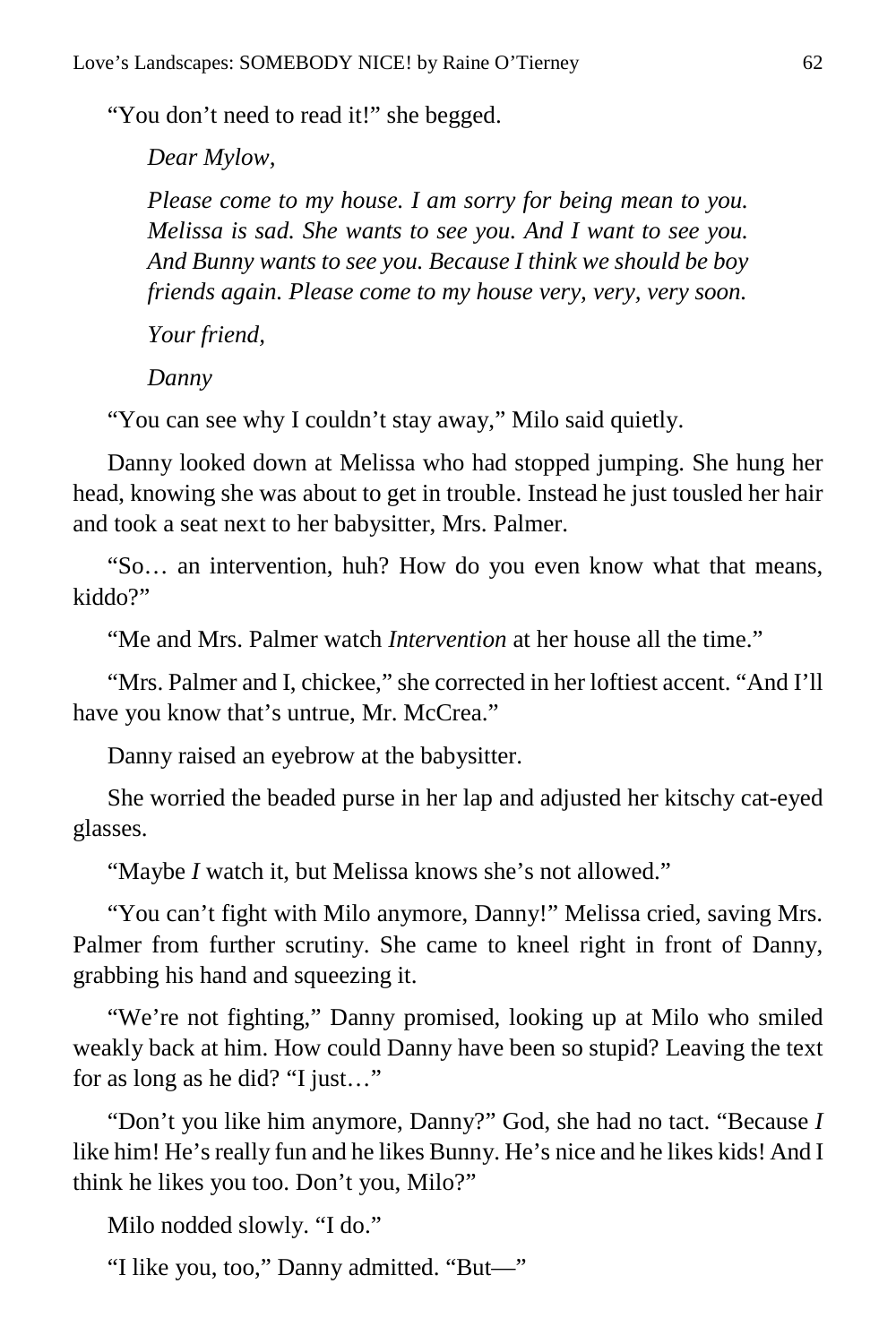"I figured I'd come hear it from you," Milo said with a quiet smile. "Since you never answered my text. I figured you're not the kind of guy who just 'forgets' to break up with someone so… if it doesn't work out, it doesn't work out. But… shouldn't we at least *see*, y'know, if it's going to work out?"

Danny looked around the room, at Mrs. Palmer's stern expression, at Melissa's hopeful gaze, at Bunny who quirked her doggie eyebrows at him, and at Milo who stared with nothing but warmth in his eyes. As his smile crept out, Danny's heart melted. He walked slowly over to Milo and reached for his hands, taking them both in his own and squeezing them.

"I wanted to look you in the eyes when I told you. It's not a bad thing that I like you too much. Not at all."

"What are you saying?" Melissa cried. "I can't hear you, Danny."

"Cause I'm talking to Milo now, kiddo, not you."

Milo looked around Danny's legs and promised the little girl, "We're good, Melissa."

"Friends again?" she asked excited.

"Friends again."

Danny stroked the backs of Milo's hands and looked down at him. "I've 'frigged' up every relationship I've ever had," he warned Milo. "I mean, totally, royally 'frigged' it. And I didn't really care before, because I had my job and I had Melissa, but with you—"

"You don't want to mess it up," the librarian said, astutely. "Well, I'm pretty much exactly the opposite. I've never had a relationship *to mess up*. I don't even know what I'm doing."

"You're wonderful," Danny assured him.

"I've missed you. I wanted to call, but I figured you didn't want me—"

"I was an ass."

"Danny!" Melissa chided harshly and stuck her thumb toward the swear jar on the entryway table. Unconsciously, he dug in his pocket and tossed her a quarter.

"I was a… *jerk*," he corrected. "I should have called, should have talked to you about it. Time just got away from me and I really wanted to say it to your face—"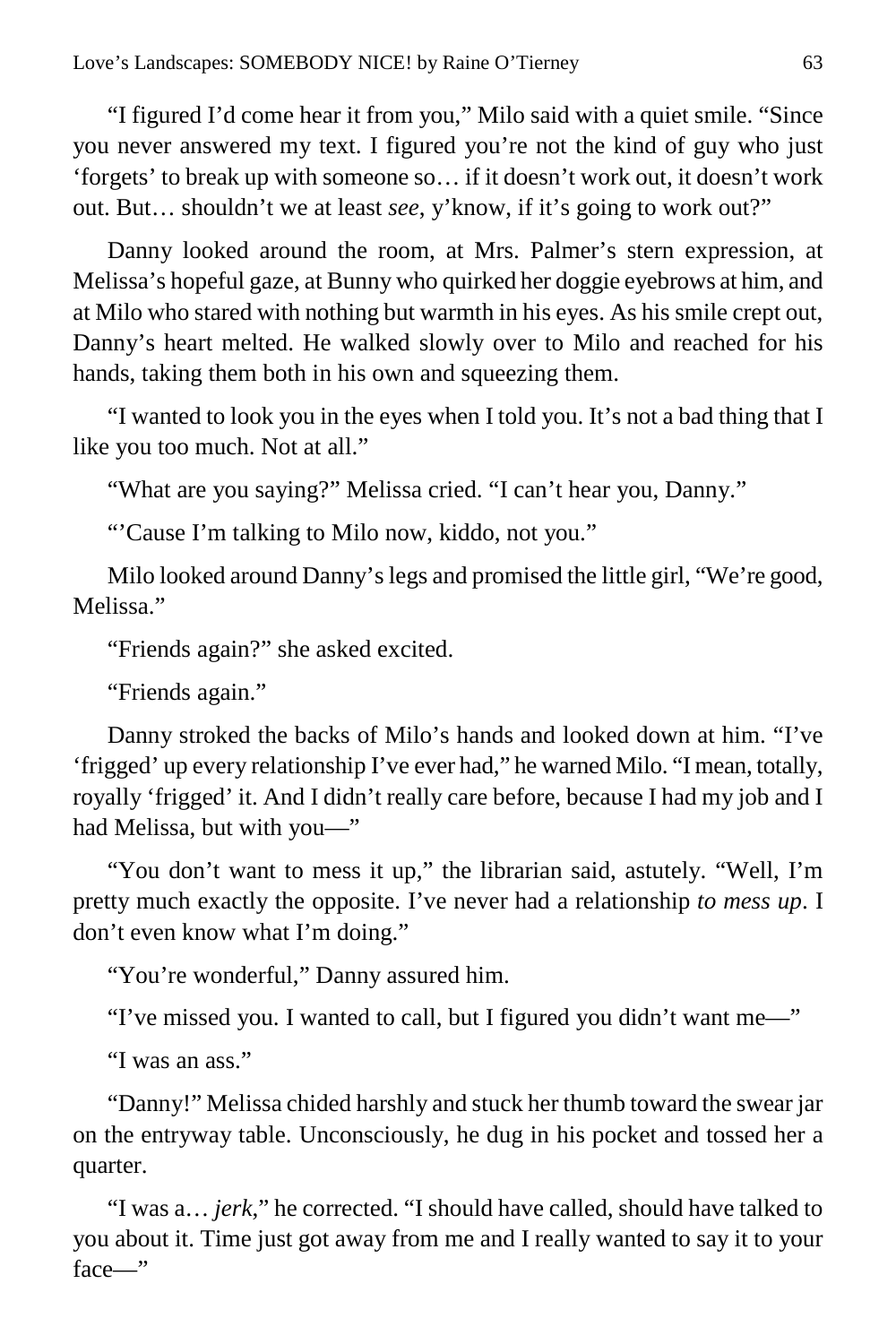If Danny ever thought that Milo was a shy wallflower, he'd only have to remember this moment to know how wrong the sentiment was.

"I like being with you. I like talking. I like spending time with you and Melissa. I… like kissing," Milo said very quietly, but not so quiet that Melissa didn't hear him.

"Are you guys going to kiss *again*?" she nearly squealed, running back over from the jar. "You can't kiss if you're not going to be boyfriend and boyfriend!"

Danny wondered where the child got these rules about love and dating.

"And I kinda like *you*," Milo finished quietly. "A lot. You've got a stressful job. I get that. You ever try being a librarian? Three hundred tiny, very demanding readers coming at you all day long?"

"So I guess we're doing this." Danny pulled Milo off the couch. "We can't kiss unless we're boyfriends. So…?"

"Not 'just dating'," Milo agreed. "*Boyfriends.*"

"I approve!" Melissa cried in such an adorably adult voice that neither man could hide his grin.

"I guess you want to weigh in on this too, Mrs. Palmer?"

"Only to say that if you're wanting Melissa at my house tonight, I'll be charging the evening rates."

\*\*\*\*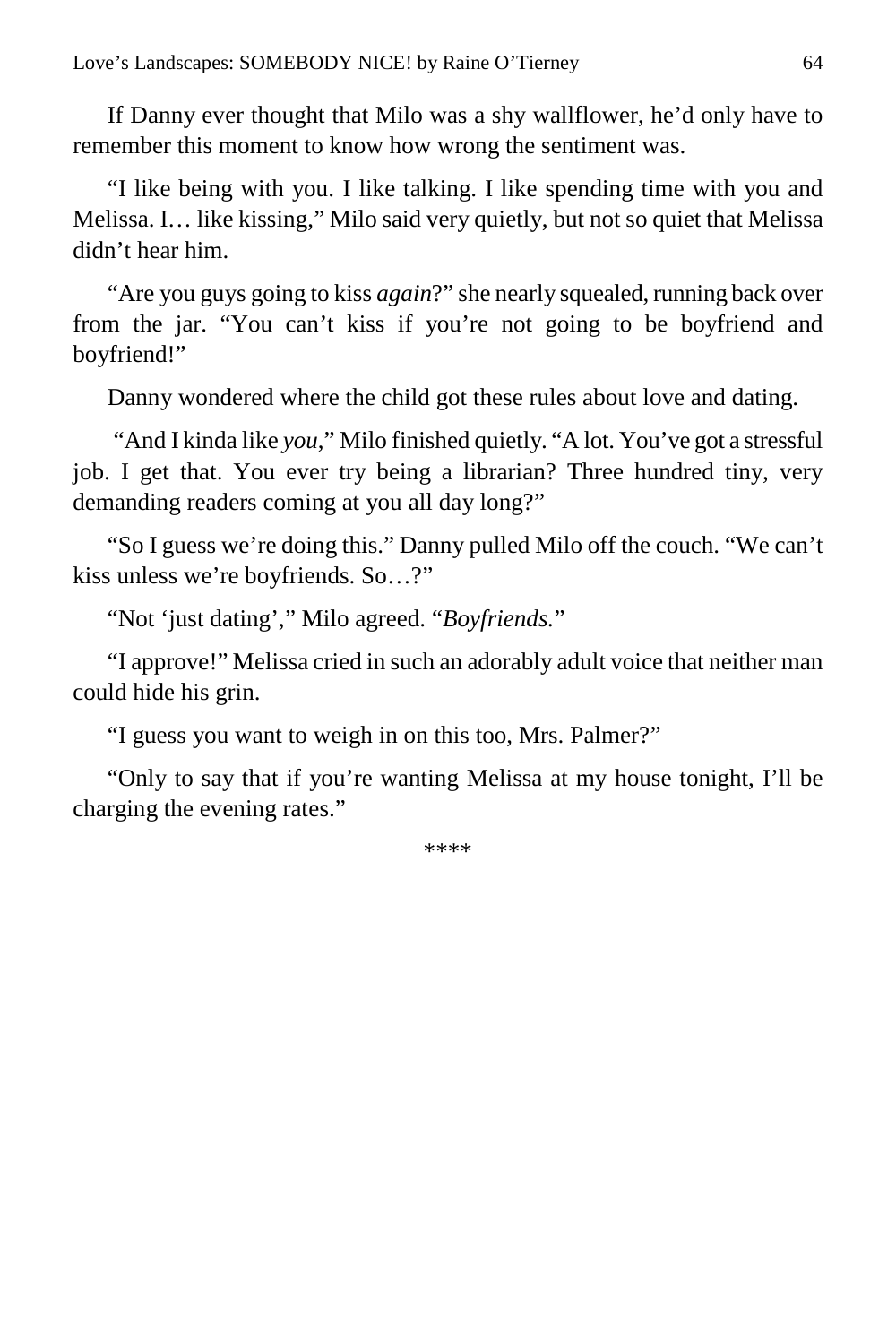<span id="page-64-0"></span>Their first time had been so hurried. Tongues and hands and a desperate need. Danny had barely slowed down enough to ease himself inside of Milo so that he didn't hurt him. And then their bodies had writhed against each other, rocking, pounding, swelling to the point where they both broke over that edge and came. Hard and fast. And it was over and then Milo had gone home.

Now, Melissa was gone for the night. They could be as loud as they wanted, go as long and hard as they wanted. They could do it anywhere they felt like. He could carry Milo buckass naked into the living room and have him on the couch or the kitchen table or in front of the ornamental fireplace. He could learn how to give head, teach Milo how he liked it. They could play with each other, experiment, luxuriate in one another. And they could do it as many times as they wanted. The anticipation of it went straight to Danny's cock.

But there was more.

As they undressed one another, pulling clothing off over their heads, tossing shirts, unbuckling pants, feeling the delicious lines of each other's bodies, memorizing the muscles, the skin, the freckles, the moles, the hair, caressing one another, there was something more. As wild as they made their second sexual encounter, after it was all over, Milo was staying the night. He'd curl up into Danny's side and fall asleep, and Danny would hold him, and in the morning, he'd wake up to that gorgeous sight in his bed. It was almost enough for Danny to say screw the sex and pull Milo down for an early bedtime.

Almost.

Milo moved close to Danny, shuttering out the last little light between them. He stretched up, twining bare arms around Danny's neck and when he kissed him, it was open mouthed and hungry. He felt Milo's hard member pressing against him. Brave, bold Milo.

"Condoms?" Danny murmured.

"You never have to ask," Milo said.

Danny's brain was shorting out on him. All he wanted was to feel Milo, to grind his stiff cock against, and then into, the other man, but something flickered at the back of his brain. Something that he needed to clarify.

"You're my boyfriend," he said.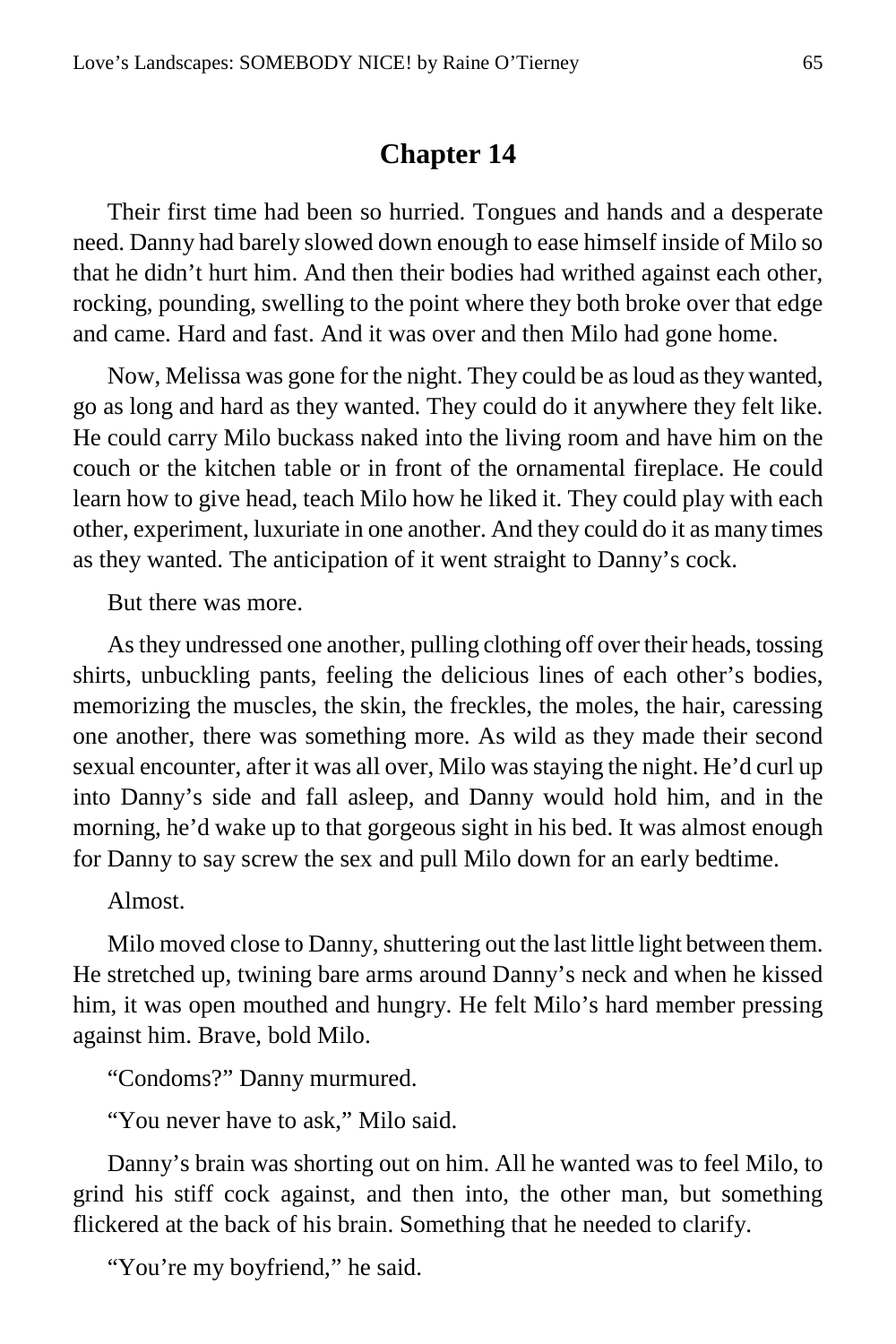"I know," Milo murmured. *Shut up, Danny,* Milo's kiss demanded.

"No, I want you to know," he pulled his mouth away from the tantalizing kiss and the intoxicating taste of Milo Swaisbrick. "When I'm with someone, I'm *with* them"

Milo smiled. "I sort of took that for granted. I guess I'm still dumb about all this dating stuff."

"Don't worry," Danny promised, kissing the pulse at Milo's temple, the soft flesh of his earlobe, the delicious expanse of neck, his collarbone, and then up again, over his chin, back to those swollen lips. "We'll figure out all those details together."

They moved to the bed, Milo pushing Danny back against the cool mattress. Danny grinned up at his lover, liking the way he took charge. He bent his knees, his manhood rigid and waiting. "Come here," he said. He wanted Milo on top of him, wanted to be able to dig his fingers into Milo's hips and control the rhythm.

Milo was shy as he climbed on top of Danny, bending over him to kiss him. He straddled the other man, his knees digging into Danny's hips.

"How do I…?" Milo's voice came out low and raspy. He tilted his hips just enough so that his backside rubbed against Danny's quivering cock. Danny longed to fill Milo, and he was just cognizant enough to know he needed to loosen the other up first. He molded and stroked and teased Milo's penis until the younger man's dark brows furrowed and he groaned in pleasure and need. With his free hand, Danny reached up and played around Milo's mouth, working two fingers between his lips, glorying in the way Milo began to suck at them.

"Uhn!" Danny groaned, each slurp making him harder, more desperate for Milo. Liquid beaded on the head of Danny's cock, and he reluctantly pulled his wet fingers free, reaching around Milo until he found that waiting hole. Gently at first, he worked one finger inside, coaxed and probed until Milo was moving up and down on it. Then the second finger followed the first. He went to the second knuckle and teased that spot inside of Milo that made the other man cry out in pleasure.

"More?" Danny asked. "Deeper?"

"Yes," Milo begged. "Please, God, yes, Danny!"

He pushed his fingers inside until they physically wouldn't go any further and still Milo seemed desperate for him, desperate to be filled.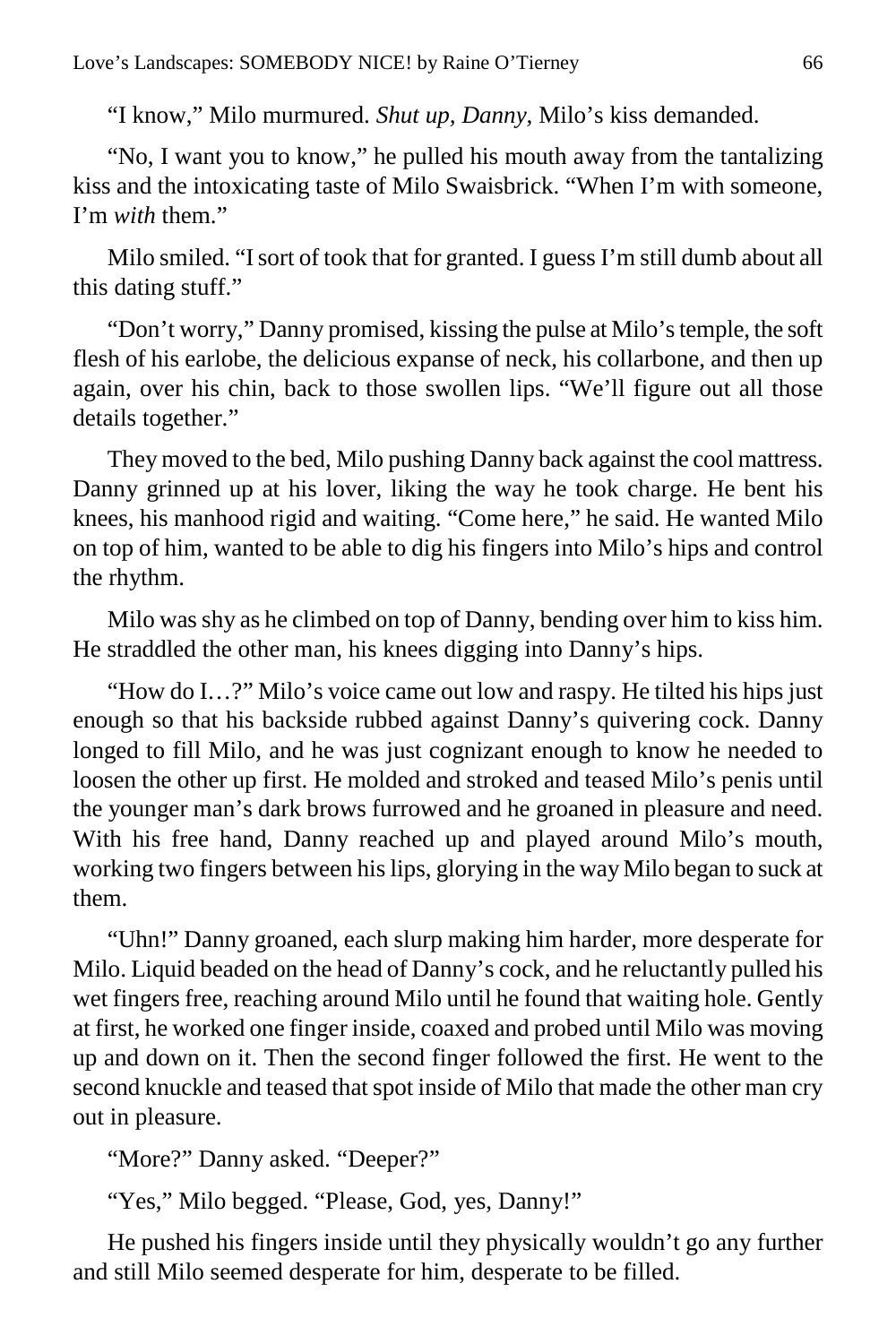"You're beautiful, Milo Swaisbrick," Danny whispered, gently pulling his fingers in and out. He could easily make Milo come just from those fingers and the way he stroked and played with his cock. "I thought you were beautiful the first time I saw you. I wanted you the first time I saw you."

"More," Milo breathed, his eyes glazed over, his cheeks flushed. "Please—! Please—!"

Danny was happy to oblige. He replaced his fingers with his aching member, shoving hard inside of Milo, whose entrance stretched and gripped him. Words disappeared. Thoughts disappeared. There was only the place where they were joined, there was only the rhythmic act, and the groans and the sweat and the building pressure in his balls. There was only them and this moment and this lust and—

Milo came first, grinding down hard against Danny's cock, hot liquid squirting out between his fingers and splattering Danny's chest. The gripping pulse of his hole sent Danny splurting over the edge. He grabbed the back of Milo's head and pulled him down into a desperate kiss as he filled his lover.

When the pleasure ebbed away and all that was left was the delicious sensation of floating, Milo collapsed next to Danny, pressing against his side. In that moment, neither man cared about the mess.

\*\*\*\*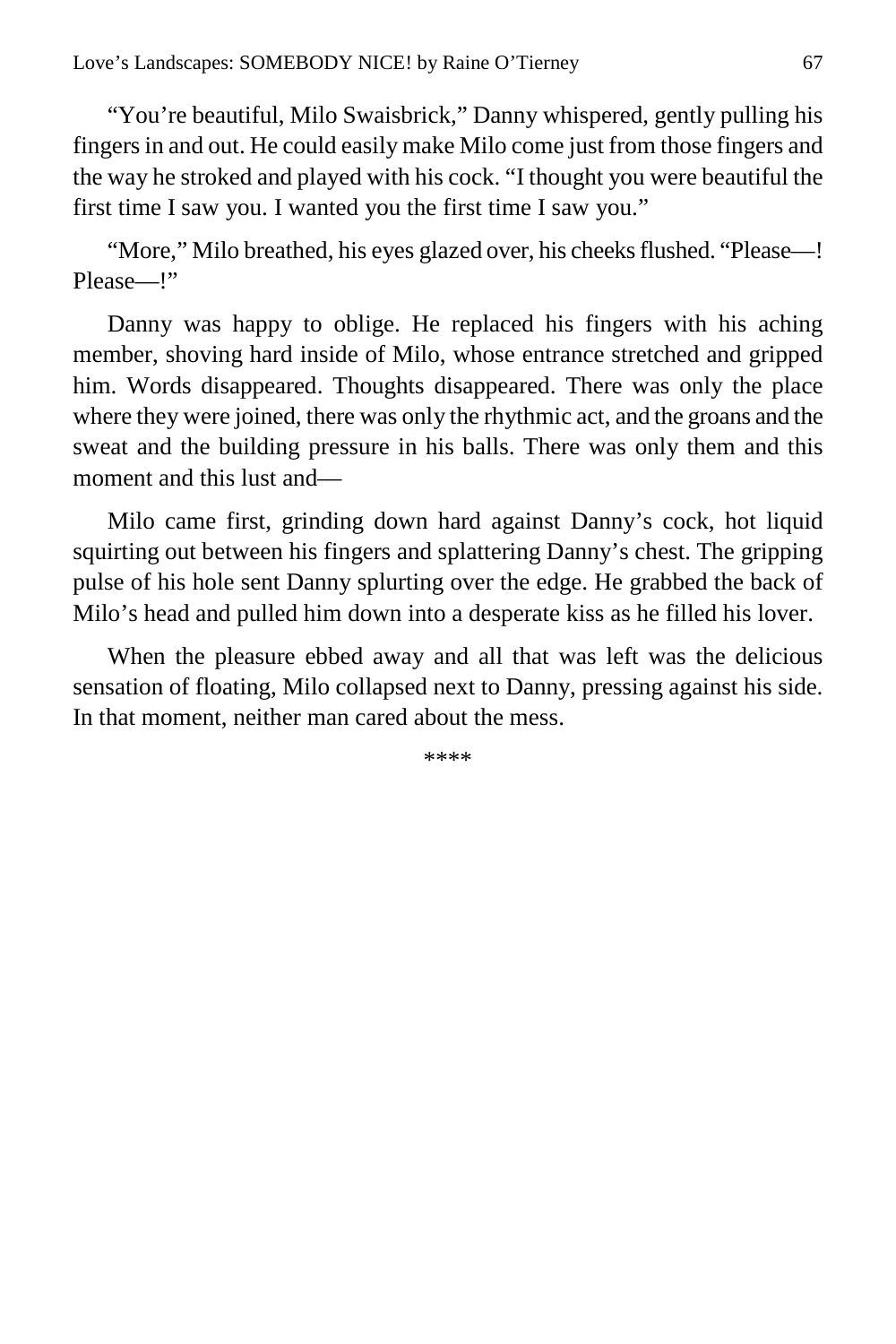<span id="page-67-0"></span>They heard Melissa bounding up the hall the next morning. Her footfalls were hard on the floor, and she chattered loudly to Mrs. Palmer who shushed her almost as loudly as Melissa spoke.

"Child, it's not gone nine o'clock! Behave yourself."

Danny was there to scoop Melissa into a hug when she ran through the front door.

"Did you have a good sleepover?" she asked happily, and then peered around him into the small kitchen where Milo was eating breakfast in one of Danny's robes. "Milo! Did you have a good sleepover?"

Danny turned to see the blush on his boyfriend's face. *Boyfriend.* It sounded good in his head. *Trying* sounded good. As for the sleepover? Best one of his life. Followed by a delicious good-morning quickie.

After he'd paid Mrs. Palmer and sent the Englishwoman on her way, Danny joined Melissa and Milo in the kitchen. Melissa had helped herself to a biscuit and two pieces of bacon. She sat in the chair, kicking her legs, and chattering happily.

"Where are we going today?" she asked, munching on the burnt end of the bacon.

"Are we going somewhere?" Danny teased, looking at Milo and smiling. "What if Milo already has plans?"

Melissa frowned deeply. "You guys got to have a sleepover last night. Today we're going to play! Milo's my friend too, Danny. You have to learn to share."

"Well, the kid's spoken."

"How about Central Park?" Milo asked.

Melissa broke into the widest grin. "Can I walk Bunny?"

The dog's little nub of a tail wagged wildly when she heard her name.

"No," Danny said firmly.

"What if we walk her together?" Milo suggested and Melissa looked triumphantly at Danny. He could tell that the pair of them were going to be trouble.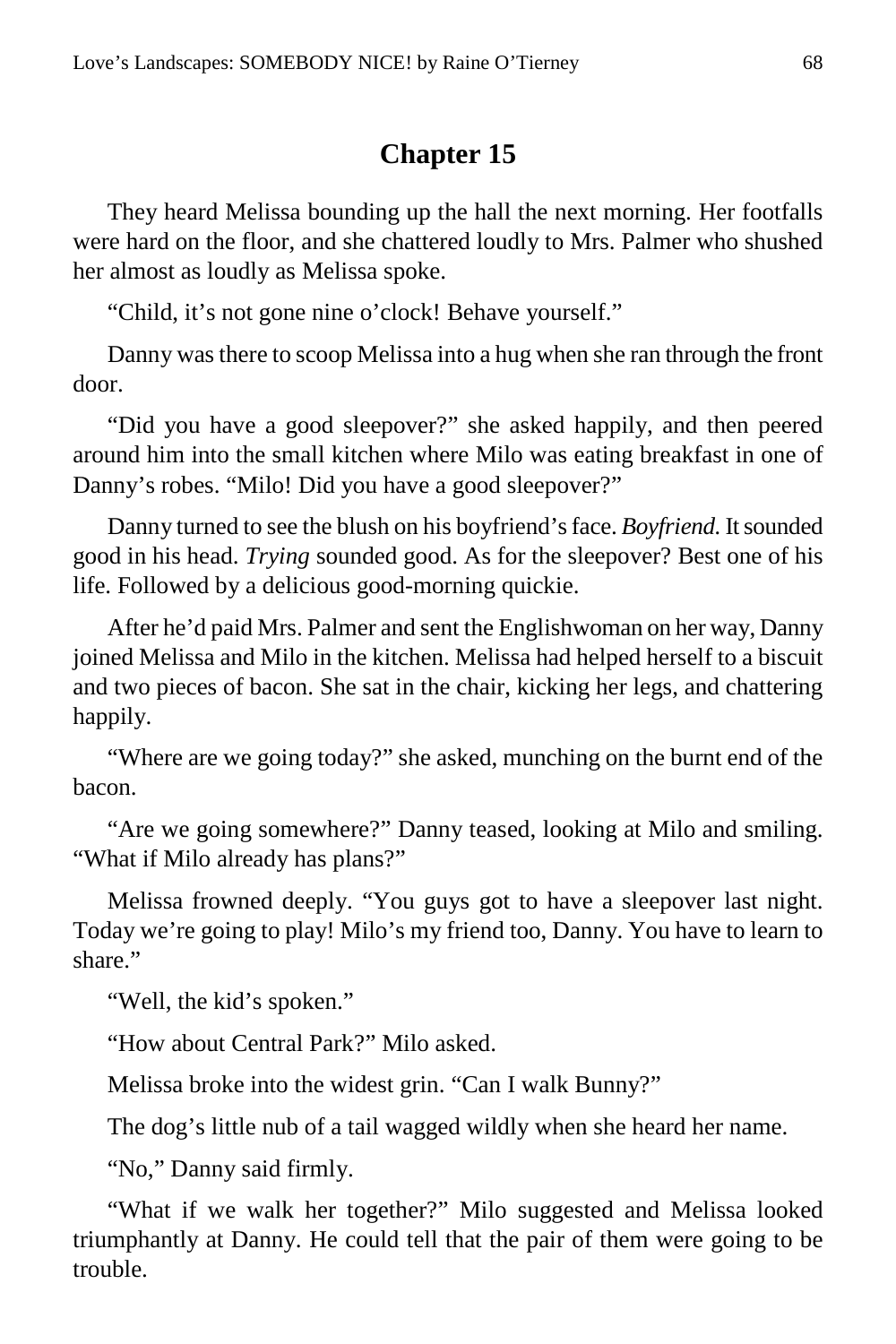His life had just expanded in new and impossible ways. It was going to be a challenge. But as Milo Swaisbrick smiled up at him, his eyes glimmering with mischief from behind his glasses, Danny knew it was a challenge he was excited to take on.

"I get to walk you, Bunny!" Melissa cried, abandoning her barely-touched food, and tossing herself onto the floor with Bunny. Both of them rolled onto their backs together.

Danny leaned over their breakfast and lingered on the first of a million kisses to come.

#### **The End**